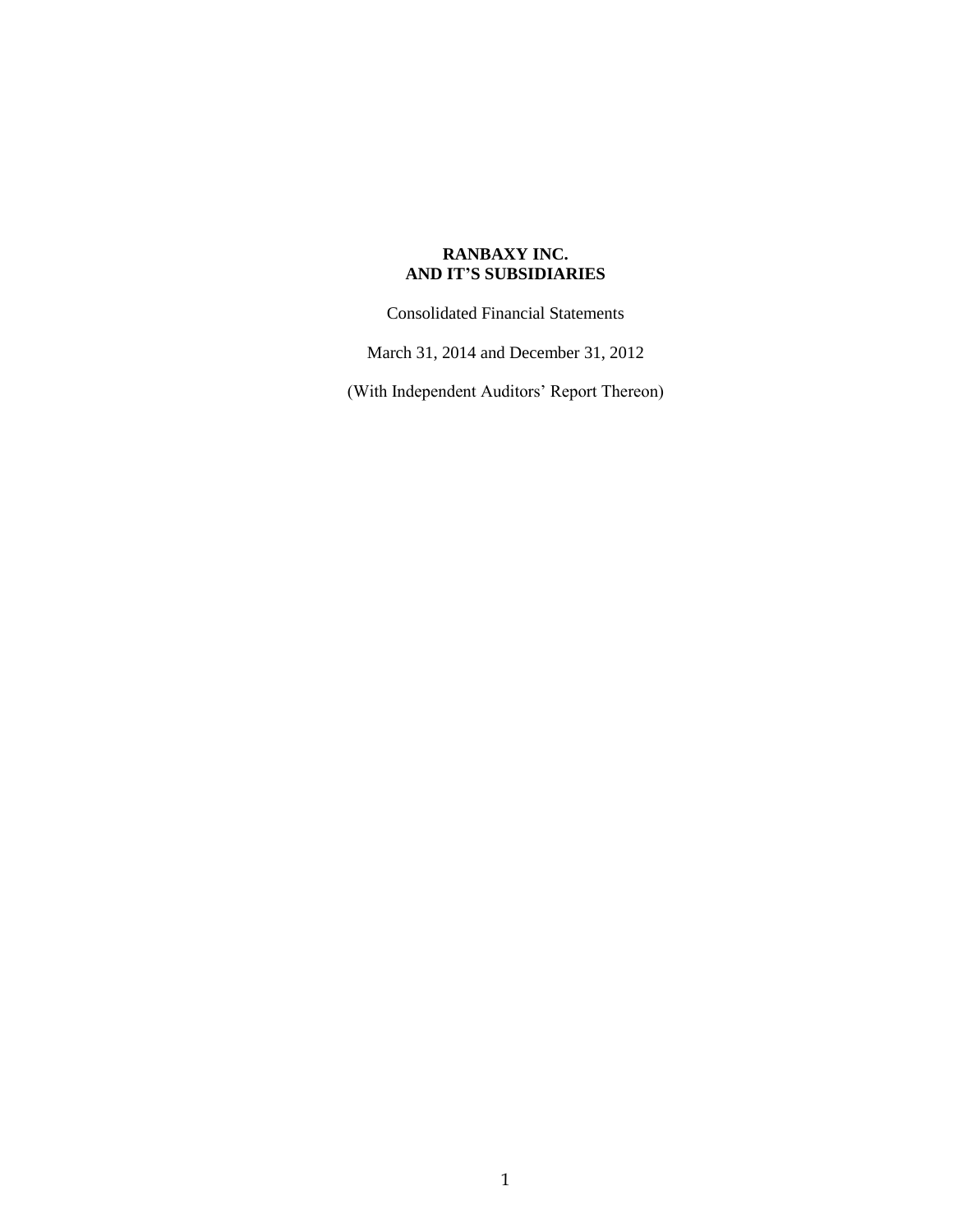# **Independent Auditors' Report**

To The Board of Directors Ranbaxy Laboratories Limited

At your request, we have audited the accompanying special purpose consolidated financial statements, initialed and stamped for identification purposes, of Ranbaxy Inc. and its subsidiaries ("the Group") which comprises the Consolidated Balance Sheet as at March 31, 2014 and December 31, 2012, the related Consolidated Statement of Income and Retained Earnings, Consolidated Statement of Stockholders" Equity and Comprehensive Income, and Consolidated Statement of Cash Flows for the periods then ended and the notes, comprising a summary of significant accounting policies and other explanatory information.

### **Management's Responsibility for the Financial Statements**

Management is responsible for the preparation and fair presentation of these consolidated financial statements in accordance with U.S. generally accepted accounting principles, and for such internal control as management determines is necessary to enable the preparation of consolidated financial statements that are free from material misstatement, whether due to fraud or error.

### **Auditors' Responsibility**

Our responsibility is to express an opinion on these consolidated financial statements based on our audit. We conducted our audit in accordance with International Standards on Auditing. Those standards require that we comply with ethical requirements and plan and perform the audit to obtain reasonable assurance about whether the consolidated financial statements are free from material misstatement.

An audit involves performing procedures to obtain audit evidence about the amounts and disclosures in the consolidated financial statements. The procedures selected depend on our judgment, including the assessment of the risks of material misstatement of the consolidated financial statements, whether due to fraud or error. In making those risk assessments, we consider internal control relevant to the entity's preparation and fair presentation of the consolidated financial statements in order to design audit procedures that are appropriate in the circumstances, but not for the purpose of expressing an opinion on the effectiveness of the entity's internal control. An audit also includes evaluating the appropriateness of accounting policies used and the reasonableness of accounting estimates made by management, as well as evaluating the overall presentation of the consolidated financial statements.

We believe that the audit evidence we have obtained is sufficient and appropriate to provide a basis for our audit opinion.

### **Opinion**

In our opinion, the consolidated financial statements referred to above present fairly in all material respects, the financial position of the Group as at March 31, 2014 and December 31, 2012, the results of their operations and their cash flows for the periods then ended in accordance with U.S. generally accepted accounting principles.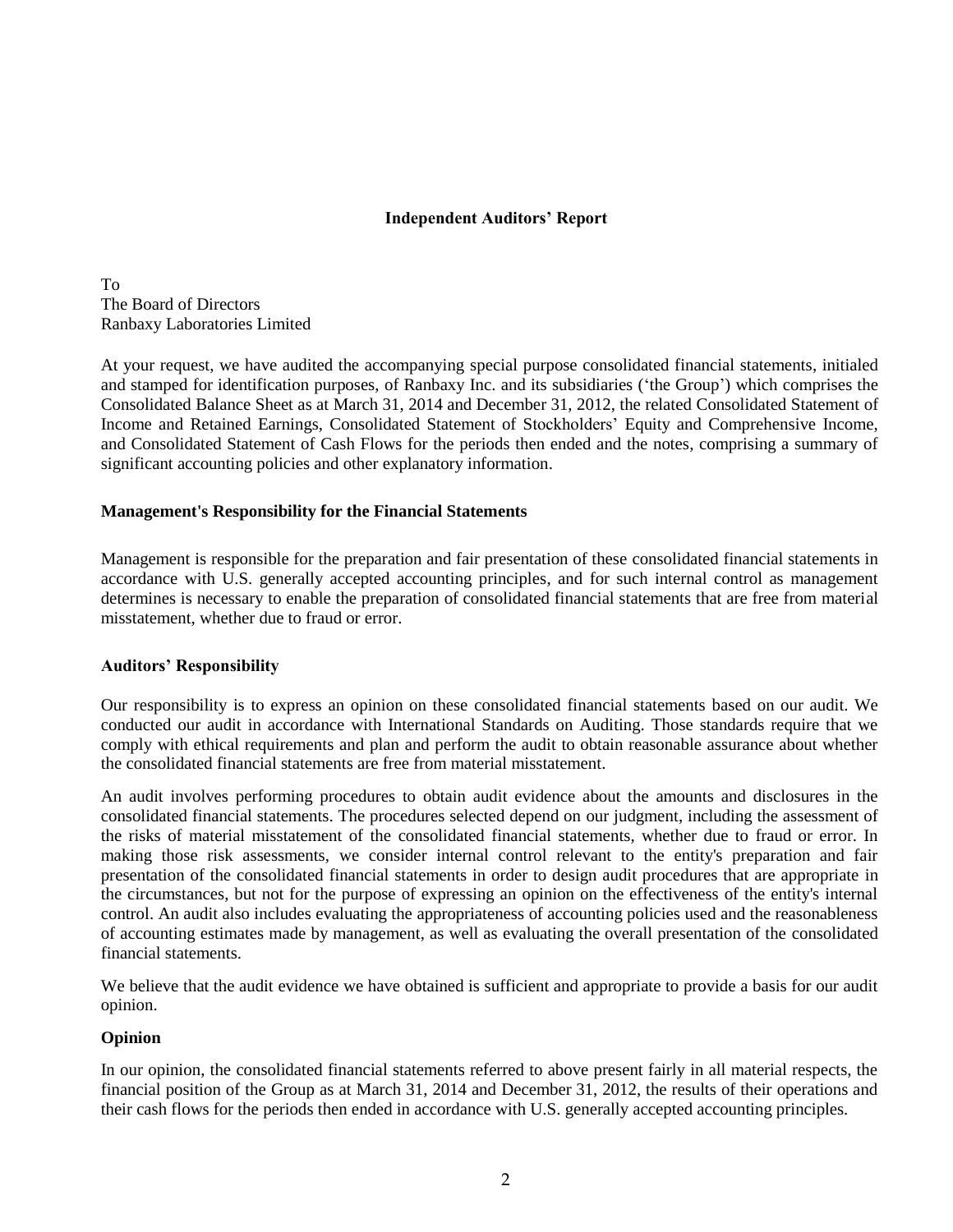#### **Restriction on use**

Without qualifying our opinion, we draw attention to note 1(b) in the consolidated financial statements which explains that these consolidated financial statements have been prepared for the limited purpose of the information and use of the Board of Directors of Ranbaxy Laboratories Limited ("the intermediate holding company") within India. As a result, these consolidated financial statements will not be suitable for another purpose. Our report is intended solely for the Board of Directors of Ranbaxy Laboratories Limited and should not be used or distributed to any other party.

> *For* **B S R & Co. LLP**  *Chartered Accountants* Registration No.: 101248W

 **Pravin Tulsyan** Date: Membership No.: 108044

Place: Gurgaon, India *Partner*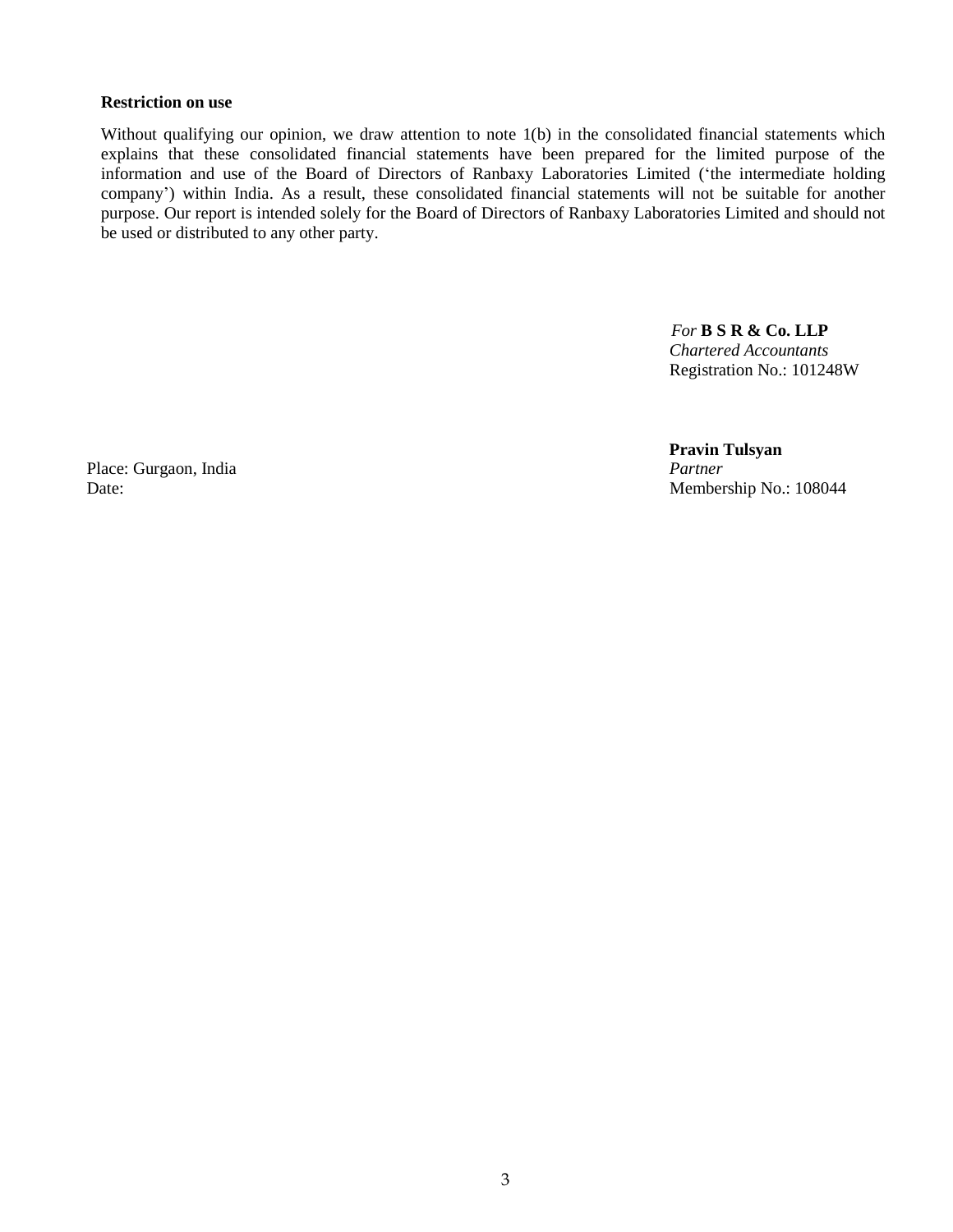### **RANBAXY INC. AND ITS SUBSIDIARIES Consolidated Balance Sheet**

March 31, 2014 and December 31, 2012 (All amounts in United States dollars, unless otherwise stated)

|                                                                                                                         | <b>March</b>  | <b>December</b> |
|-------------------------------------------------------------------------------------------------------------------------|---------------|-----------------|
|                                                                                                                         | 31, 2014      | 31, 2012        |
| <b>ASSETS</b>                                                                                                           |               |                 |
| <b>Current assets:</b>                                                                                                  |               |                 |
| Cash and cash equivalents (Refer to note 25)                                                                            | 45,301,441    | 166, 145, 843   |
| Trade accounts receivable, net (Refer to note 8)                                                                        | 71,059,534    | 59,838,038      |
| Inventories, net (Refer to note 9)                                                                                      | 73,063,596    | 56,993,353      |
| Dues from related parties (Refer to note 19)                                                                            | 573,481,085   | 78,568,817      |
| Other current assets (Refer to note 10)                                                                                 | 5,134,108     | 5,296,337       |
| Deferred tax asset (Refer to note 18)                                                                                   | 11,558,105    | 10,957,107      |
| <b>Total current assets</b>                                                                                             | 779,597,869   | 377,799,495     |
|                                                                                                                         | 97,917,126    | 88,478,582      |
| Property, plant and equipment, net (Refer to note 11)<br>Intangible assets, net (excluding goodwill) (Refer to note 13) | 33,554,290    | 27,120,193      |
| Goodwill (Refer to note 12)                                                                                             | 7,826,846     | 7,826,846       |
| Other assets                                                                                                            | 496,208       | 482,831         |
| <b>Total assets</b>                                                                                                     | \$919,392,339 | \$501,707,947   |
|                                                                                                                         |               |                 |
| <b>LIABILITIES AND STOCKHOLDERS' EQUITY</b>                                                                             |               |                 |
| <b>Current liabilities:</b>                                                                                             |               |                 |
| Trade accounts payable                                                                                                  | 17,350,231    | 36, 343, 725    |
| Current installments of obligations under                                                                               | 1,849,691     | 1,625,050       |
| capital lease (Refer to note 15)                                                                                        |               |                 |
| Dues to related parties (Refer to note 19)                                                                              | 407,109,977   | 12,800,243      |
| Income taxes payable (Refer to note 18)                                                                                 | 9,982,725     | 12,559,681      |
| Accrued expenses and other current liabilities (Refer to note 14)                                                       | 59,924,187    | 70,417,709      |
| Allowances for sales returns (Refer to note 14)                                                                         | 13,080,839    | 12,263,143      |
| <b>Total current liabilities</b>                                                                                        | 509,297,650   | 146,009,551     |
|                                                                                                                         |               |                 |
| Obligations under capital leases excluding                                                                              | 367,126       | 2,643,281       |
| current installments (Refer to note 15)                                                                                 |               |                 |
| Other liabilities                                                                                                       | 1,689,013     | 1,580,473       |
| Deferred tax liability (Refer to note 18)                                                                               | 693,287       | 4,854,356       |
| <b>Total liabilities</b>                                                                                                | 512,047,076   | 155,087,661     |
| <b>Stockholders' equity</b>                                                                                             |               |                 |
| Class A Common Stock, \$1 par value, Authorized 15,000,000                                                              | 13,000,000    | 13,000,000      |
| shares; issued and outstanding 13,000,000 shares as of                                                                  |               |                 |
| March 31, 2014 and December 31, 2012. Class B Common Stock,                                                             |               |                 |
| \$1 par value, Authorized 1,500 shares; issued and outstanding 519                                                      |               |                 |
| shares as of March 31, 2014 and December 31, 2012                                                                       |               |                 |
| Additional paid in capital (Refer to note 22)                                                                           | 46, 354, 476  | 45,854,152      |
| Retained earnings                                                                                                       | 347, 424, 245 | 287, 766, 134   |
| Total equity attributable to Ranbaxy Inc and its subsidiaries                                                           | 406,778,721   | 346,620,286     |
| Non-controlling interest (Refer to note 24)                                                                             | 566,542       |                 |
| Total stockholders' equity                                                                                              | 407, 345, 263 | 346,620,286     |
| Commitment and contingencies (Refer to note 2)                                                                          |               |                 |
| Total liabilities and stockholder's equity                                                                              | \$919,392,339 | \$501,707,947   |
| See accompanying notes to the consolidated financial statements.                                                        |               |                 |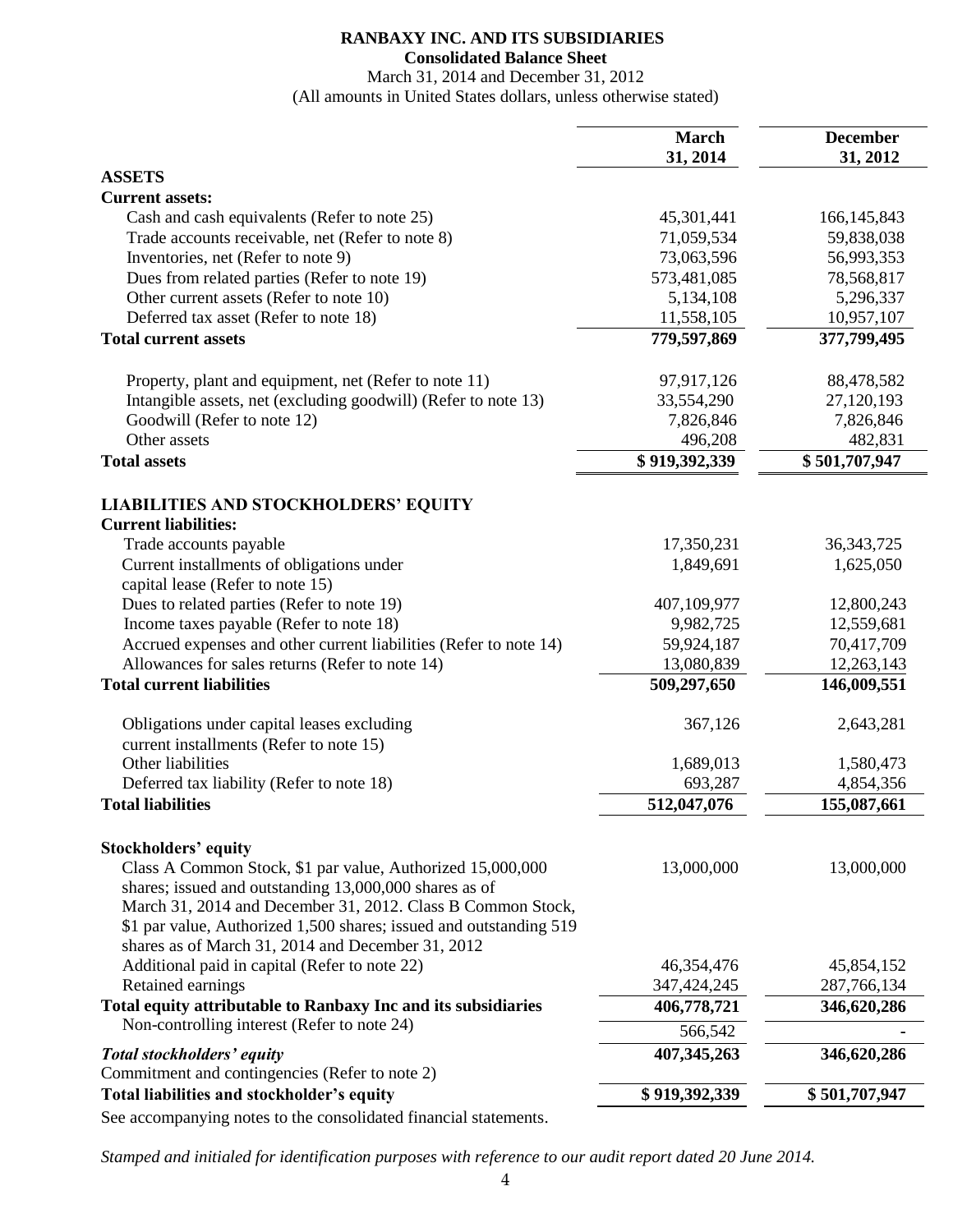# **RANBAXY INC. AND ITS SUBSIDIARIES**

# **Consolidated Balance Sheet**

March 31, 2014 and December 31, 2012 (All amounts in Indian Rupees, unless otherwise stated)

|                                                                                     | <b>March</b><br>31, 2014      | <b>December</b><br>31, 2012  |
|-------------------------------------------------------------------------------------|-------------------------------|------------------------------|
| <b>ASSETS</b>                                                                       |                               |                              |
| <b>Current assets:</b>                                                              |                               |                              |
| Cash and cash equivalents (Refer to note 25)                                        | 2,712,661,137                 | 9,079,007,814                |
| Trade accounts receivable, net (Refer to note 8)                                    | 4,255,061,904                 | 3,269,838,142                |
| Inventories, net (Refer to note 9)                                                  | 4,375,065,618                 | 3,114,390,874                |
| Dues from related parties (Refer to note 19)                                        | 34, 340, 184, 710             | 4,293,377,978                |
| Other current assets (Refer to note 10)                                             | 307,431,622                   | 20,644,781,148               |
| Deferred tax asset (Refer to note 18)                                               | 692,102,096                   | 598,749,016                  |
| <b>Total current assets</b>                                                         | 46,682,507,088                | 20,644,781,148               |
|                                                                                     |                               |                              |
| Property, plant and equipment, net (Refer to note 11)                               | 5,863,300,980                 | 4,834,895,191                |
| Intangible assets, net (excluding goodwill) (Refer to note 13)                      | 2,009,238,910                 | 1,481,977,760                |
| Goodwill (Refer to note 12)                                                         | 468, 673, 413                 | 427,696,503                  |
| Other assets                                                                        | 29,713,047                    | 2,6384,208                   |
| <b>Total assets</b>                                                                 | 55,053,433,439                | 27,415,734,809               |
| <b>LIABILITIES AND STOCKHOLDERS' EQUITY</b>                                         |                               |                              |
| <b>Current liabilities:</b>                                                         |                               |                              |
| Trade accounts payable                                                              | 1,038,935,988                 | 1,985,995,902                |
| Current installments of obligations under                                           | 110,759,956                   | 88,800,546                   |
| capital lease (Refer to note 15)<br>Dues to related parties (Refer to note 19)      | 24,377,842,934                | 699,466,831                  |
|                                                                                     | 597, 767, 964                 | 686, 321, 366                |
| Income taxes payable (Refer to note 18)                                             |                               |                              |
| Accrued expenses and other current liabilities (Refer to note 14)                   | 3,588,274,671                 | 3,847,962,240                |
| Allowances for sales returns (Refer to note 14)<br><b>Total current liabilities</b> | 783,283,801<br>30,496,865,314 | 670,117,104<br>7,978,663,989 |
|                                                                                     |                               |                              |
| Obligations under capital leases excluding                                          | 21,983,573                    | 144,441,585                  |
| current installments (Refer to note 15)                                             |                               |                              |
| Other liabilities                                                                   | 101,138,477                   | 86,364,645                   |
| Deferred tax liability (Refer to note 18)                                           | 41,514,192                    | 265, 265, 355                |
| <b>Total liabilities</b>                                                            | 306,61,501,556                | 8,474,735,574                |
| <b>Stockholders' equity</b>                                                         |                               |                              |
| Class A Common Stock, \$1 par value, Authorized 15,000,000                          | 407,777,893                   | 407,777,893                  |
| shares; issued and outstanding 13,000,000 shares as of                              |                               |                              |
| March 31, 2014 and December 31, 2012. Class B Common Stock,                         |                               |                              |
| \$1 par value, Authorized 1,500 shares; issued and outstanding 519                  |                               |                              |
| shares as of March 31, 2014 and December 31, 2012                                   |                               |                              |
| Additional paid in capital (Refer to note 22)                                       | 2,775,717,126                 | 2505,691,366                 |
| Retained earnings                                                                   | 16,435,232,418                | 12,933,780,316               |
| Accumulative other comprehensive (loss) income                                      | 4,739,279,776                 | 3,093,749,659                |
| Total equity attributable to Ranbaxy Inc and its subsidiaries                       | 24,358,007,213                | 18,940,999,235               |
| Non-controlling interest (Refer to note 24)                                         | 33,924,671                    |                              |
| Total stockholders' equity                                                          | 24,391,931,883                | 18,940,999,235               |
| Commitment and contingencies (Refer to note 2)                                      |                               |                              |
| Total liabilities and stockholder's equity                                          | 55,053,433,439                | 27,415,734,809               |
| See accompanying notes to the consolidated financial statements                     |                               |                              |

See accompanying notes to the consolidated financial statements.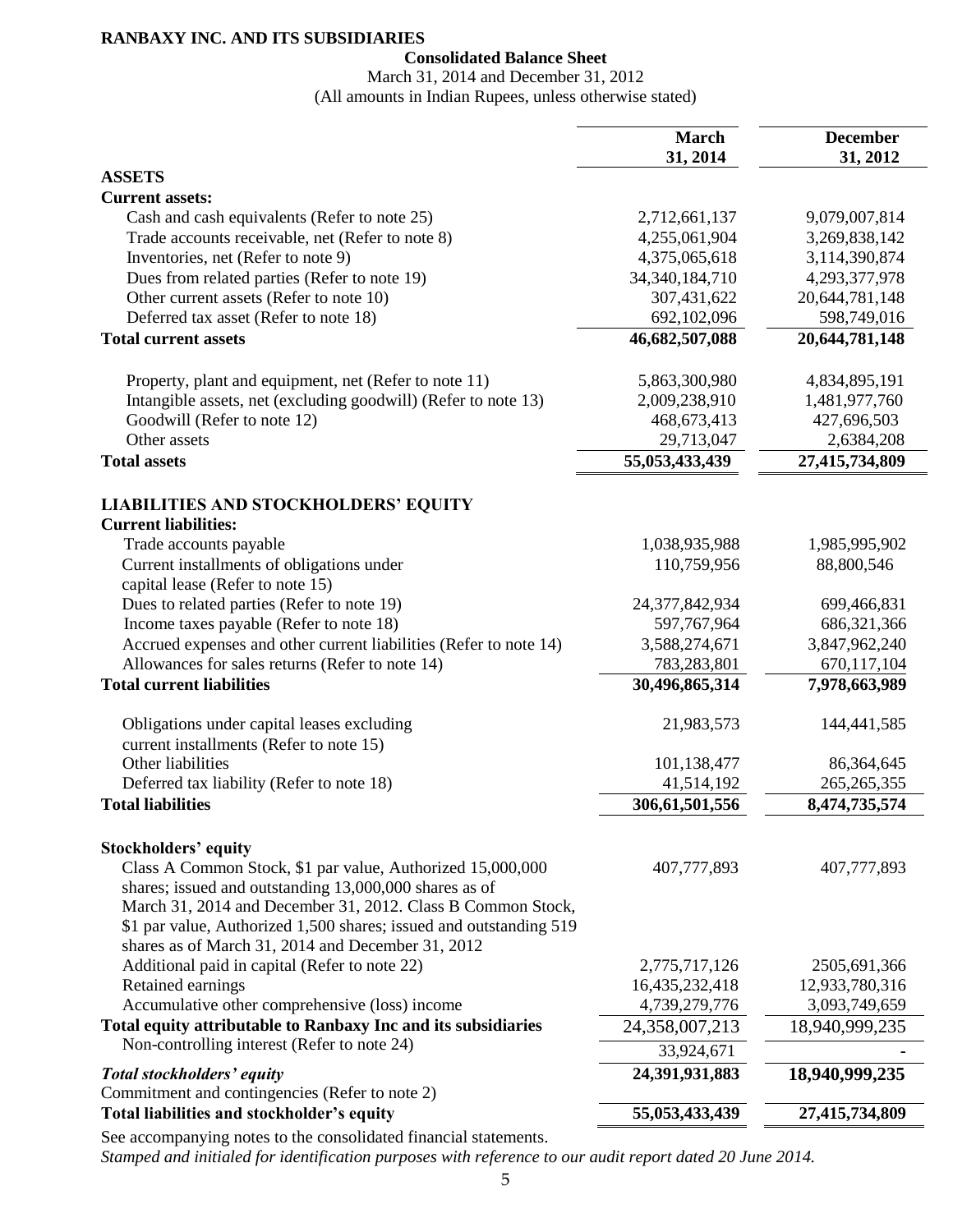## **RANBAXY INC. AND ITS SUBSIDIARIES Consolidated Statements of Income and Comprehensive Income**

Fifteen months ended March 31, 2014 and Year ended December 31, 2012 (All amounts in United States dollars, unless otherwise stated)

|                                                                       | <b>Fifteen months ended</b><br><b>March 31, 2014</b> |    | <b>Year ended</b><br><b>December 31, 2012</b> |
|-----------------------------------------------------------------------|------------------------------------------------------|----|-----------------------------------------------|
| Net sales                                                             | 637, 107, 454                                        |    | 950,446,590                                   |
| Other operating income                                                | 19,279,579                                           |    | 10,914,384                                    |
| <b>Total Revenue</b>                                                  | \$<br>656,387,033                                    | S  | 961,360,974                                   |
| Cost of goods sold                                                    | 362,031,800                                          |    | 725,812,148                                   |
| Selling, general and administrative expenses (Refer to note 3, note 4 |                                                      |    |                                               |
| and note 20)                                                          | 153,849,425                                          |    | 75,980,889                                    |
| Research and development expenditure (Refer to note 17)               | 22,811,501                                           |    | 10,324,724                                    |
| Depreciation and amortization (Refer to note 16)                      | 18,652,408                                           |    | 14,083,042                                    |
| <b>Operating income</b>                                               | \$<br>99,041,899                                     |    | 135,160,171                                   |
| Interest expense, net                                                 | (364, 572)                                           |    | (470, 875)                                    |
| Interest income                                                       | 483,571                                              |    | 1,102,345                                     |
| Other income, net                                                     | 222,263                                              |    | 287,688                                       |
| Income before income taxes                                            | \$<br>99,383,161                                     | \$ | 136,079,329                                   |
| Income tax expense (Refer to note 18)                                 | 39,158,508                                           |    | 44,914,665                                    |
| <b>Net income</b>                                                     | \$<br>60,224,653                                     |    | 91,164,664                                    |
| Less: Net income attributable to non-controlling interest             |                                                      |    |                                               |
| (Refer to note 24)                                                    | (566, 542)                                           |    |                                               |
| Net income attributable to Ranbaxy Inc and its subsidiaries           | 59,568,111                                           |    | 91,164,664                                    |
| Retained earnings, beginning                                          | 287,766,134                                          |    | 196,601,470                                   |
| <b>Retained earnings, ending</b>                                      | \$<br>347, 424, 245                                  | \$ | 287,766,134                                   |
| See accompanying notes to the consolidated financial statements.      |                                                      |    |                                               |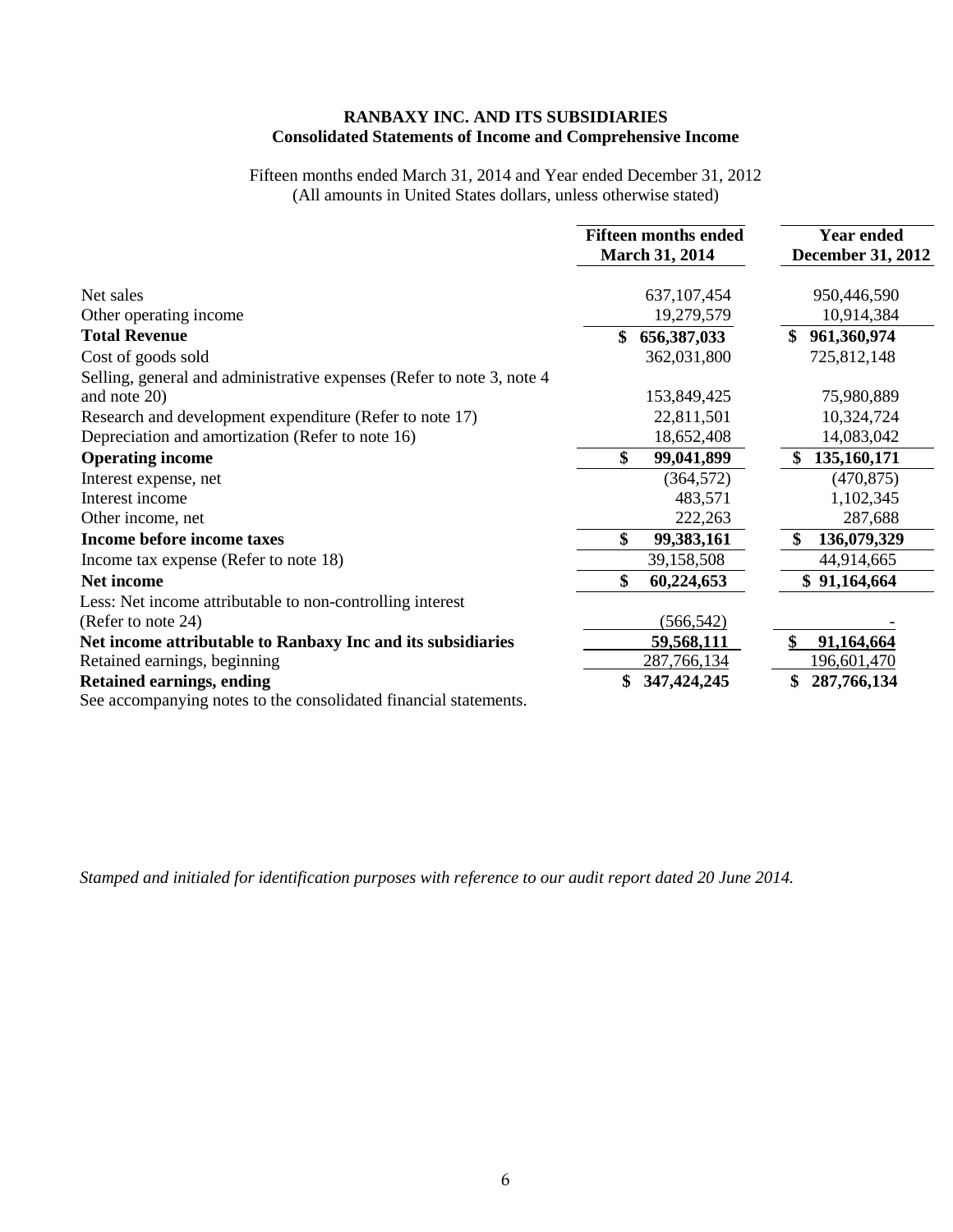### **RANBAXY INC. AND ITS SUBSIDIARIES Consolidated Statements of Income and Comprehensive Income**

## Fifteen months ended March 31, 2014 and Year ended December 31, 2012 (All amounts in India Rupees, unless otherwise stated)

|                                                                       | <b>Fifteen months ended</b><br><b>March 31, 2014</b> | <b>Year ended</b><br><b>December 31, 2012</b> |
|-----------------------------------------------------------------------|------------------------------------------------------|-----------------------------------------------|
| Net sales                                                             | 37,698,665,887                                       | 50,826,020,856                                |
| Other operating income                                                | 1,140,803,491                                        | 583,656,924                                   |
| <b>Total Revenue</b>                                                  | 38,839,469,378                                       | 51,409,677,779                                |
| Cost of goods sold                                                    | 21,422,000,000                                       | 38,813,483,850                                |
| Selling, general and administrative expenses (Refer to note 3, note 4 |                                                      |                                               |
| and note 20)                                                          | 9,103,516,272                                        | 4,063149,164                                  |
| Research and development expenditure (Refer to note 17)               | 1,349,792,959                                        | 552,124,284                                   |
| Depreciation and amortization (Refer to note 16)                      | 1,103,692,717                                        | 753,103,850                                   |
| <b>Operating income</b>                                               | 5,860,467,430                                        | 7,227,816,631                                 |
| Interest expense, net                                                 | (21,572,311)                                         | (25, 180, 481)                                |
| Interest income                                                       | 28,613,651                                           | 58,948,930                                    |
| Other income, net                                                     | 13,151,657                                           | 15,384,385                                    |
| Income before income taxes                                            | 5,852,046,776                                        | 7,218,020,535                                 |
| Income tax expense (Refer to note 18)                                 | 2,317,071,479                                        | 2,401,853,743                                 |
| <b>Net income</b>                                                     | 3,534,975,296                                        | 4,816,166,791                                 |
| Less: Net income attributable to non-controlling interest             |                                                      |                                               |
| (Refer to note 24)                                                    | (33, 523, 195)                                       |                                               |
| Net income attributable to Ranbaxy Inc and its subsidiaries           | 3,501,452,101                                        | 4,816,166,791                                 |
| Retained earnings, beginning                                          | 12,933,780,316                                       | 8,117,613,525                                 |
| <b>Retained earnings, ending</b>                                      | 16,435,232,418                                       | 12,933,780,316                                |
| See accompanying notes to the consolidated financial statements.      |                                                      |                                               |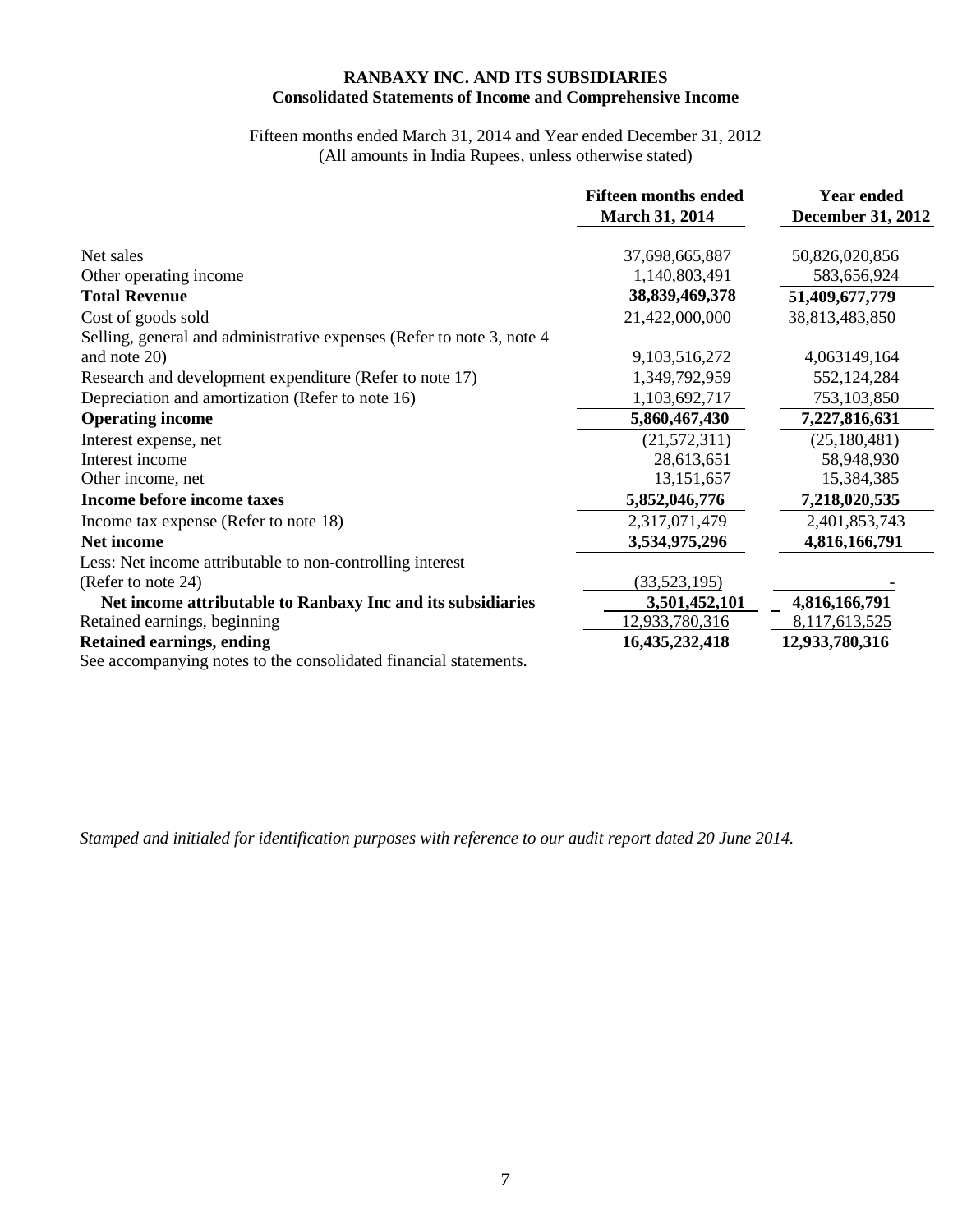# **RANBAXY INC. AND ITS SUBSIDIARIES**

#### **Consolidated Statements of Stockholders' Equity and Comprehensive Income**

(All amount in United States dollars, unless otherwise stated)

|                                                                  | <b>Common stock</b> |            | <b>Additional</b> | <b>Retained</b> | <b>Non</b>                     | <b>Total</b>            |
|------------------------------------------------------------------|---------------------|------------|-------------------|-----------------|--------------------------------|-------------------------|
|                                                                  | <b>Shares</b>       | Amount     | paid in capital   | earnings        | controlling<br><b>Interest</b> | stockhloders'<br>equity |
| Balance as at January 1, 2013                                    | 13,000,000          | 13,000,000 | 45,854,152        | 287,766,134     |                                | 346,620,286             |
| Net earnings for the fifteen months<br>ended March 31, 2014      |                     |            |                   | 59,658,111      | 566,542                        | 60,224,653              |
| Excess tax benefit upon exercise of<br>stock options             |                     |            |                   |                 |                                |                         |
| Stock option expense (Refer to note 22)                          |                     |            | 500,324           |                 |                                | 500,324                 |
| <b>Balance as at March 31, 2014</b>                              | 13,000,000          | 13,000,000 | 46,354,476        | 347, 424, 245   | 566,542                        | 407, 345, 263           |
| Balance as at January 1, 2012<br>Net earnings for the year ended | 13,000,000          | 13,000,000 | 45,129,936        | 196,601,470     | $\overline{\phantom{a}}$       | 254,731,406             |
| December 31, 2012                                                |                     |            |                   | 91,164,664      |                                | 91,164,664              |
| Excess tax benefit upon exercise of<br>stock options             |                     |            | 7,816             |                 |                                | 7,816                   |
| Stock option expense (Refer to note 22)                          |                     |            | 716,400           |                 |                                | 716,400                 |
| <b>Balance as at December 31, 2012</b>                           | 13,000,000          | 13,000,000 | 45,854,152        | 287,766,134     |                                | 346,620,286             |

See accompanying notes to the consolidated financial statements.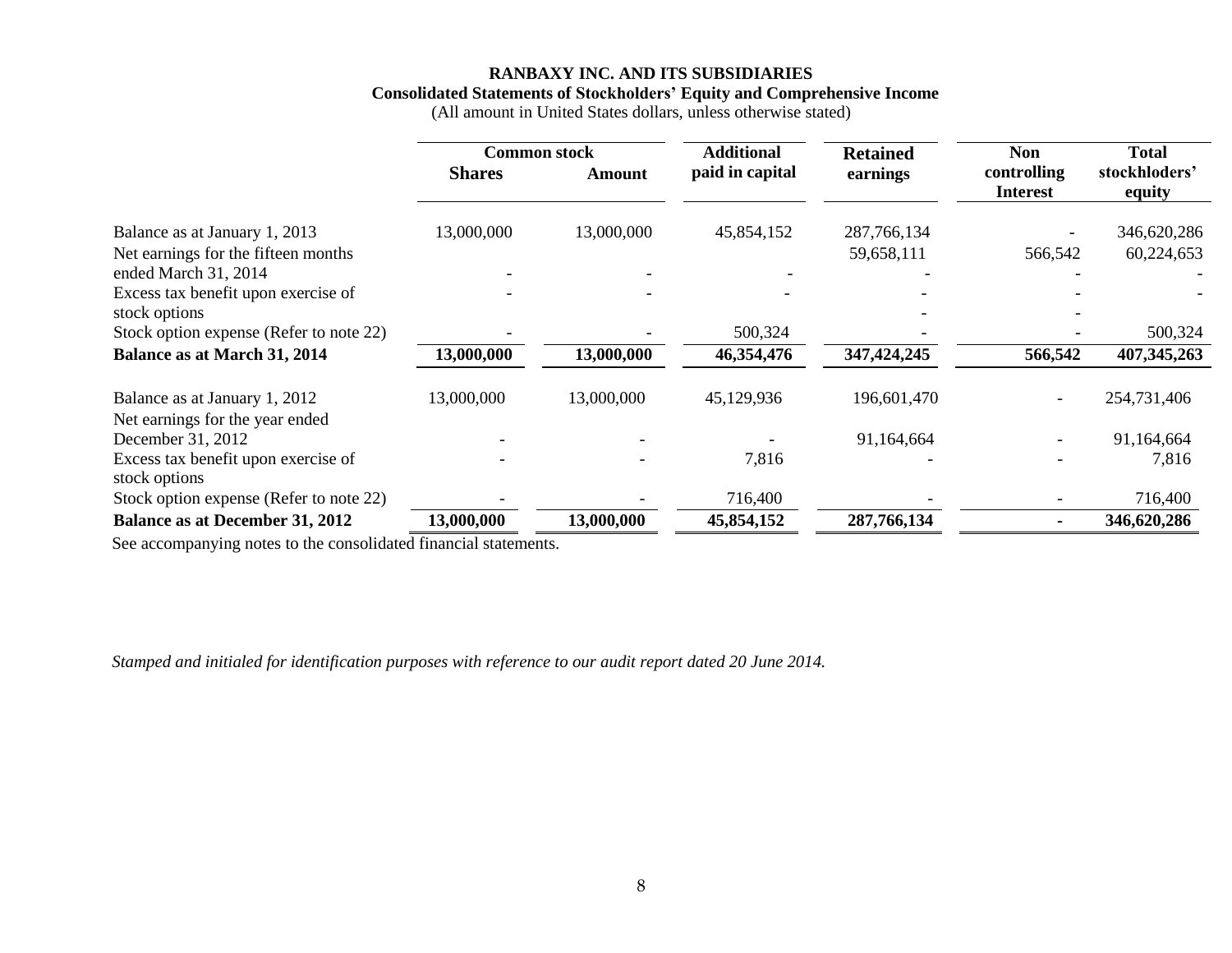### **RANBAXY INC. AND ITS SUBSIDIARIES Consolidated Statements of Stockholders' Equity and Comprehensive Income**

(All amount in Indian Rupees, unless otherwise stated)

|                                                                                    | <b>Common stock</b> |             | <b>Additional</b> | <b>Retained</b> | <b>Non</b>                     | <b>Accumulate</b>                             | <b>Total</b>                    |
|------------------------------------------------------------------------------------|---------------------|-------------|-------------------|-----------------|--------------------------------|-----------------------------------------------|---------------------------------|
|                                                                                    | <b>Shares</b>       | Amount      | paid in capital   | earnings        | controlling<br><b>Interest</b> | d other<br>comprehensi<br>ve (loss)<br>income | stockhloders'<br>equity         |
| Balance as at January 1, 2013                                                      | 407,777,893         | 407,777,893 | 2,505,691,366     | 12,933,780,316  |                                | 3,093,749,659                                 | 18,940,999,234                  |
| Net earnings for the fifteen months<br>ended March 31, 2014                        |                     |             |                   | 3,501,452,101   | 33,523,195                     |                                               | 3,467,928,906                   |
| Excess tax benefit upon exercise of<br>stock options                               |                     |             |                   |                 |                                |                                               |                                 |
| Stock option expense (Refer to note 22)<br>Foreign currency translation adjustment |                     |             | 270,025,760       |                 |                                | 1,645,530,117                                 | 270,025,760<br>1,645,530,117    |
| <b>Balance as at March 31, 2014</b>                                                | 407,777,893         | 407,777,893 | 2,775,717,126     | 16,435,232,417  | 33,523,195                     | 4,739,279,776                                 | 24,324,484,017                  |
| Balance as at January 1, 2012<br>Net earnings for the year ended                   | 407,777,893         | 407,777,893 | 2,042,909,612     | 8,117,613,526   |                                | 2,981,241,841                                 | 13,549,542,872<br>4,875,115,723 |
| December 31, 2012<br>Excess tax benefit upon exercise of<br>stock options          |                     |             | 427,104           | 4,816,166,790   |                                |                                               | 427,104                         |
| Stock option expense (Refer to note 22)<br>Foreign currency translation adjustment |                     |             | 462,354,650       |                 |                                | 112,507,818                                   | 462,354,650<br>112,507,818      |
| <b>Balance as at December 31, 2012</b>                                             | 407,777,893         | 407,777,893 | 2,505,691,366     | 12,933,780,316  |                                | 3,093,749,659                                 | 18,940,999,234                  |

See accompanying notes to the consolidated financial statements.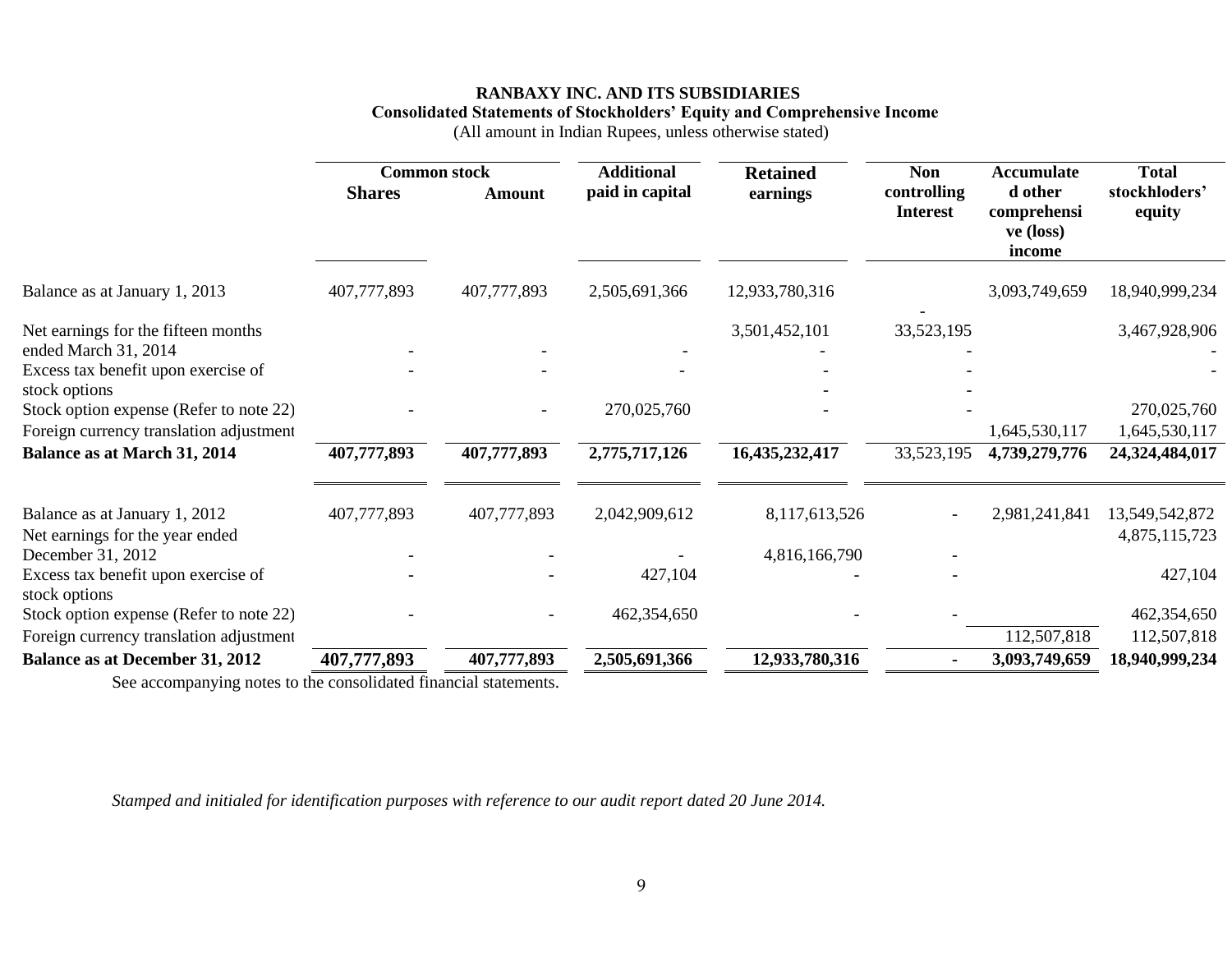# **RANBAXY INC. AND ITS SUBSIDARIES Consolidated statement of cash flows**

 Fifteen months ended March 31, 2014 and Year ended December 31, 2012 (All amount in United States dollars, unless otherwise stated)

|                                                               | <b>Fifteen months ended</b><br>March 31, 2014 | <b>Year ended</b><br>December 31, 2012 |
|---------------------------------------------------------------|-----------------------------------------------|----------------------------------------|
| <b>CASH FLOWS FROM OPERATING ACTIVITIES</b>                   |                                               |                                        |
| Net income after tax                                          | 60,224,653                                    | 91,164,664                             |
| Adjustments to reconcile net income to net cash provided by   |                                               |                                        |
| operating activities                                          |                                               |                                        |
| Depreciation and amortization                                 | 18,652,408                                    | 14,083,042                             |
| Property, plant and equipment written off                     | 28,682                                        | 54,781                                 |
| Deferred income taxes                                         | (4,762,067)                                   | 564,201                                |
| Gain on disposal of property, plant and equipment             |                                               | (163,000)                              |
| Provision for inventory obsolescence                          | 5,937,076                                     | 1,527,383                              |
| Equity share option scheme expense                            | 500,324                                       | 716,400                                |
| Unclaimed balances written back                               | (1,357,942)                                   |                                        |
| Interest income                                               | (33, 463)                                     |                                        |
| Change in operating assets and liabilities                    |                                               |                                        |
| (Increase)/ Decrease in trade accounts receivable             | (11,221,496)                                  | 218,033,911                            |
| (Increase)/ Decrease in inventories                           | (22,007,319)                                  | 267,943,537                            |
| Decrease/ (Increase) in other assets                          | 148,852                                       | (1,350,660)                            |
| (Decrease)/ Increase in Trade accounts payable, accrued       | (27, 685, 819)                                | 43,359,644                             |
| expenses, other liabilities and allowance for sales returns   |                                               |                                        |
| (Decrease)/ Increase in income tax payables                   | (2,576,956)                                   | 8,965,795                              |
| Decrease in due to/ from related parties                      | 70,298,077                                    | (539,909,995)                          |
| Net provided by operating activities                          | 86,145,010                                    | 104,989,703                            |
| <b>CASH FLOWS FROM INVESTING ACTIVITIES</b>                   |                                               |                                        |
| Purchase of property, plant and equipment                     | (23, 144, 103)                                | (6,530,155)                            |
| Capital advances utilized/ (given)                            | 779,963                                       | (2,690,064)                            |
| Purchase of intangible assets                                 | (11,706,610)                                  | (9,726,331)                            |
| Proceeds from sale of property, plant and equipment           |                                               | 163,000                                |
| Settlement with DOJ (Refer to note 3)                         | (489, 267, 148)                               |                                        |
| Loan granted during the period                                | (40,000,000)                                  | (10,000,000)                           |
| Loan received back during the period                          |                                               | 10,000,000                             |
| Net cash (used) in investing activities                       | (563, 337, 898)                               | (18, 783, 550)                         |
|                                                               |                                               |                                        |
| <b>CASH FLOWS FROM FINANCING ACTIVITIES</b>                   |                                               |                                        |
| Excess of tax benefit on exercise of stock options            |                                               | 7,816                                  |
| Repayment of capital lease obligation                         | (2,051,514)                                   | (1,447,917)                            |
| Loan taken during the period                                  | 358,400,000                                   |                                        |
| Net cash provided by/ (used in) financing activities          | 356, 348, 486                                 | (1,440,101)                            |
| Net (decrease)/ increase in cash and cash equivalents         | (120, 844, 402)                               | 84,766,052                             |
| Beginning of the period                                       | 166, 145, 843                                 | 81,379,791                             |
| End of the period                                             | 45,301,441                                    | 166, 145, 843                          |
| SUPLLEMENTARY CASH FLOW INFORMATION                           |                                               |                                        |
| Cash paid (net of refunds) during the period for income taxes | 46, 497, 531                                  | 35,284,814                             |
| Cash paid during the period for interest                      | 364,572                                       | 470,875                                |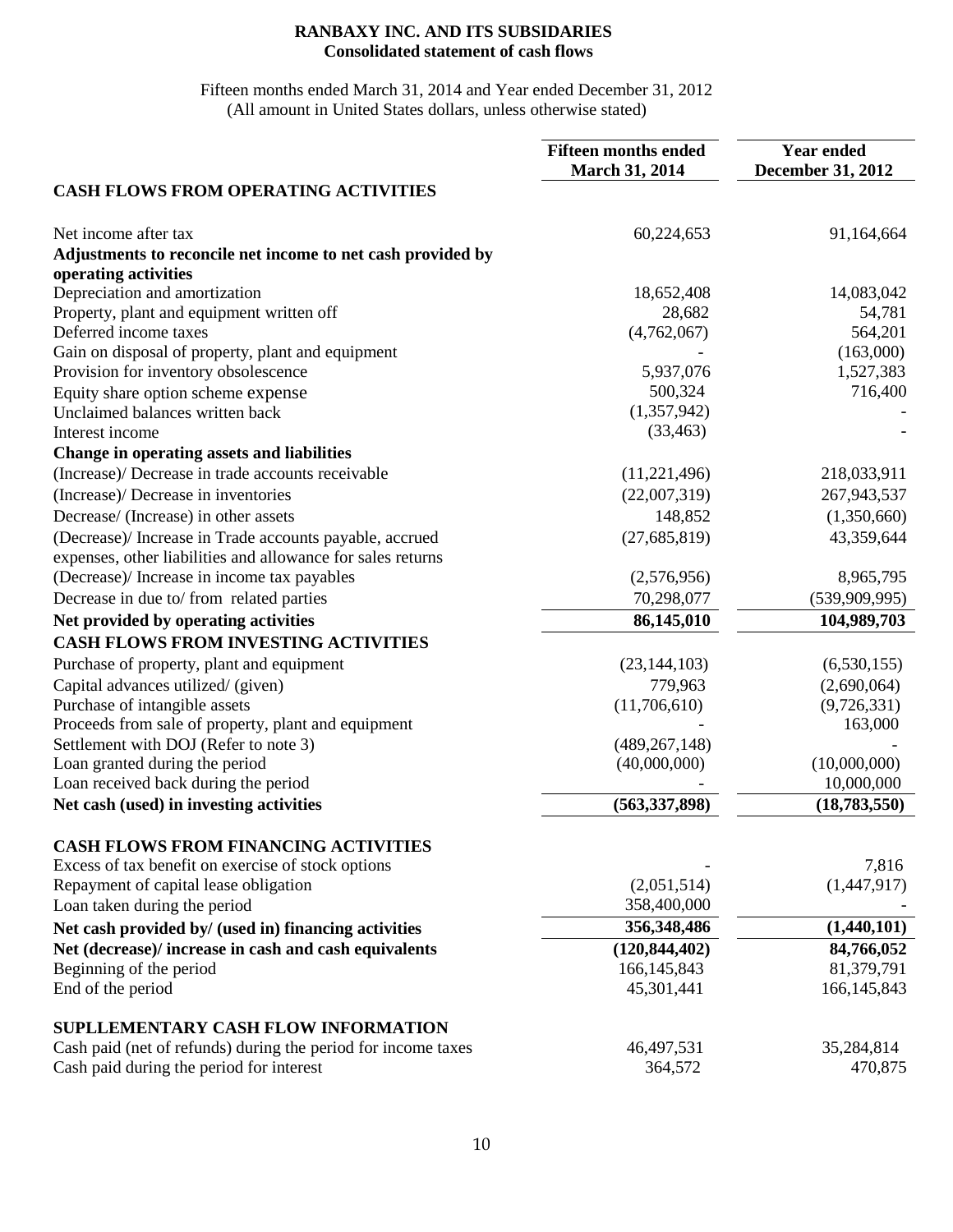|                                                                                     | <b>Amounts in INR</b>       |                     |  |
|-------------------------------------------------------------------------------------|-----------------------------|---------------------|--|
|                                                                                     | <b>Fifteen months ended</b> | <b>Year ended</b>   |  |
|                                                                                     | <b>March 31, 2014</b>       | December 31, 2012   |  |
| <b>CASH FLOWS FROM OPERATING ACTIVITIES</b>                                         |                             |                     |  |
| Net income after tax                                                                | 3,563,588,935               | 4,875,115,722       |  |
| Adjustments to reconcile net income to net cash provided by<br>operating activities |                             |                     |  |
| Depreciation and amortization                                                       | 1,103,692,781               | 753,103,850         |  |
| Property, plant and equipment written off                                           | 1,697,160                   | 2,929,465           |  |
| Deferred income taxes                                                               | (281, 779, 112)             | 30,171,176          |  |
| Gain on disposal of property, plant and equipment                                   |                             | (8,716,578)         |  |
| Provision for inventory obsolescence                                                | 351,306,272                 | 81,678,235          |  |
| Equity share option scheme expense                                                  | 29,604,970                  | 38,310,160-         |  |
| Unclaimed balances written back                                                     | (80, 351, 598)              |                     |  |
| Interest income                                                                     | (1,980,059)                 |                     |  |
| Change in operating assets and liabilities                                          |                             |                     |  |
| (Increase)/ Decrease in trade accounts receivable                                   | (663,993,846)               | 11,659,567,433      |  |
| (Increase)/ Decrease in inventories                                                 | (1,302,208,225)             | 14,328,531,390      |  |
| Decrease/ (Increase) in other assets                                                | 8,807,811                   | (72, 227, 807)      |  |
| (Decrease)/ Increase in Trade accounts payable, accrued                             | (1,638,214,142)             | 2,318,697,540       |  |
| expenses, other liabilities and allowance for sales returns                         |                             |                     |  |
| (Decrease)/ Increase in income tax payables                                         | (152, 482, 604)             | 479,454,278         |  |
| Decrease in due to/ from related parties                                            | 4,862,180,946               | (28, 654, 840, 676) |  |
| Net provided by operating activities                                                | 5,799,869,289               | 5,831,774,190       |  |
| <b>CASH FLOWS FROM INVESTING ACTIVITIES</b>                                         |                             |                     |  |
| Purchase of property, plant and equipment                                           | (1,369,473,550)             | (349, 206, 150)     |  |
| Capital advances utilized/ (given)                                                  | 46,151,657                  | (143, 853, 690)     |  |
| Purchase of intangible assets                                                       | (692, 698, 817)             | (520, 124, 652)     |  |
| Proceeds from sale of property, plant and equipment                                 |                             | 8,716,578           |  |
| Settlement with DOJ (Refer to note 3)                                               | (28,950,718,817)            |                     |  |
| Loan granted during the period                                                      | (2,366,863,905)             | (534, 759, 358)     |  |
| Loan received back during the period                                                |                             | 534,759,358         |  |
| Net cash (used) in investing activities                                             | (33,333,603,432)            | (1,004,467,914)     |  |
|                                                                                     |                             |                     |  |
| <b>CASH FLOWS FROM FINANCING ACTIVITIES</b>                                         |                             |                     |  |
| Excess of tax benefit on exercise of stock options                                  |                             | 417,968             |  |
| Repayment of capital lease obligation                                               | (121, 391, 361)             | (77, 428, 717)      |  |
| Loan taken during the period                                                        | 21,207,100,592              |                     |  |
| Net cash provided by/ (used in) financing activities                                | 21,085,709,231              | (77, 010, 749)      |  |
| Net (decrease)/ increase in cash and cash equivalents                               | (6,366,346,676)             | 4,750,295,527       |  |
| Beginning of the period                                                             | 9,079,007,814               | 4,328,712,287       |  |
| End of the period                                                                   | 2,712,661,138               | 9,079,007,814       |  |
| SUPLLEMENTARY CASH FLOW INFORMATION                                                 |                             |                     |  |
| Cash paid (net of refunds) during the period for income taxes                       | 2,751,333,195               | 1,886,888,449       |  |
| Cash paid during the period for interest                                            | 21,572,308                  | 25,180,481          |  |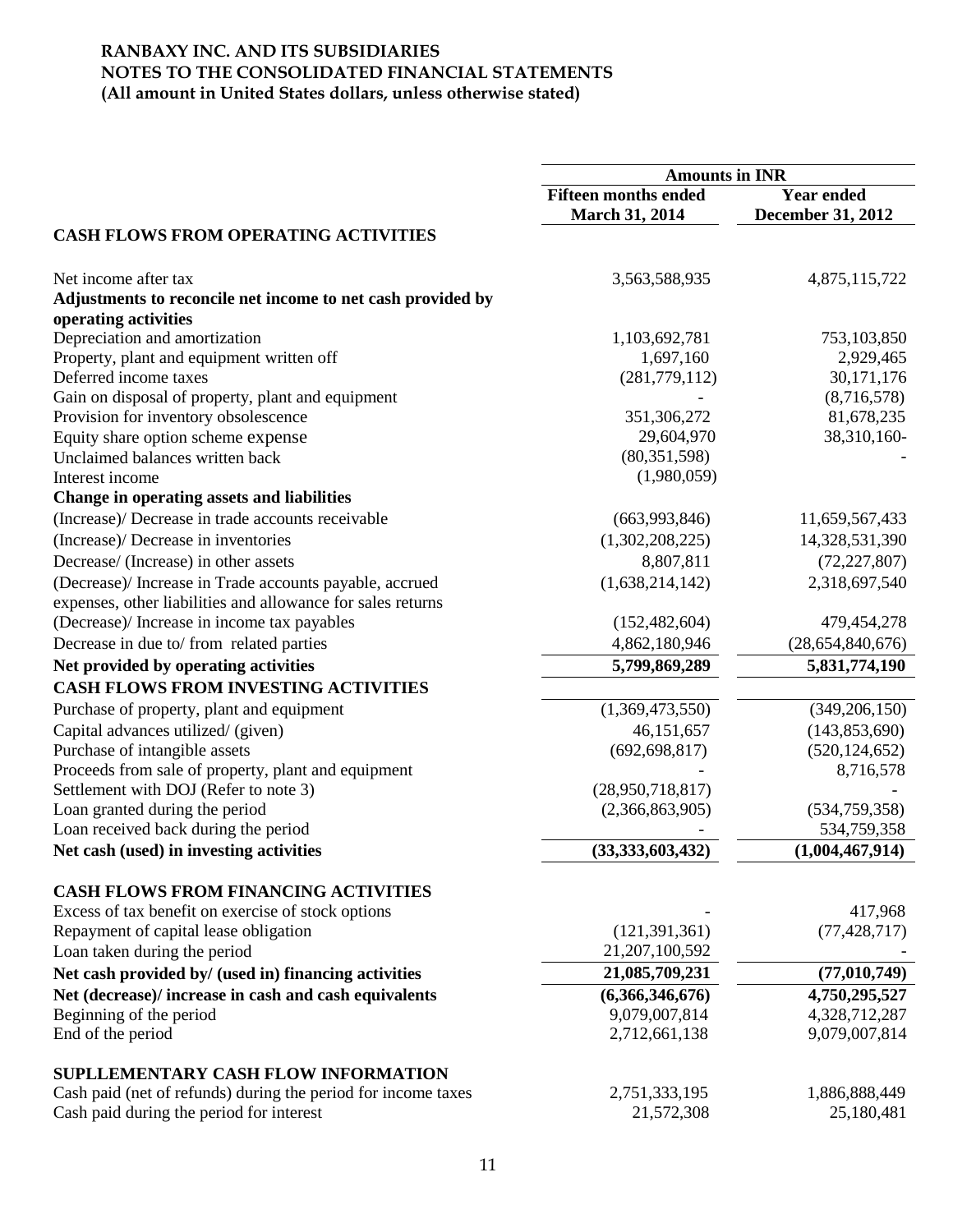# **1) SUMMARY OF SIGNIFICANT ACCOUNTING POLICIES**

#### *(a) Incorporation and history*

Ranbaxy Inc. ("Ranbaxy") was incorporated on July 1, 1994 in the State of Delaware. It is a wholly-owned subsidiary of Ranbaxy (Holdings) U.K. Limited ("RHUK"), which is a wholly- owned subsidiary of Ranbaxy (Netherlands) BV ("RNBV"), which in turn is a wholly owned subsidiary of Ranbaxy Laboratories Limited ("intermediate holding company") ("RLL"). RLL is a subsidiary of Daiichi Sankyo Company Limited, Japan, which is also the ultimate holding company. Ranbaxy Inc. and its Subsidiaries (the "Group") are manufacturer and distributor of prescription, branded and over-the-counter drugs. The Group obtains its products from its owned manufacturing plants, RLL and third parties. The Group operates two manufacturing facilities in New Jersey and sells to customers throughout the United States of America ("USA") and Canada. The Group distributes its products pursuant to rights obtained through Abbreviated New Drug Application ("ANDA") approvals in USA, licensing rights obtained from RLL and third parties. The Group"s products are subject to the regulatory approval of the United States Food and Drug Administration ("USFDA").

#### *(b) Principles of consolidation*

The accompanying consolidated financial statements have been prepared in conformity of US generally accepted accounting principles (US GAAP) to reflect the financial position and results of the Group. The consolidated financial statements are prepared in U.S. Dollars (USD) and include the accounts of subsidiaries in which a controlling interest is maintained. Controlling interest is determined by majority ownership interest and the absence of substantive third-party participating rights or, in the case of variable interest entities, by majority exposure to expected losses, residual returns or both. The consolidated financial statements include the accounts of Ranbaxy Inc. and the following subsidiaries:

| <b>Subsidiaries</b>           | Ownership |
|-------------------------------|-----------|
| Ranbaxy Pharmaceuticals, Inc. | 100%      |
| Ranbaxy USA, Inc.             | 100%      |
| Ohm Laboratories, Inc.        | 100%      |
| Ranbaxy Laboratories, Inc.    | 100%      |
| Ranbaxy Signature LLC         | 67.5%     |

These consolidated financial statements have been prepared for the limited purpose of the information and use of the Board of Directors of RLL within India.

The financial year of the Group has been changed from January-December to April-March effective 01 April 2014. In view of this, the current financial year of the Group is for a period of 15 months i.e. 01 January 2013 to 31 March 2014 ("current period") and, accordingly, the figures for the current period are not comparable with figures for the year ended 31 December 2012 ("previous year") presented in the consolidated statement of income and retained earnings and related notes.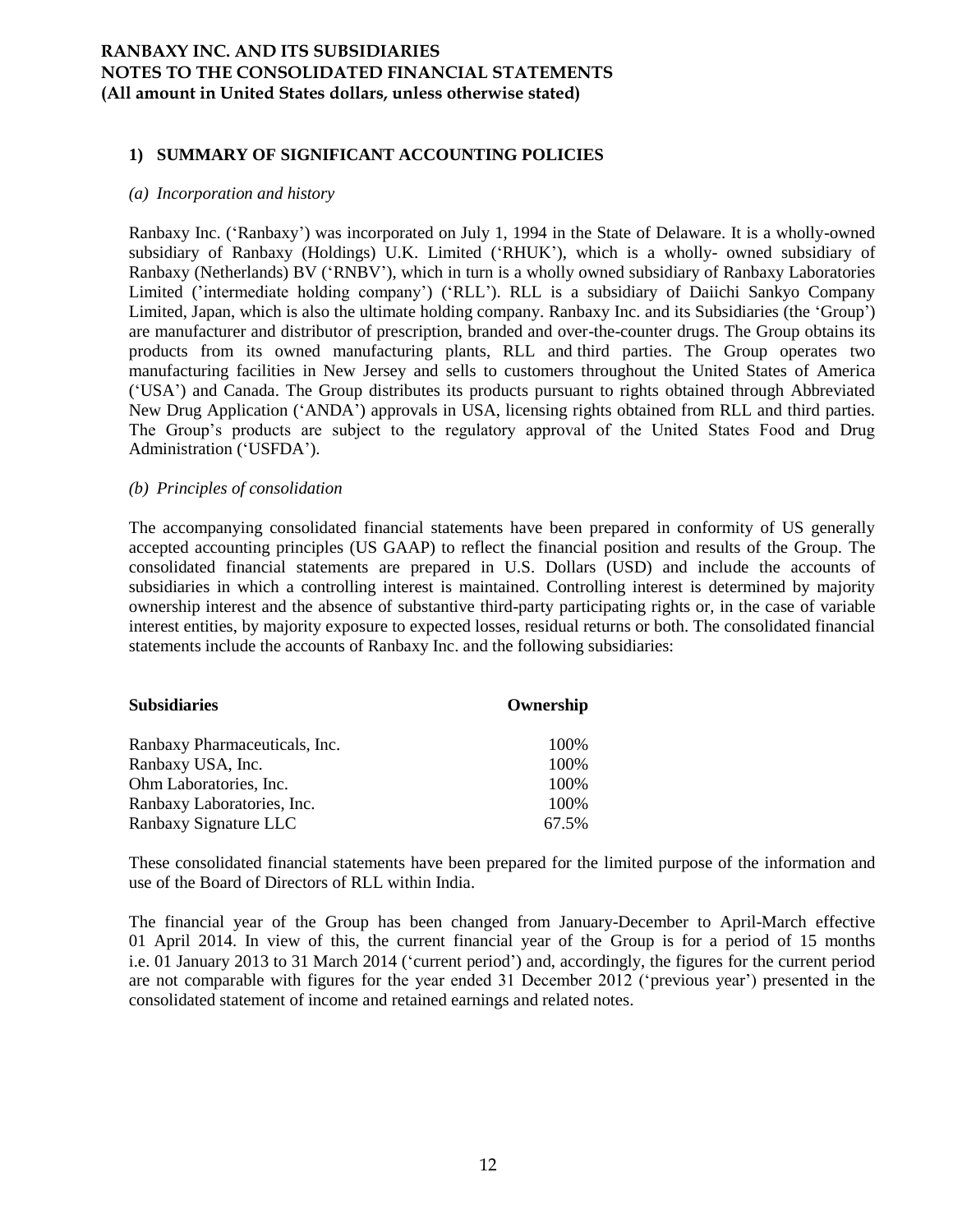*Stamped and initialed for identification purposes with reference to our audit report dated 20 June 2014. (c) Use of estimates*

The preparation of consolidated financial statements in conformity with US GAAP requires the management to make estimates and assumptions that affect the reported amounts of assets and liabilities and disclosure of contingent assets and liabilities at the date of the consolidated financial statements and the results of operations during the reporting period. The most significant estimates relate to the deferred tax, determination of allowances for sales return and accounts receivables, accrued liabilities, valuation of inventory balances, determination of useful lives for property, plant and equipment and intangible assets, and other long lived assets for impairment. The management believes that the estimates used in the preparation of the consolidated financial statements are prudent and reasonable. Actual results could differ from these estimates. Appropriate changes in estimates are made as management become aware of changes in circumstances surrounding the estimates. Any changes in estimates are recognized prospectively.

#### *(d) Functional currency*

Operations of the Group are carried out in USA and accordingly, functional currency of each entity is determined as U.S. Dollar ('USD' or '\$').

### *(e) Cash and cash equivalents*

Cash and cash equivalents comprise cash balance placed with bank and cash on deposits placed with banks in the normal course of business operations. The Group considers all deposits placed with banks with an original maturity of three months or less to be cash equivalents.

#### *(f) Revenue recognition*

Revenue is earned when persuasive evidence of an arrangement exists, the seller"s price to the buyer is fixed or determinable, and collectability is reasonably assured. The Company records revenue from product sales when title and risk of ownership have been transferred to the customer, which is typically upon delivery to the customer.

Revenue from sale of services, included in net sales, is recognized on accrual basis as per the terms of the contract with customers when the related services are rendered.

Revenues are shown net of applicable cash discounts, volume discounts, rebates, chargebacks, expense incurred towards patient coupons and other credits/allowances as applicable.

Allowances for sales return are estimated and provided for in the year of sales. Such allowances are made based on the historical trend. The Group has the ability to make a reasonable estimate of the amount of future returns due to large volumes of homogeneous transactions and historical experience with similar types of product sales. In respect of new products launched or expected to be launched, the sales returns are not expected to be different from the existing products as such products relate to categories where established products exist and are sold in the market. Further, the Group evaluates the sales returns of all the products at the end of each reporting period and necessary adjustments, if any, are made.

A chargeback represents an amount payable in the future to a wholesaler for the difference between the invoice price paid by a wholesaler for a particular product and the negotiated contract price that the wholesaler pays for that product. The Group estimates the amount of expected chargeback primarily based on historical experience regarding expected wholesaler inventories and current contract prices.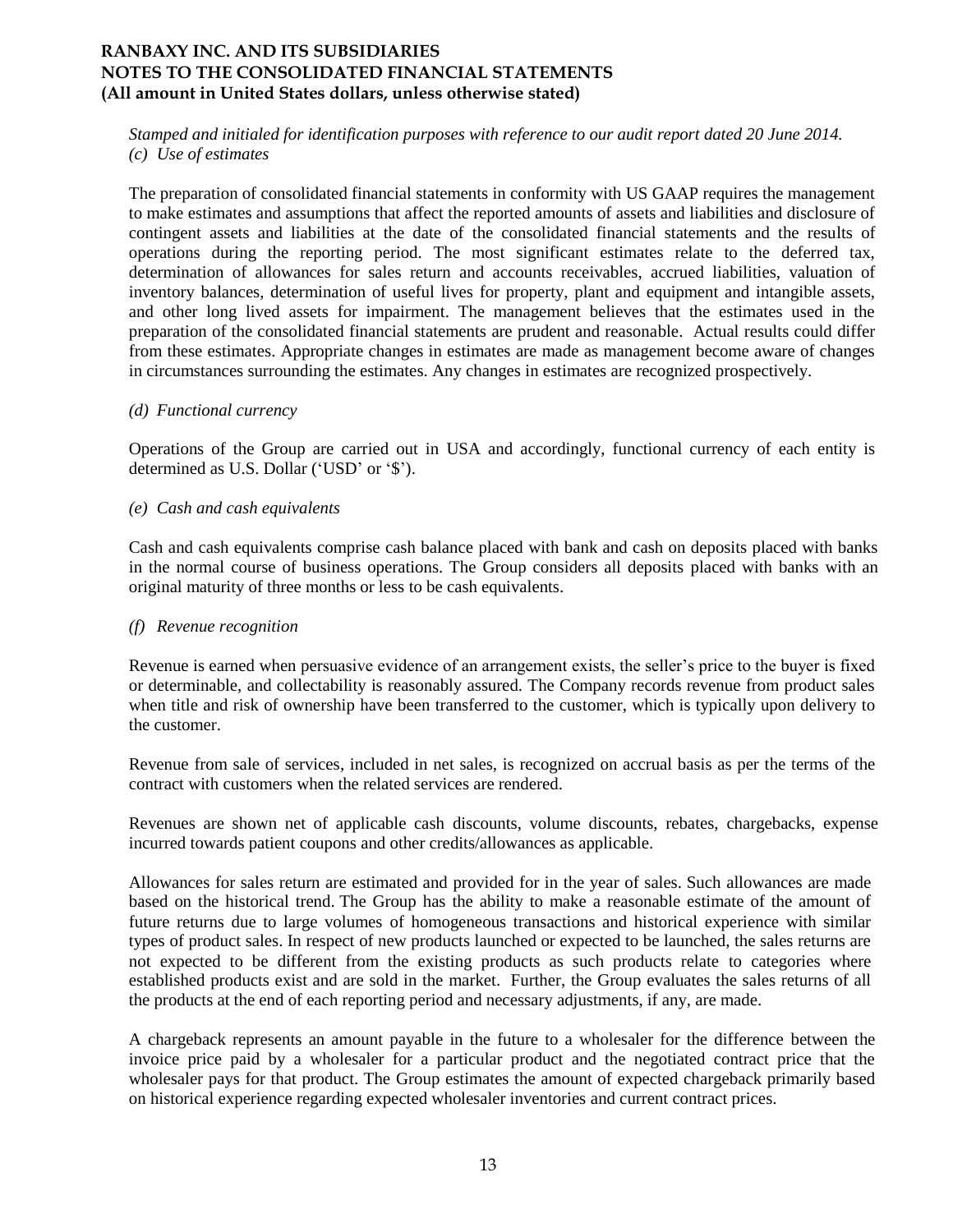#### *Stamped and initialed for identification purposes with reference to our audit report dated 20 June 2014.*

The Group has a patient coupon programme in relation to its certain products. These patient coupons enable the eligible customers to avail a discount at the time of dispensing of prescriptions and the related cost of such patient coupons is borne by the Group. Such discount is estimated based on historical experience including usage of such coupon by the eligible customers and is netted off from revenue.

When the Group receives advance payments from customers for sale of products, such payments are reported as advances from customers until all conditions for revenue recognition are met.

Interest income is recognized on a time proportion basis.

#### *(g) Other operating income*

The Group manufactures exhibit batches for RLL and also provides business support services to RLL and Ranbaxy Canada. The Group recovers cost of manufacturing of exhibit batches and cost of services along with markup as per terms of the respective agreements.

Royalty income is recognized in accordance with the terms of their respective contractual agreements when collectability is reasonably assured and revenue can be reasonably measured.

#### *(h) Inventories*

Inventories consist of raw materials, stores and spares, packing material, work-in-process and finished goods (manufactured and traded) and are stated at the lower of cost and market value. Manufactured finished goods and work-in-process inventory are valued at standard cost as adjusted for actuals using the first in first out (FIFO) method. The cost of raw materials, packing materials, stores and spares and traded goods is determined using their "moving weighted average" cost.

A write down of inventory to the lower of cost and market value at the close of a fiscal period creates a new cost basis and is not marked up based on changes in underlying facts and circumstances.

Inventories are reviewed on a periodic basis for identification and write-off of slow moving and obsolete inventory. Such write-downs, if any, are included in cost of goods sold.

#### *(i) Other current assets*

Other current assets primarily consist of prepaid expenses, prepaid insurance and advances to suppliers, deposit with suppliers etc.

#### *(j) Shipping and handling expense*

Shipping and handling expense incurred to transport products to customers are included in selling, general and administrative expenses.

#### *(k) Research and development*

Revenue expenditure on research and development is expensed as incurred. Capital expenditure incurred on equipment and facilities that are acquired or constructed for research and development activities and having alternative future uses is capitalized as tangible assets when acquired or constructed.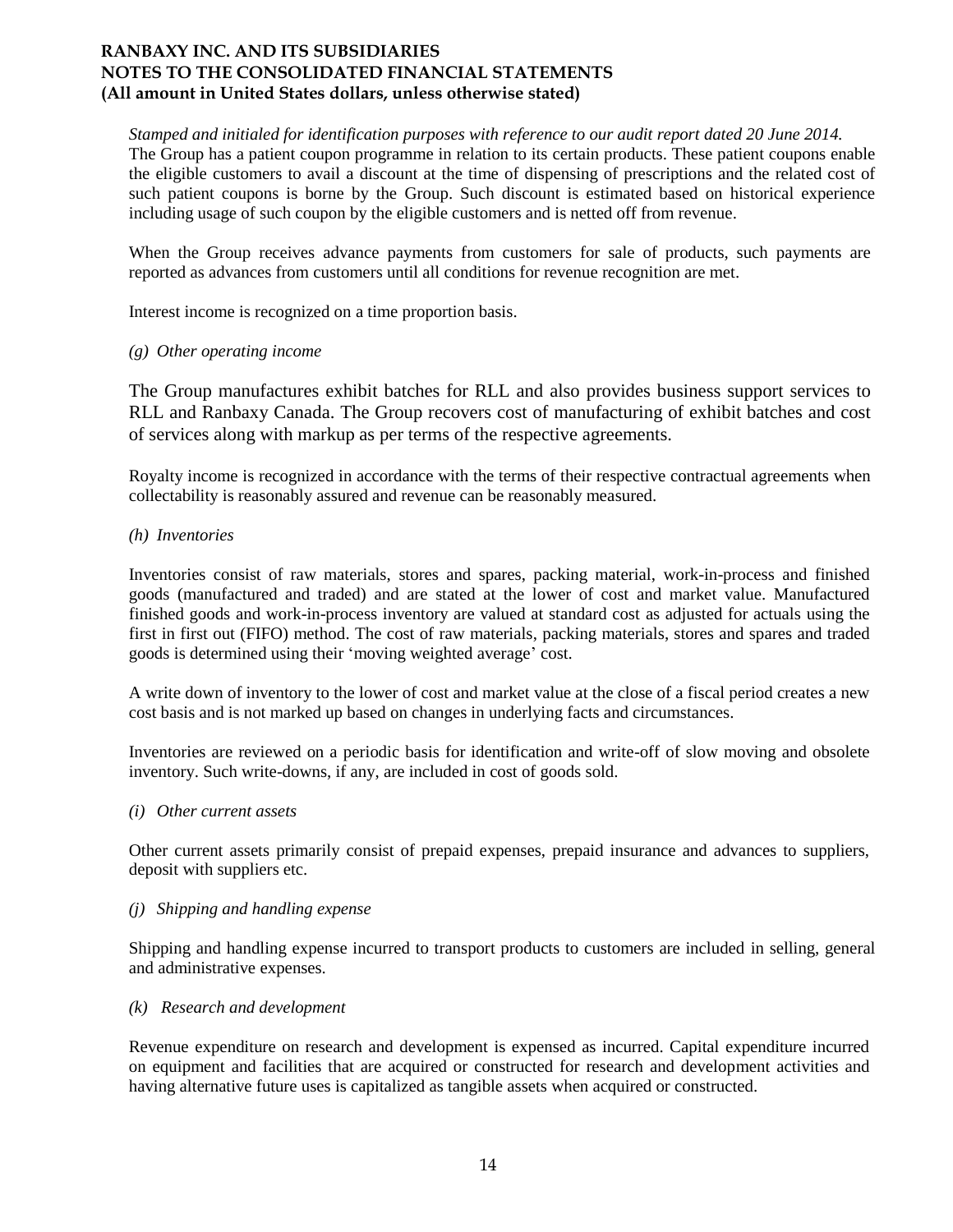# *Stamped and initialed for identification purposes with reference to our audit report dated 20 June 2014. (l) Property, plant and equipment*

Property, plant and equipment including acquired under capital lease agreements are stated at cost less accumulated depreciation and impairment. The Group depreciates property, plant and equipment over the estimated useful life using the straight-line method. Leasehold improvements are amortized over the useful life or the period of lease, whichever is shorter. Upon retirement or disposal of assets, the cost of the asset and the related accumulated depreciation and impairment are eliminated from the accounts and the resulting gain or loss is credited or charged to consolidated statement of income and retained earnings. The estimated useful lives of assets are as follows:

| Leasehold improvements                        | Shorter of remaining lease term or |
|-----------------------------------------------|------------------------------------|
|                                               | life of the assets                 |
| <b>Buildings</b>                              | $31 - 39$ years                    |
| <b>Leasehold Buildings</b>                    | 10 years                           |
| Leasehold equipment                           | 5 years                            |
| Machinery and equipment                       | $5 - 8$ years                      |
| Computers (including those acquired on lease) | 4 years                            |
| Office equipment                              | 8 years                            |
| Furniture and fixtures                        | 8 years                            |

Advances paid towards the acquisition of property, plant and equipment outstanding at each balance sheet date and the cost of property, plant and equipment not put to use before such date are accounted under capital work-in-progress which is disclosed under property, plant and equipment. The interest cost incurred for funding an asset during its construction period is capitalized based on the actual investment in the asset and the average cost of funds. The capitalized interest is included in the cost of the relevant asset and is depreciated over the estimated useful life of the asset.

Expenditure for repairs and maintenance is expensed as incurred. Expenditure for major renewals, betterments and additions are capitalized.

### (m) *Leases*

Leases of property, plant and equipment that transfer substantially all of the benefits or risks and rewards of ownerships are classified as capital leases. The amount recorded is the lower of the present value of the rental and other lease payments during the lease term, excluding that portion of the payments representing executor costs paid to the lessor, or the asset"s fair value. The rental obligations, net of interest charges, are shown as in obligation under capital lease.

Leases that do not transfer substantially all of the benefits or risks of ownership are classified as operating leases and recorded as expense on a straight line basis over the lease term, including leases that have rent holidays and / or escalating lease payments.

### (n) *Impairment of long-lived assets*

Long-lived assets and finite life intangibles are reviewed for impairment whenever events or changes in business circumstances indicate that the carrying amount of assets may not be fully recoverable. Each impairment test is based on a comparison of the undiscounted cash flows expected to be generated from the use of the asset to its recorded value. If impairment is indicated the asset is written down to its fair value. Long-lived assets, to be disposed are reported at the lower of the carrying value or fair value less cost to sell.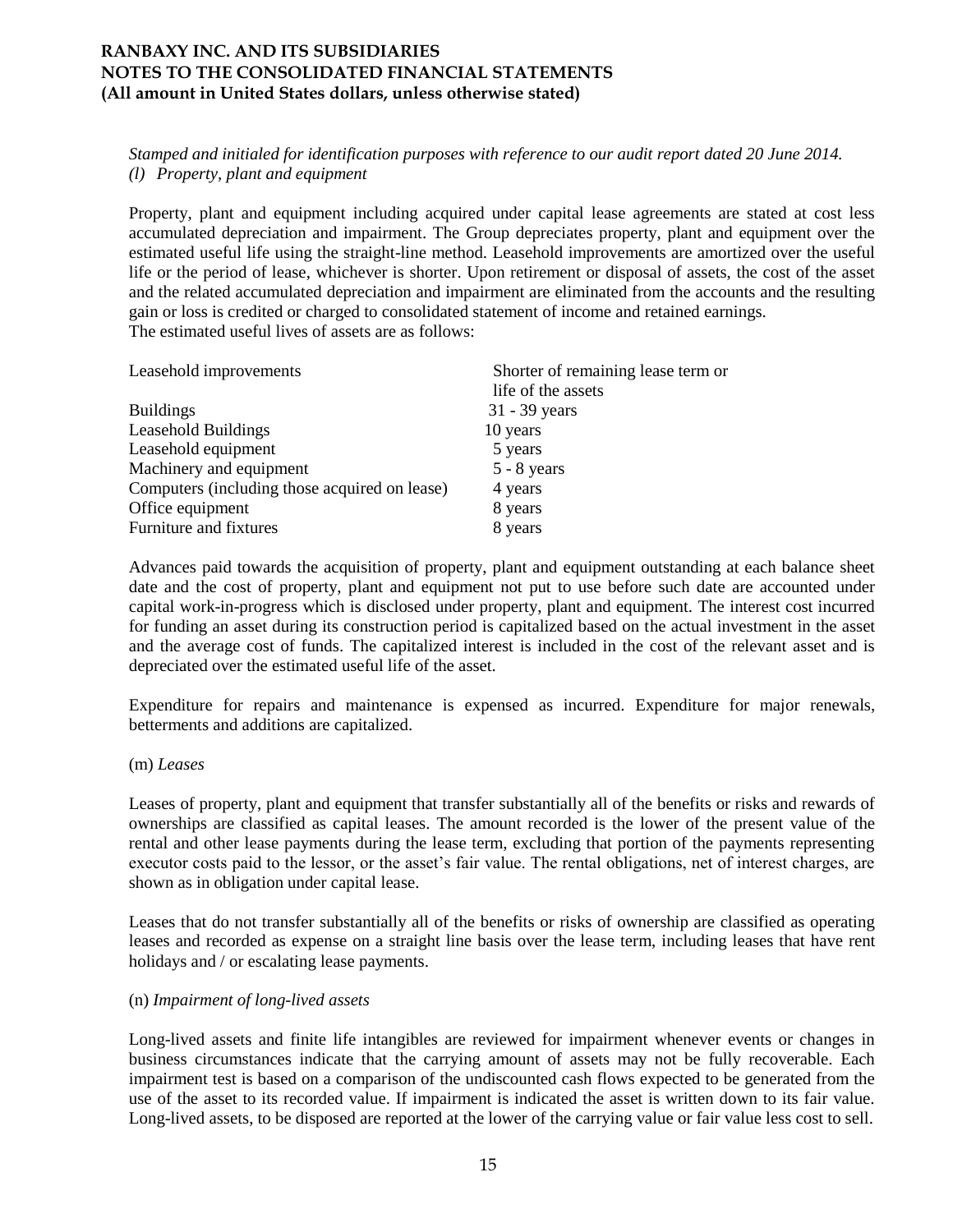*Stamped and initialed for identification purposes with reference to our audit report dated 20 June 2014.* (o) *Employee benefit plan*

The Group participates in a retirement plan under Section 401(k) of the Internal Revenue Code ("Code") covering substantially all eligible employees. The plan allows for employees to defer up to 15% of their annual earnings (within limitations prescribed in the code) on a pre-tax basis through voluntary contributions to the plan. The plan provides that the group can make optional contributions in an amount up to the maximum allowable by Section 404 of the Code. The contributions by the Group are recognised as an expense as incurred.

### (p) *Employee stock option scheme*

Employee Stock Options Schemes ("ESOSs") of RLL provides for the grant of stock options to eligible employees of the Group. The Group recognizes all employee stock based compensation as a cost in the consolidated financial statements. ESOSs are equity-classified awards and are measured at the grant date fair value of the award. The Group estimates grant date fair value using the Black Scholes option pricing model.

#### (q) *Income taxes*

Income taxes are accounted for using the asset and liability method. The current charge for income taxes is calculated in accordance with the relevant applicable tax regulations. Deferred tax assets and liabilities are recognized for the future tax consequences attributable to temporary differences between the financial statement carrying amounts of existing assets and liabilities and their respective tax bases and operating loss carry forwards.

Deferred tax assets and liabilities are measured using enacted tax rates expected to apply to taxable income in the years in which those temporary differences are expected to be recovered or settled. The effect on deferred tax assets and liabilities of a change in tax rates is recognized in the period that includes the enactment date. The measurement of deferred tax assets is reduced, if necessary, by a valuation allowance of any tax benefits of which future realization is uncertain.

Uncertain tax positions are recognized and measured using the two step approach. The first step is to evaluate the tax position for recognition by determining, based on technical merits, that the position will be sustained upon examination. The second step is to measure the tax benefit as the largest amount of the tax benefit that is greater than 50% likely of being realized upon settlement. Interest and penalities related to unrecognized tax benefits is included income taxes expense/ benefits for the period.

### (s) *Business combinations, goodwill and other intangibles*

Goodwill is an asset representing the future economic benefits arising from other assets acquired in a business combination that are not individually identified and separately recognized. Goodwill is reviewed for impairment at least annually. The Group has the option to perform a qualitative assessment to determine whether it is more-likely-than-not that the fair value of a reporting unit is less than its carrying amount prior to performing the two-step goodwill impairment test. If this is the case, the two-step goodwill impairment test is required. If it is more-likely-than-not that the fair value of a reporting is greater than its carrying amount, the two-step goodwill impairment test is not required.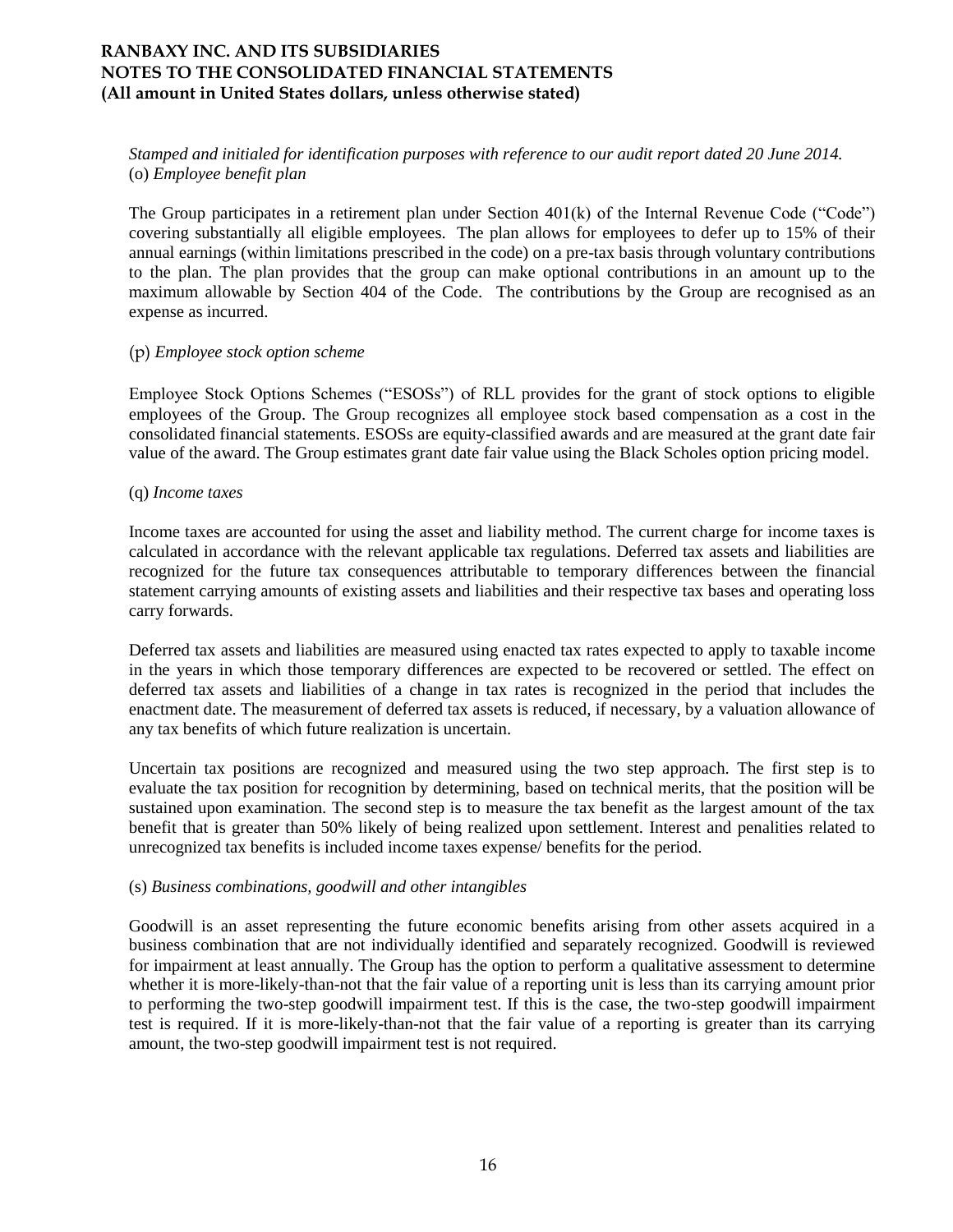#### *Stamped and initialed for identification purposes with reference to our audit report dated 20 June 2014.*

If the two-step goodwill impairment test is required, first, the fair value of the reporting unit is compared with its carrying amount (including goodwill). If the fair value of the reporting unit is less than its carrying amount, an indication of goodwill impairment exists for the reporting unit and the Group performs step two of the impairment test (measurement). Under step two, an impairment loss is recognized for any excess of the carrying amount of the reporting unit's goodwill over the implied fair value of that goodwill. The implied fair value of goodwill is determined by allocating the fair value of the reporting unit in a manner similar to a purchase price allocation and the residual fair value after this allocation is the implied fair value of the reporting unit goodwill. Fair value of the reporting unit is determined using a discounted cash flow analysis. If the fair value of the reporting unit exceeds its carrying amount, step two does not need to be performed.

As at the balance sheet date, the Group performed a qualitative assessment of goodwill and determined that it is not more likely than not that the fair values of its reporting units are less than the carrying amounts. Accordingly, no impairment loss was recorded.

Intangible assets are amortized over their respective individual estimated useful lives in proportion to the economic benefits consumed in each period. The estimated useful lives of the intangible assets are as follows:

| Intangible assets description | <b>Useful life</b> |
|-------------------------------|--------------------|
| <b>Trademarks</b>             | 15 years           |
| Licenses                      | $5-15$ years       |
| Technical knowhow             | 15 years           |
| Software                      | 4 years            |

The estimated useful life of an identifiable intangible asset is based on a number of factors including the effects of obsolescence, demand, competition and other economic factors (such as the stability of the industry, and known technological advances) and the level of maintenance expenditures required to obtain the expected future cash flows from the asset.

### (t) *Stockholder's equity*

Holders of common stock are entitled to one vote per share, and to receive dividends and, upon liquidation or dissolution, are entitled to receive all assets available for distribution to stockholders. The holders have no preemptive or other subscription rights and there are no redemption or sinking fund provisions with respect to such shares.

# **1) CONTINGENCIES AND COMMITMENTS**

- a) The Group is involved in lawsuits, claims and proceedings, which arise in the ordinary course of business. While the amounts claimed may be substantial, the ultimate liability is not currently determinable because of considerable uncertainties that exist. Therefore, it is possible that results of operations or liquidity in a particular period could be materially affected by certain contingencies. However, based on facts currently available, management believes that the disposition of matters that are pending or asserted will not have a material adverse effect on the consolidated financial statements.
- b) As of March 31, 2014 and December 31, 2012, the Group had committed to spend USD 3,956,169 [INR 236,896,347] and USD 9,174,536 [INR 501,340,765] respectively under agreements to purchase property, plant and equipment. This amount is net of capital advances paid in respect of these purchases.
- c) Also refer to note 15 in relation to commitment towards non-cancellable leases.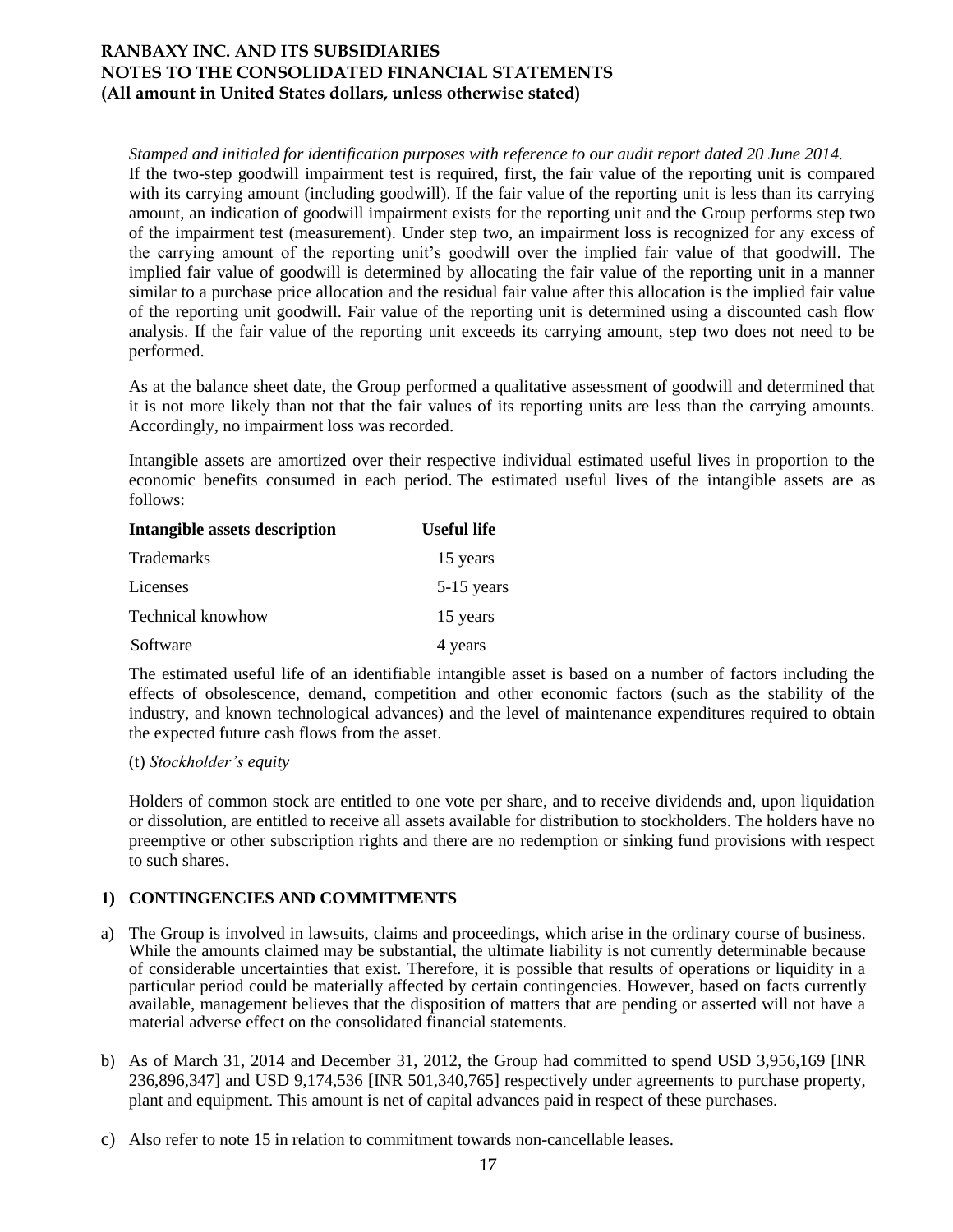*Stamped and initialed for identification purposes with reference to our audit report dated 20 June 2014.* **2) SETTLEMENT WITH US DOJ**

During the current period, RLL Group has negotiated and settled with the Department of Justice of the USA ("US DOJ") for resolution of civil and criminal allegations on 13 May 2013 as per the decree of the court of Maryland. RLL had recorded a provision of USD 500,000,000 [INR 29,585,798] in the year ended 31 December 2011, to cover all civil and criminal liabilities. The settlement of this liability (along with related interest and other cost of USD 15,367,148 [INR 909, 298, 698] in compliance with the terms of settlement was subject to regulatory/statutory provisions. The above mentioned decreetal amount of liability has been paid by the US subsidiaries of RLL including Ranbaxy Pharmaceuticals Inc.('RPI'), USA, a limited risk distributor. Under the said agreement of distribution, RPI has invoked indemnity for itself and inter alia its affiliates. The total settlement amount of USD 515,367,148 [INR 30,495,097,515] (along with related interest and other cost of USD 15,367,148 [INR 909,298,698]) has been apportioned between RLL and its US subsidiaries. Accordingly, accounting adjustments arising from apportionment of the total settlement amount between RLL and its US subsidiaries, including the impact of apportionment on provision for taxation, have been carried out and therefore USD 26,100,000 [INR 1,544,378,698] was apportioned to the US subsidiaries and is included under selling, general and administration expenses in these consolidated financial statements. The remaining amount of USD 489,267,148 [INR 28,950,718,817] is included in due from related party in the consolidated financial statements and since this amount has been paid by the US subsidiaries on behalf of RLL, it has been presented as cash outflow from investing activities in the cash flow statement.

## **3) LEGAL SETTLEMENT**

The Group had a litigation wherein the State of Louisiana ("the State") had alleged that several pharmaceutical manufacturers including the Group had over-inflated their prices for certain drugs with the effect of overpayment by the State in reimbursement for uninsured or underinsured individuals. Further, the State contended that the Group, along with other manufacturers, intentionally misreported certain pricing and/or sales information to reporting services. During the current period, the Group has entered into a settlement agreement with the State and has paid a sum of USD 5,000,000 [INR 295,857,988] (excluding USD 1,050,000 [INR 62,130,178] incurred as attorney fees and court costs). The above settlement amount along with related cost is included under selling, general and administration expenses in these consolidated financial statements.

# **4) IMPORT ALERT**

The US FDA conducted an inspection at RLL's manufacturing facility located at Toansa, India in January 2014. Consequent to the findings of the inspection, on 23 January 2014, the US FDA invoked the Consent Decree prohibiting RLL from manufacturing and distributing active pharmaceutical ingredients (APIs) from its Toansa manufacturing facility and finished drug products containing APIs manufactured at this facility into the US regulated market.

Considering the above matter, provisions (primarily relating to inventories, trade commitments, etc.) amounting to USD 17,685,012 [INR 1,046,450,414] has been recognised in these financial statements. In calculating these provisions, the management has used the best information and estimates, presently available. Since the matter involves significant judgment and in view of the inherent uncertainty of the present situation, the actual amounts may differ eventually. Based on the underlying arrangement with RLL, the entire amount of the above provision has been charged-back to RLL.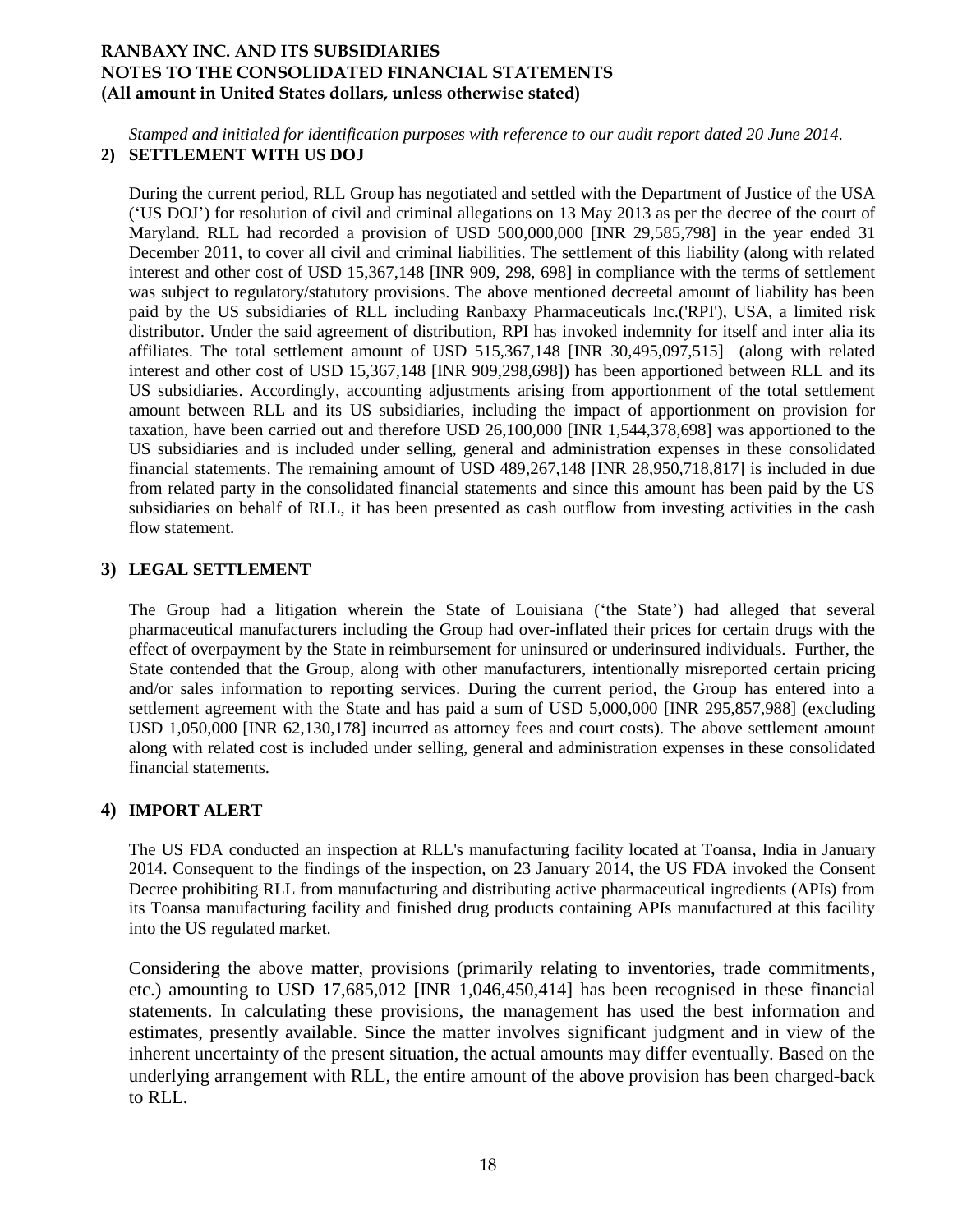*Stamped and initialed for identification purposes with reference to our audit report dated 20 June 2014.* **5) PRODUCT RECALL** 

On November 9, 2012, the Group had initiated a voluntary recall of Atorvastatin calcium tablets, solid oral dosage form, at the retail level. Accordingly management had recorded a provision for product recall amounting to USD 37,598,757 [INR 2,010,628,717]. Based on the underlying arrangements with RLL, the entire amount of the above provision had been charged-back to RLL.

During the current period, the Group has determined that out of the total provision as above, provision of USD 4,534,309 [INR 268,302,308] towards failure to supply/recall expenses is no longer required. Accordingly, this amount has been credited to RLL.

### **6) FINANCIAL INSTRUMENTS AND CONCENTRATION OF RISK**

The cash and cash equivalent balances (excluding fixed deposits) as of March 31, 2014 was principally held by one institution (previous year two) and are in excess of their respective Federal Deposit Insurance Corporation ("FDIC") insurance limits.

During the current period, the Group"s two largest customer accounts make up for 38% (previous year 44%) of the Group"s net revenues. Further, during the current period, no other individual customers accounted for more than 21% (previous year 12%) of the Group"s net revenues.

The Group is subject to a concentration of credit risk with respect to its accounts receivable balance, all of which is due from wholesalers, distributors, chain drug stores and service providers in the health care and pharmaceutical industries throughout the U.S. As at 31 March 2014, approximately 58% (previous year 77%) of the net accounts receivable balance consists of amounts due from the three largest customers. The Group performs ongoing credit evaluations of customers and maintains an allowance for potential uncollectible accounts. Actual losses from uncollectible accounts have been minimal.

Certain of the Group"s finished products and raw materials were obtained from single source supplier i.e. RLL. Accordingly, the events, as explained in note 5 above, have had an adverse effect on the Group"s result of operations, financial condition and cash flows. While RLL is taking all the necessary steps to resolve the above matter to the satisfaction of the concerned authorities, the Group continues to identify alternate sources of supply for the USA market. During the current period, net revenue from sale of third party manufactured products (excluding RLL) accounted for approximately 53% (previous year 15%) of the net revenues. During the current period, no single third-party vendor (excluding RLL) accounted for more than 30% (previous year 30%) of the total product purchases.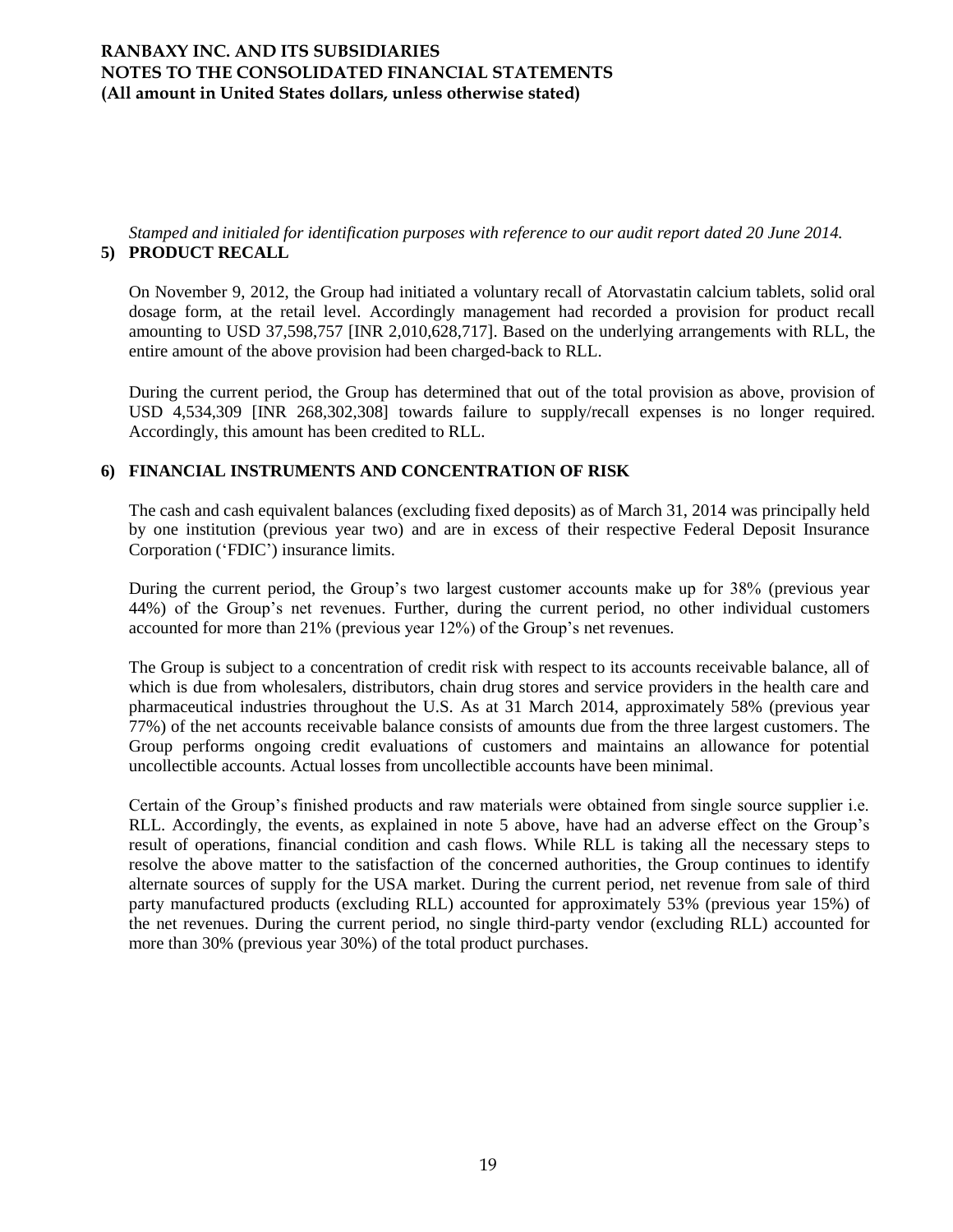*Stamped and initialed for identification purposes with reference to our audit report dated 20 June 2014.* **7) TRADE ACCOUNTS RECEIVABLE, NET**

Accounts receivable comprise the following:

|                                                                                                            | As at<br>March 31, 2014 | As at<br><b>December 31, 2012</b> |
|------------------------------------------------------------------------------------------------------------|-------------------------|-----------------------------------|
| Accounts receivable, gross                                                                                 | 98,240,966              | 108,896,567                       |
| Accruals:                                                                                                  |                         |                                   |
| -Cash discount                                                                                             | 2,491,831               | 3,146,706                         |
| -Direct and indirect rebates (including administrative fees,<br>service fees and related allowances, etc.) | 4,937,808               | 12,651,508                        |
| -Chargeback accruals                                                                                       | 13,648,243              | 13,578,630                        |
| -Other accruals                                                                                            | 6,103,550               | 19,681,685                        |
|                                                                                                            | 27,181,432              | 49,058,529                        |
| Accounts receivable, net                                                                                   | 71,059,534              | 59,838,038                        |

#### **Amounts in INR**

|                                                                                                            | As at<br>March 31, 2014 | As at<br><b>December 31, 2012</b> |
|------------------------------------------------------------------------------------------------------------|-------------------------|-----------------------------------|
| Accounts receivable, gross                                                                                 | 5,882,692,575           | 5,950,632,102                     |
| Accruals:                                                                                                  |                         |                                   |
| -Cash discount                                                                                             | 149,211,437             | 171,951,131                       |
| -Direct and indirect rebates (including administrative fees,<br>service fees and related allowances, etc.) | 295,677,126             | 691,339,235                       |
| -Chargeback accruals                                                                                       | 817,260,060             | 742,001,664                       |
| -Other accruals                                                                                            | 365,482,036             | 1,075,501,928                     |
|                                                                                                            | 1,627,630,659           | 2,680,793,959                     |
| Accounts receivable, net                                                                                   | 4,255,061,916           | 3,269,838,143                     |

#### **8) INVENTORIES , NET**

Inventories comprise the following:

| As at<br>March 31, 2014 | As at<br><b>December 31, 2012</b> |
|-------------------------|-----------------------------------|
| 15,277,375              | 14,033,290                        |
| 2,857,557               | 2,855,934                         |
| 1,836,638               | 1,574,678                         |
|                         |                                   |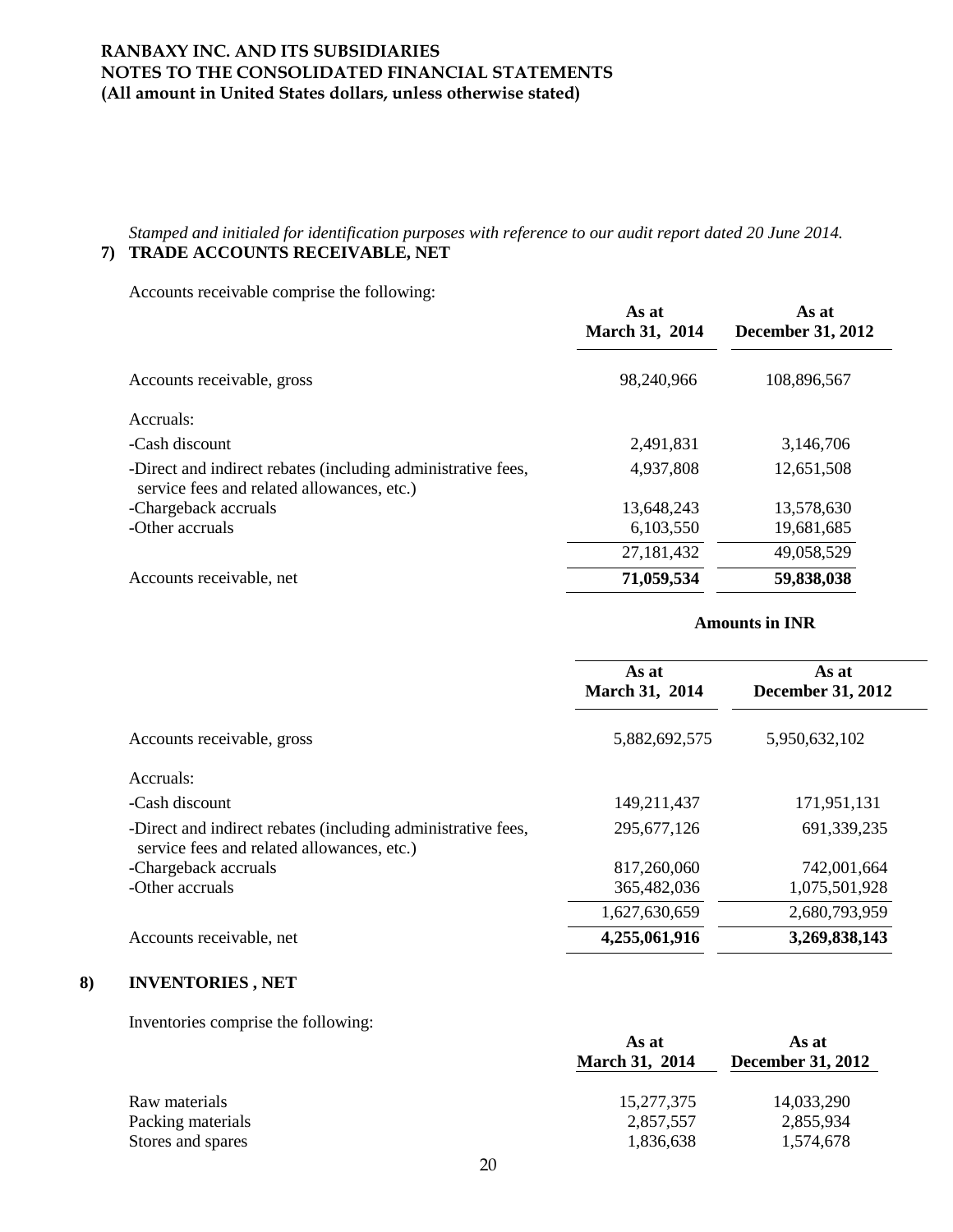| Work-in-process | 15.271.116 | 11,400,696   |
|-----------------|------------|--------------|
| Finished goods  | 37,820,910 | 27, 128, 755 |
| Inventory, net  | 73,063,596 | 56,993,353   |

Inventories comprise the following:

| m chronics comprise the rond wing.   |                            | <b>Amounts in INR</b>             |  |
|--------------------------------------|----------------------------|-----------------------------------|--|
|                                      | As at<br>March 31, 2014    | As at<br><b>December 31, 2012</b> |  |
| Raw materials<br>Packing materials   | 914,812,874<br>171,111,198 | 766,846,448<br>156,061,967        |  |
| Stores and spares<br>Work-in-process | 109,978,323<br>914,438,144 | 80,047,978<br>622,988,852         |  |
| Finished goods                       | 2,264,725,210              | 1,482,445,628                     |  |
| <b>Inventory</b> , net               | 4,375,065,749              | 3,114,390,874                     |  |

As of March 31, 2014 and December 31, 2012, the reserve balance for the fall in the market value/ write-off of slow-moving and obsolete inventory was USD 34,429,778 [INR 2,037,264,970] and USD 28,492,702 [INR 1,523,673,904] respectively.

# **9) OTHER CURRENT ASSETS**

Other current assets comprises the following:

|                                   | As at<br>March 31, 2014 | As at<br><b>December 31, 2012</b> |
|-----------------------------------|-------------------------|-----------------------------------|
| Prepaid expenses                  | 4,152,699               | 3,272,508                         |
| Advance to suppliers              | 876,339                 | 1,278,121                         |
| Other receivables                 | 105,070                 | 745,708                           |
| <b>Total other current assets</b> | 5,134,108               | 5,296,337                         |

|                                   | <b>Amounts in INR</b>   |                                   |  |
|-----------------------------------|-------------------------|-----------------------------------|--|
|                                   | As at<br>March 31, 2014 | As at<br><b>December 31, 2012</b> |  |
| Prepaid expenses                  | 248,664,611             | 178,825,574                       |  |
| Advance to suppliers              | 52,475,389              | 69,842,664                        |  |
| Other receivables                 | 6,287,975               | 40,749,083                        |  |
| <b>Total other current assets</b> | 307,427,975             | 289,417,321                       |  |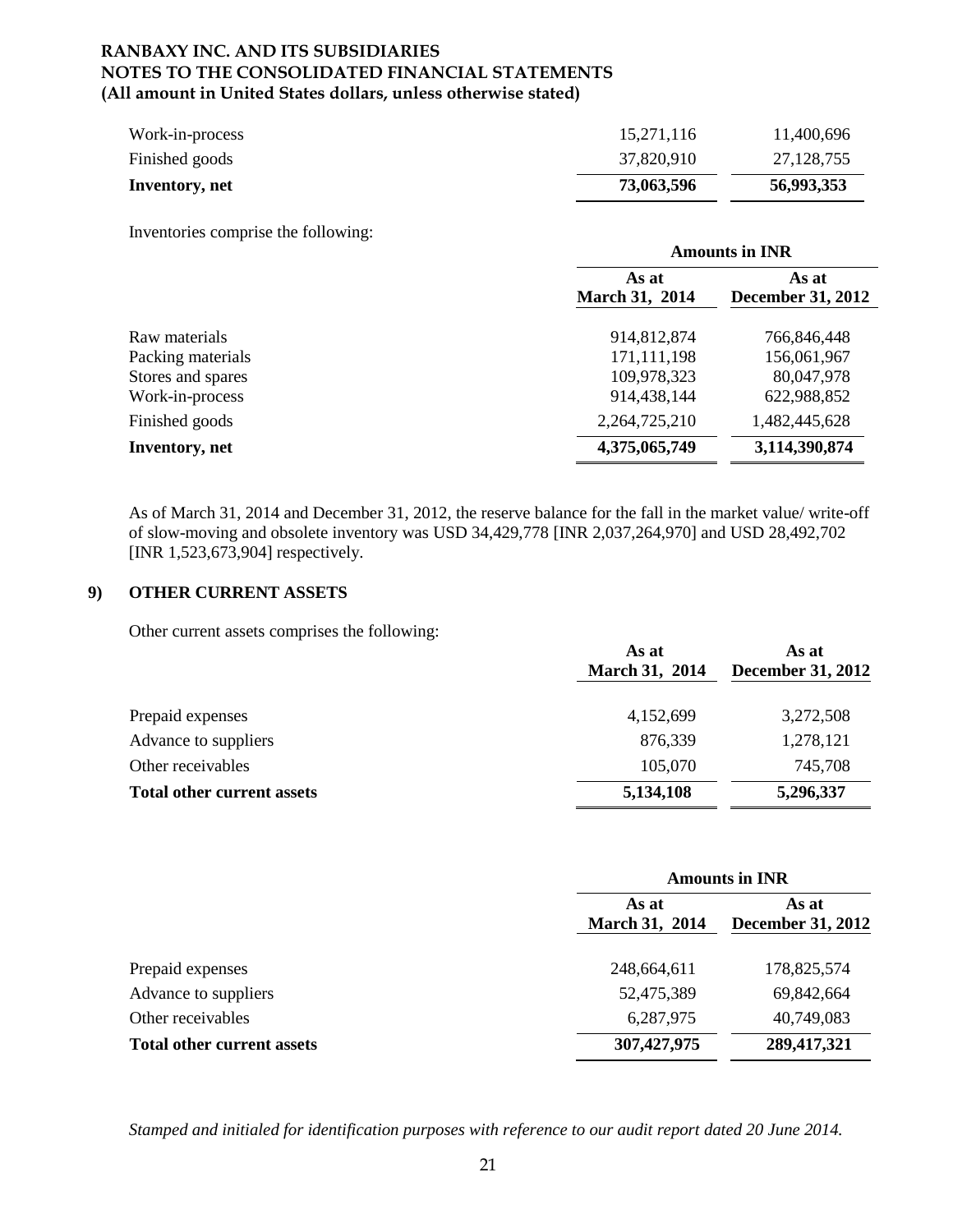# **10) PROPERTY, PLANT AND EQUIPMENT**

Property, plant and equipment comprises the following:

|                                                          | As at March 31, 2014     |                                               |                   |
|----------------------------------------------------------|--------------------------|-----------------------------------------------|-------------------|
|                                                          | Gross carrying<br>amount | Accumulated<br>depreciation and<br>impairment | Net book<br>value |
| Land                                                     | 1,583,500                |                                               | 1,583,500         |
| <b>Building</b>                                          | 71,254,944               | 13,160,029                                    | 58,094,915        |
| Capital leased assets (Refer below for breakup)          | 12,787,518               | 11,353,993                                    | 1,433,525         |
| Plant and machinery                                      | 75,695,125               | 47,783,097                                    | 27,912,028        |
| Computers                                                | 6,156,875                | 4,503,432                                     | 1,653,443         |
| Office equipment                                         | 623,951                  | 494,800                                       | 129,151           |
| Furniture and fixtures                                   | 3,157,721                | 2,479,813                                     | 677,908           |
| Capital work in progress (including capital<br>advances) | 6,432,656                |                                               | 6,432,656         |
| Total property, plant and equipment, net                 | 177,692,290              | 79,775,164                                    | 97,917,126        |

# **As at December 31, 2012**

|                                                          | Gross carrying<br>amount | Accumulated<br>depreciation and<br>impairment | Net book<br>value |
|----------------------------------------------------------|--------------------------|-----------------------------------------------|-------------------|
| Land                                                     | 1,583,500                |                                               | 1,583,500         |
| <b>Building</b>                                          | 58,327,565               | 11,052,771                                    | 47,274,794        |
| Capital leased assets (Refer below for breakup)          | 12,795,379               | 9,849,298                                     | 2,946,081         |
| Plant and machinery                                      | 67,475,588               | 40,571,076                                    | 26,904,512        |
| Computers                                                | 5,625,107                | 3,463,474                                     | 2,161,633         |
| Office equipment                                         | 728,632                  | 558,563                                       | 170,069           |
| Furniture and fixtures                                   | 2,881,811                | 2,281,891                                     | 599,920           |
| Capital work in progress (including capital<br>advances) | 6,838,073                |                                               | 6,838,073         |
| Total property, plant and equipment, net                 | 156,255,655              | 67,777,073                                    | 88,478,582        |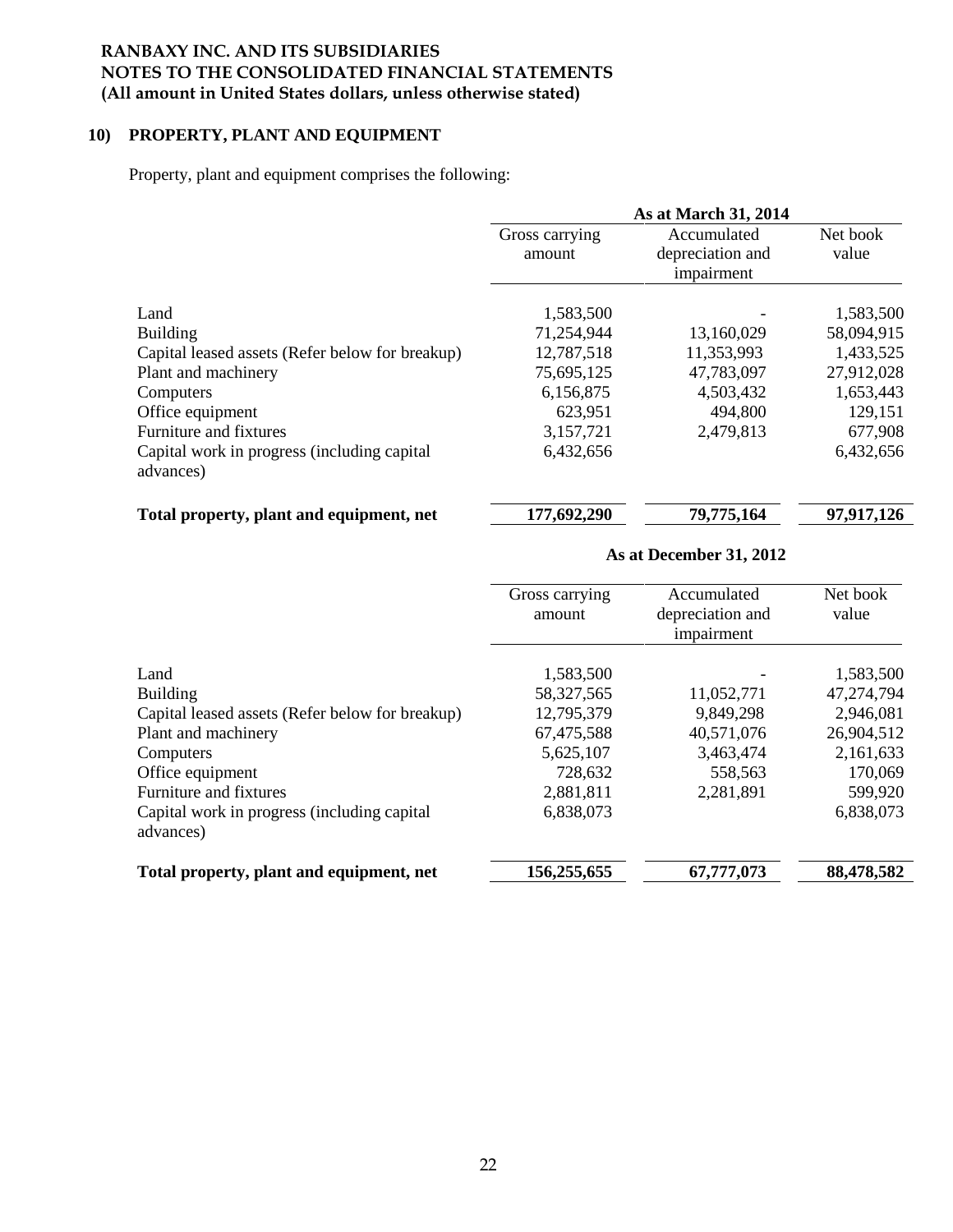|                                                          |                          | <b>Amounts in INR</b>                         |                   |
|----------------------------------------------------------|--------------------------|-----------------------------------------------|-------------------|
|                                                          |                          | As at March 31, 2014                          |                   |
|                                                          | Gross carrying           | Accumulated                                   | Net book          |
|                                                          | amount                   | depreciation and<br>impairment                | value             |
| Land                                                     | 94,820,359               |                                               | 94,820,359        |
| <b>Building</b>                                          | 4,266,763,114            | 788,025,689                                   | 3,478,737,425     |
| Capital leased assets (Refer below for breakup)          | 765,719,641              | 679,879,820                                   | 85,839,820        |
| Plant and machinery                                      | 4,532,642,216            | 2,861,263,293                                 | 1,671,378,922     |
| Computers                                                | 368,675,150              | 269,666,587                                   | 99,008,563        |
| Office equipment                                         | 37, 362, 335             | 29,628,743                                    | 7,733,593         |
| Furniture and fixtures                                   | 189,085,090              | 148,491,796                                   | 40,593,293        |
| Capital work in progress (including capital<br>advances) | 385,188,982              |                                               | 385,188,982       |
| Total property, plant and equipment, net                 | 10,640,256,886           | 4,776,955,928                                 | 5,863,300,958     |
|                                                          | As at December 31, 2012  |                                               |                   |
|                                                          | Gross carrying<br>amount | Accumulated<br>depreciation and<br>impairment | Net book<br>value |
| Land                                                     | 86,530,055               |                                               | 86,530,055        |
| <b>Building</b>                                          | 3,187,298,634            | 603,976,557                                   | 2,583,322,077     |
| Capital leased assets (Refer below for breakup)          | 699,201,038              | 538,213,005                                   | 160,988,033       |
| Plant and machinery                                      | 3,687,190,601            | 2,216,998,689                                 | 1,470,191,913     |
| Computers                                                | 307,382,896              | 189,260,874                                   | 118,122,022       |
| Office equipment                                         | 39,815,956               | 30,522,568                                    | 9,293,388         |
| Furniture and fixtures                                   | 154,476,011              | 124,693,497                                   | 32,782,514        |
| Capital work in progress (including capital<br>advances) | 373,665,191              |                                               | 373,665,191       |
| Total property, plant and equipment, net                 | 8,538,560,383            | 3,703,665,191                                 | 4,834,895,191     |

Capital work in progress primarily comprises expansion of the Group"s manufacturing activities and includes building, machinery and equipment which have not been completed and put to use as of the end of the period.

Depreciation expense is USD 13,379,895 [INR 791,709,763] and USD 10,917,227 [INR 583,808,930] for the period ended March 31, 2014 and December 31, 2012, respectively.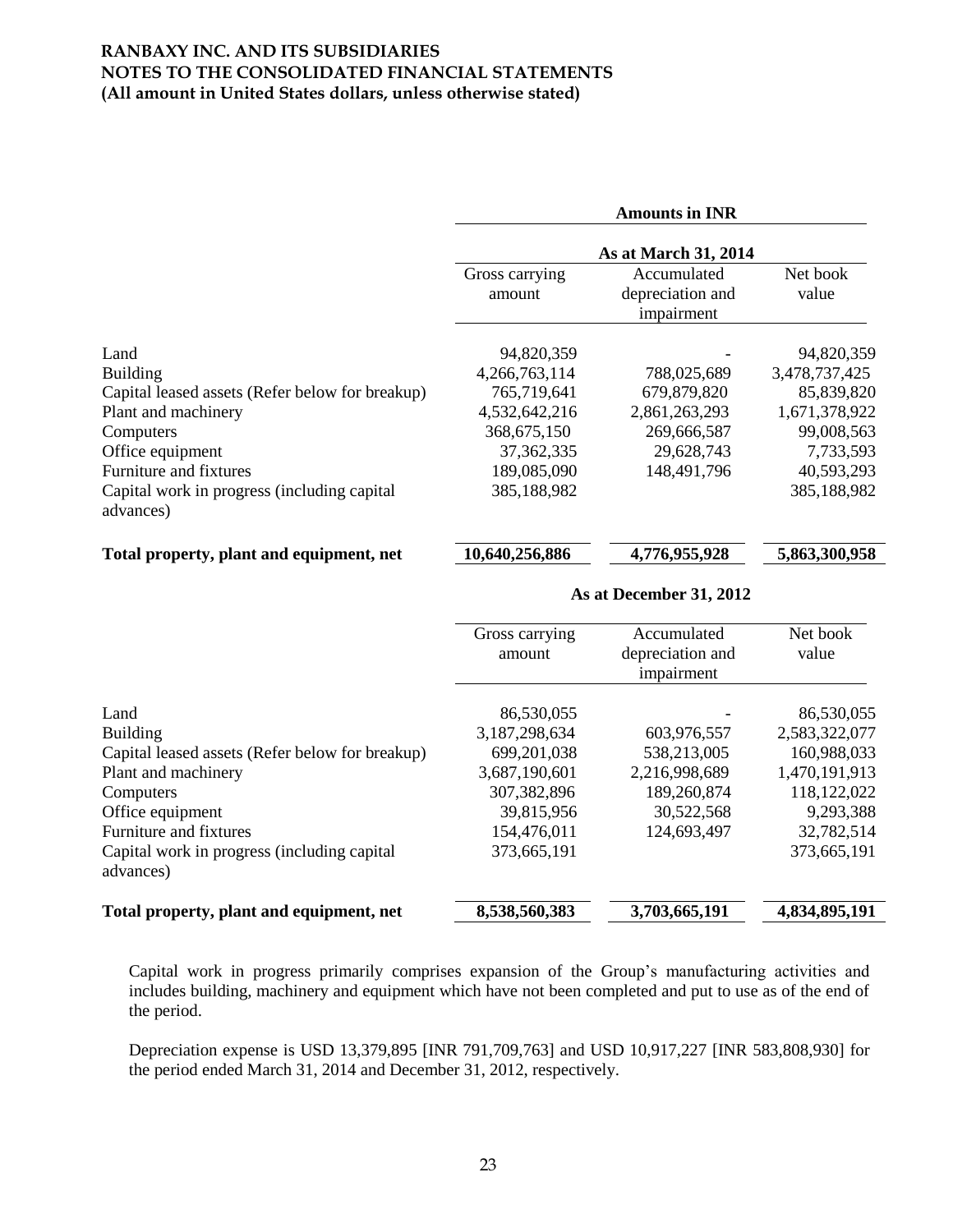*Stamped and initialed for identification purposes with reference to our audit report dated 20 June 2014.* During the current period, assets with cost of USD 1,410,486 [INR 83,460,710] (previous year USD 1,639,485 [INR 87,672,995]) and accumulated depreciation of USD 1,381,804 [INR 81,763,550] (previous year USD 1,584,704 [INR 84,743,529] ) were written off. Further, during the previous year, certain assets which were fully written off were sold for a total realization of USD 163,000 [INR 9,644,970] thereby recognizing a gain of USD 163,000 [INR 9,644,970].

As of March 31, 2014 and December 31, 2012 capital advances were USD 2,014,721[INR 120,641,976] and USD 2,821,684 [INR 154,190,383] respectively.

Property, plant and equipment include assets held under capital lease, which comprises:

|                                         | As at<br><b>March 31, 2014</b> | As at<br><b>December 31, 2012</b> |
|-----------------------------------------|--------------------------------|-----------------------------------|
| <b>Building</b>                         | 12,426,417                     | 12,441,082                        |
| Equipment                               | 232,930                        | 226,126                           |
| Computers                               | 128,171<br>12,787,518          | 128,171<br>12,795,379             |
| Accumulated depreciation and impairment | (11, 353, 993)                 | (9,849,298)                       |
| Total tangible assets under lease, net  | 1,433,525                      | 2,946,081                         |

|                                         | <b>Amounts in INR</b>          |                                   |
|-----------------------------------------|--------------------------------|-----------------------------------|
|                                         | As at<br><b>March 31, 2014</b> | As at<br><b>December 31, 2012</b> |
| <b>Building</b><br>Equipment            | 744,096,826<br>13,947,904      | 679,840,546<br>12,356,612         |
| Computers                               | 7,674,910                      | 7,003,880                         |
|                                         | 765,719,641                    | 699,201,038                       |
| Accumulated depreciation and impairment | (679, 879, 820)                | (538, 213, 005)                   |
| Total tangible assets under lease, net  | 851,559,461                    | 860,189,071                       |

### **11) GOODWILL**

Goodwill balance as at March 31, 2014 and December 31, 2012, amounting to USD 7,826,846 [INR 468,673,413] respectively is allocated to various reporting units of the Group. Accordingly, USD 412,545 [INR 24,703,293] (previous year USD 412,545 [INR 22,543,443]) was allocated to Ranbaxy Pharmaceuticals Inc. and USD 7,414,301 [INR 443,970,120] (previous year 7,414,301 [INR 405,153,060 ]) was allocated to Ohm Laboratories Inc.

As at the balance sheet date, the Group performed a qualitative assessment of goodwill and determined that it is not more likely than not that the fair values of its reporting units are less than the carrying amounts. Accordingly, no impairment loss was recorded.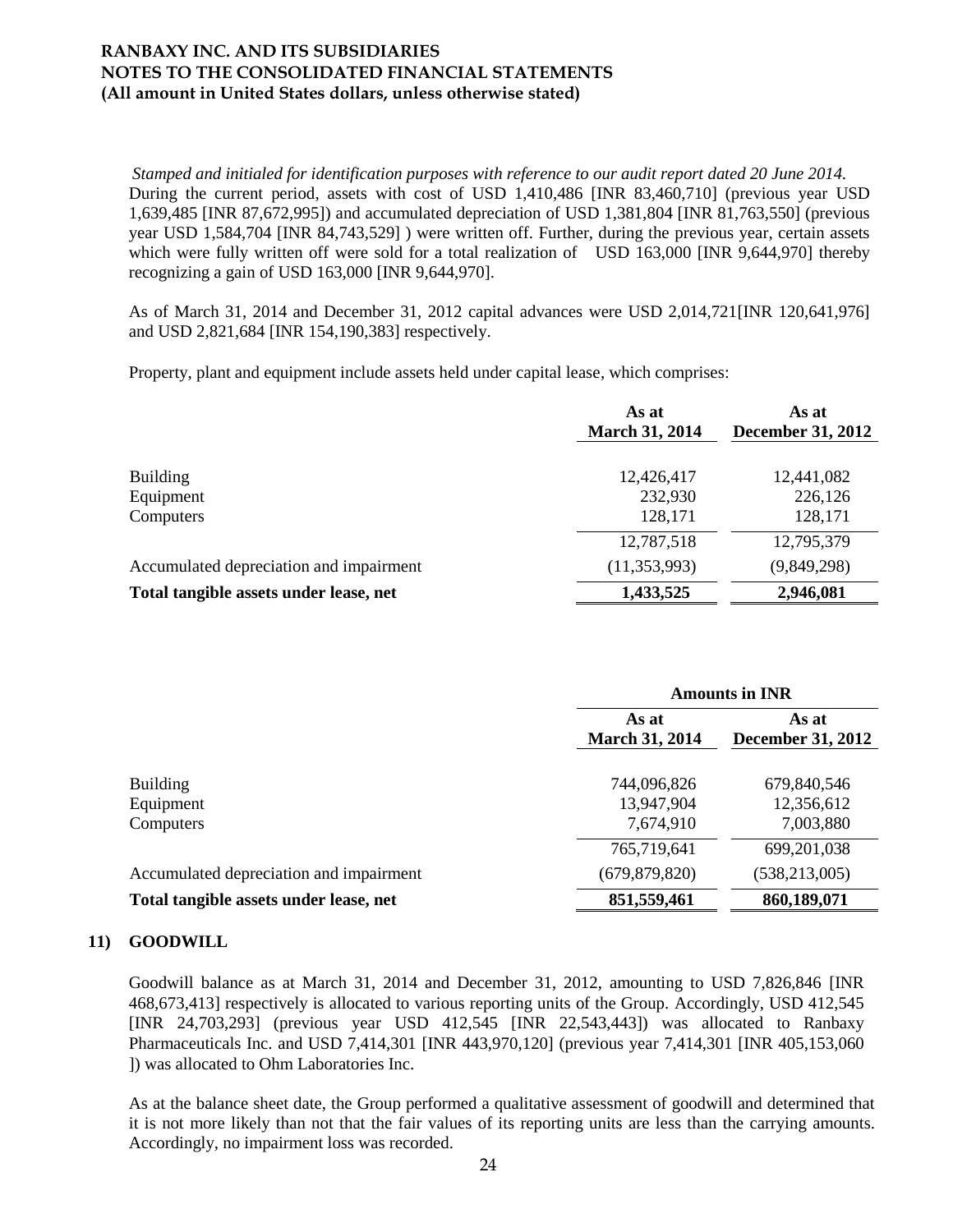#### **12) INTANGIBLE ASSETS**

Information regarding the Group's intangible assets acquired either individually, with a group of other assets or in a business combination is as follows:

|                                |                          | As at March 31, 2014                          |                   |  |
|--------------------------------|--------------------------|-----------------------------------------------|-------------------|--|
|                                | Gross carrying<br>amount | Accumulated<br>amortization and<br>impairment | Net book<br>value |  |
| <b>Trademarks</b>              | 13,834,232               | 10,194,027                                    | 3,640,205         |  |
| <b>Technical knowhow</b>       | 17, 161, 256             | 7,817,907                                     | 9,343,349         |  |
| Licenses                       | 23,028,457               | 3,806,553                                     | 19,221,904        |  |
| Software                       | 5,004,876                | 3,656,044                                     | 1,348,832         |  |
| <b>Total intangible assets</b> | 59,028,821               | 25,474,531                                    | 33,554,290        |  |

#### **As at December 31, 2012**

|                                | Gross carrying<br>amount | Accumulated<br>amortization and<br>impairment | Net book<br>value |
|--------------------------------|--------------------------|-----------------------------------------------|-------------------|
| <b>Trademarks</b>              | 13,834,231               | 9,261,101                                     | 4,573,130         |
| <b>Technical knowhow</b>       | 17,161,256               | 6,387,802                                     | 10,773,454        |
| Licenses                       | 12,028,457               | 1,652,258                                     | 10,376,199        |
| Software                       | 4,851,137                | 3,453,727                                     | 1,397,410         |
| <b>Total intangible assets</b> | 47,875,081               | 20,754,888                                    | 27,120,193        |

| Amounts In INR |  |  |  |
|----------------|--|--|--|
|----------------|--|--|--|

|                                | As at March 31, 2014     |                                               |                   |
|--------------------------------|--------------------------|-----------------------------------------------|-------------------|
|                                | Gross carrying<br>amount | Accumulated<br>amortization and<br>impairment | Net book<br>value |
| <b>Trademarks</b>              | 828, 397, 126            | 610,420,778                                   | 217,976,347       |
| <b>Technical knowhow</b>       | 1,027,620,120            | 468,138,144                                   | 559,481,976       |
| Licenses                       | 1,378,949,521            | 227,937,305                                   | 1,151,012,216     |
| Software                       | 299,693,174              | 218,924,790                                   | 80,768,383        |
| <b>Total intangible assets</b> | 3,534,659,940            | 1,525,421,018                                 | 2,009,238,922     |

#### **As at December 31, 2012**

| Gross carrying | Accumulated | Net book |
|----------------|-------------|----------|
|                |             |          |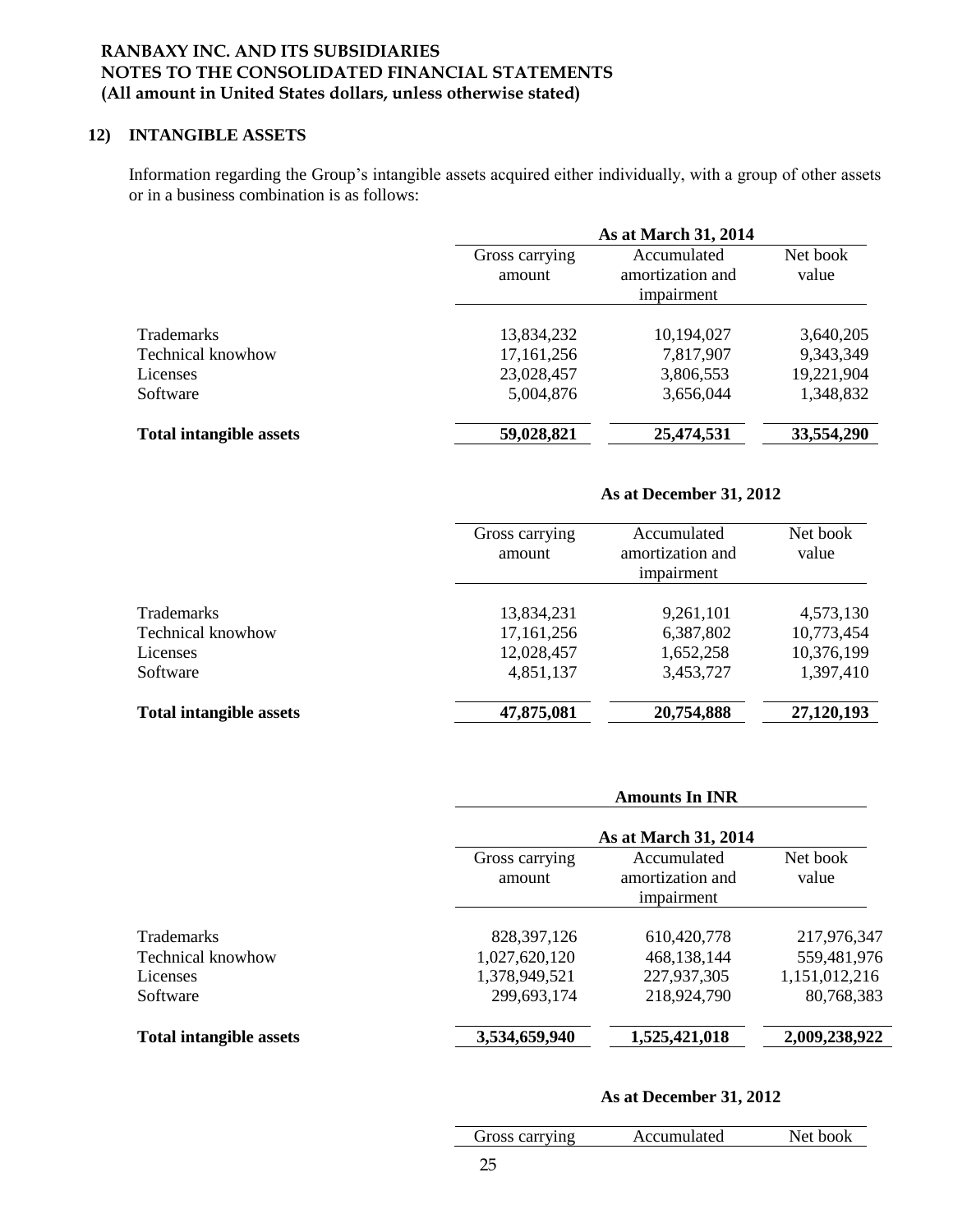|                                | amount        | amortization and<br>impairment | value         |
|--------------------------------|---------------|--------------------------------|---------------|
| <b>Trademarks</b>              | 755,968,907   | 501,071,093                    | 249,897,814   |
| <b>Technical knowhow</b>       | 937,773,552   | 349,060,219                    | 588,713,333   |
| Licenses                       | 657,292,732   | 90,287,322                     | 567,005,410   |
| Software                       | 265,089,454   | 188,728,251                    | 76, 361, 202  |
| <b>Total intangible assets</b> | 2,616,124,645 | 1,134,146,885                  | 1,481,977,760 |

#### *Stamped and initialed for identification purposes with reference to our audit report dated 20 June 2014*

During the previous year, the Group had acquired exclusive license and distribution rights ("license") to sell branded product Absorica for a total consideration of USD 9,000,000 [INR 532,544,379]. This license is being amortized over a period of 10 years. During the current period, the Group has paid an additional amount of USD 10,000,000 [INR 591,715,976] as milestone payment which has also been capitalized and is being amortized over the remaining life of the intangible. In addition, during the current period, the Group also acquired exclusive license and distribution rights ("license") to sell product Desvenlafaxine for a total consideration of USD 1,000,000 [INR 59,171,598]. This license is being amortized over a period of 5 years.

Amortization expense for intangibles is USD 5,272,513 [INR 311,983,018] and USD 3,165,815 [INR 172,995,355] for the period ended March 31, 2014 and December 31, 2012. No impairment charge was recorded by the Group. During the current period, certain fully amortized intangible assets being computer softwares amounting to USD 552,870 [INR 32,714,201] (previous year USD 5,029,825 [INR 274,853,825] being computer softwares and a license) have been derecognized from gross carrying amount and accumulated amortization and impairment.

The estimated amortization schedule for the intangible assets is set out below:

|                       | <b>Amounts in INR</b> |
|-----------------------|-----------------------|
|                       | 33,554,290            |
| 2020 and thereafter   | 12,047,021            |
| 2019                  | 3,803,178             |
| 2018                  | 4,083,908             |
| 2017                  | 4,219,009             |
| 2016                  | 4,443,244             |
| 2015                  | 4,957,930             |
| Year ending March 31, | Amount                |

| 2015                | 296,882,036   |
|---------------------|---------------|
| 2016                | 266,062,515   |
| 2017                | 252,635,269   |
| 2018                | 244,545,389   |
| 2019                | 227,735,210   |
| 2020 and thereafter | 721,378,503   |
|                     | 2,009,238,922 |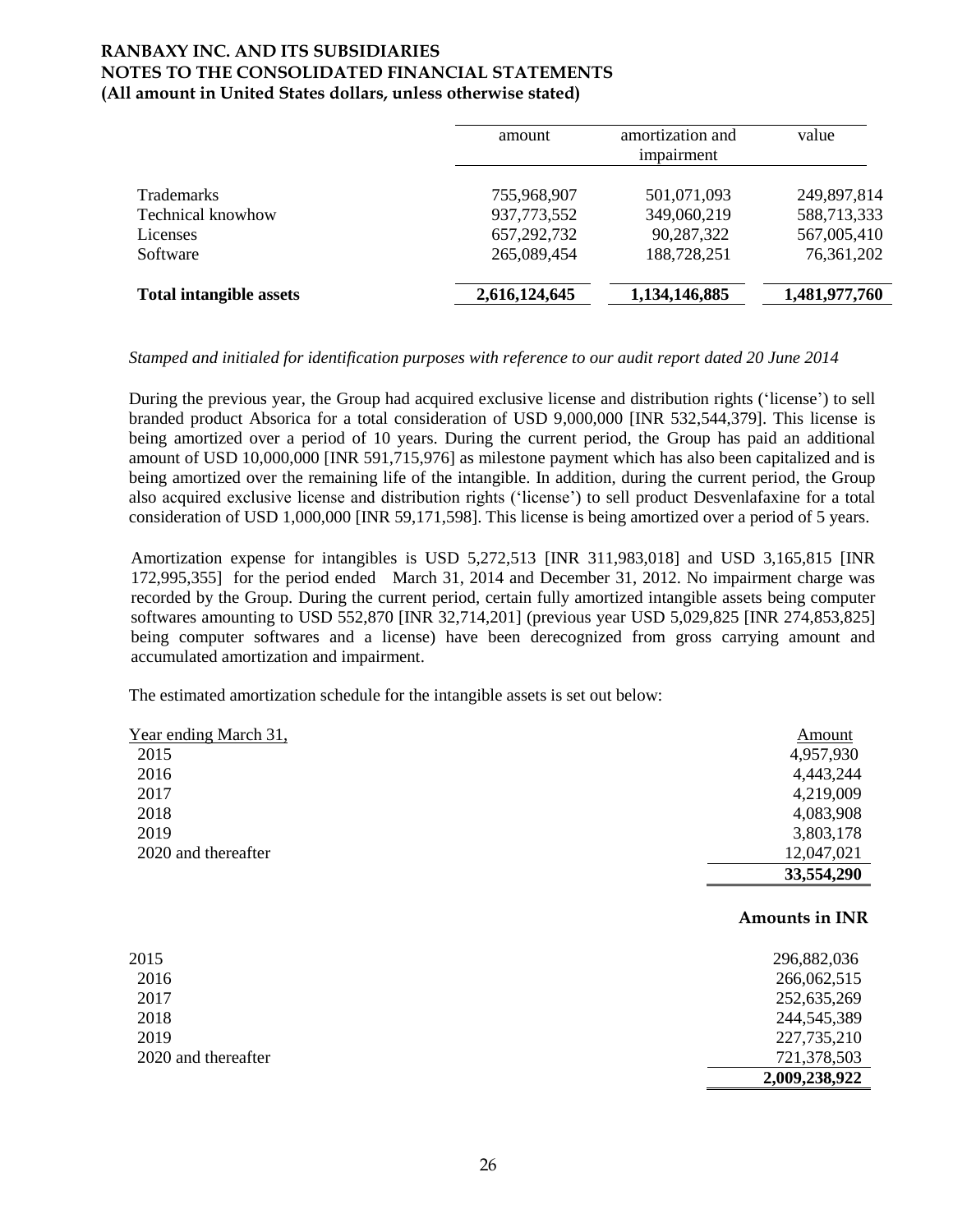| <b>Year ending December 31</b> | Amount     |
|--------------------------------|------------|
| 2013                           | 3,533,844  |
| 2014                           | 3,433,750  |
| 2015                           | 3,037,989  |
| 2016                           | 2,734,594  |
| 2017                           | 2,676,839  |
| 2018 and thereafter            | 11,703,177 |
|                                | 27,120,193 |
|                                |            |

|                     | Amounts in INR |
|---------------------|----------------|
| 2013                | 193, 106, 230  |
| 2014                | 187,636,612    |
| 2015                | 166,010,328    |
| 2016                | 149,431,366    |
| 2017                | 146,275,355    |
| 2018 and thereafter | 639,517,869    |
|                     | 1,481,977,760  |

*Stamped and initialed for identification purposes with reference to our audit report dated 20 June 2014.*

# **13) ACCRUED EXPENSES AND OTHER CURRENT LIABILITIES**

Accrued expenses and other current liabilities comprise of the following:

|                                                      | As at          | As at                    |
|------------------------------------------------------|----------------|--------------------------|
|                                                      | March 31, 2014 | <b>December 31, 2012</b> |
| Accrued expenses                                     | 31,493,578     | 38,052,511               |
| Medicaid rebates                                     | 6,543,458      | 6,396,171                |
| Employee related liabilities                         | 9,754,701      | 7,465,355                |
| Advances from customers                              | 958,148        | 4,680,570                |
| Book overdraft                                       | 3,691,080      | 1,042,075                |
| Failure to supply provision*                         | 5,582,026      | 10,927,821               |
| Other current liabilities                            | 1,901,196      | 1,853,206                |
| Total accrued expenses and other current liabilities | 59,924,187     | 70,417,709               |

|                                                      | <b>Amounts in INR</b> |                          |
|------------------------------------------------------|-----------------------|--------------------------|
|                                                      | As at                 | As at                    |
|                                                      | March 31, 2014        | <b>December 31, 2012</b> |
| Accrued expenses                                     | 1,885,842,994         | 2,079,372,186            |
| Medicaid rebates                                     | 391,823,832           | 349,517,541              |
| Employee related liabilities                         | 584,113,832           | 407,942,896              |
| Advances from customers                              | 57, 374, 132          | 255,768,852              |
| Book overdraft                                       | 221,022,754           | 56,943,989               |
| Failure to supply provision*                         | 334,253,054           | 597,148,689              |
| Other current liabilities                            | 113,844,072           | 101,268,087              |
| Total accrued expenses and other current liabilities | 3,588,274,671         | 3,847,962,240            |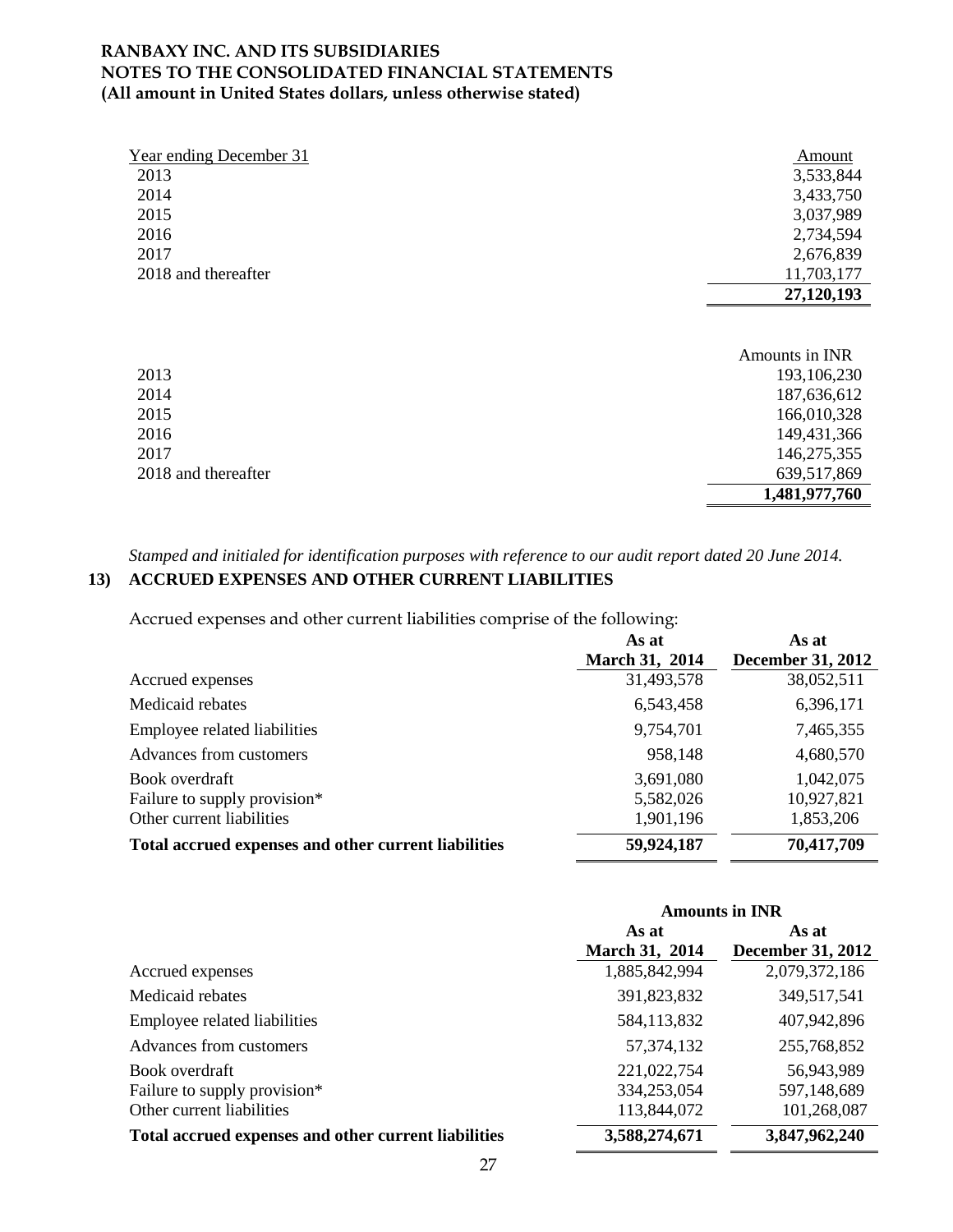\*Current period represents provision for failure to supply (trade commitments) expected to be incurred on account of import alert on Toansa (refer to note 5). Previous year amount represents provision for failure to supply (trade commitments) expected to be incurred on account of voluntary recall of Atorvastatin calcium tablets. Such provisions are based on the best estimates of the management based on certain relevant factors including prevailing prices for alternate supply of these products.

Medicaid rebates principally comprises amounts due under U.S. Government pricing programs such as Medicaid, Medicare and Tricare (Department of Veteran Affairs). These rebates have been made as per the stipulated regulations and prescribed guidelines which consider the calculation of the average manufacturers" price.

The activity in the sales returns is given below:

| <b>Particulars</b>                         | As at<br><b>March 31, 2014</b> | As at<br><b>December 31, 2012</b> |
|--------------------------------------------|--------------------------------|-----------------------------------|
| Balance at the beginning of the period     | 12,263,143                     | 11,231,685                        |
| Less: Provision utilized during the period | (14,047,949)                   | (9,916,658)                       |
| Add: Provision made during the period      | 14,865,645                     | 10,948,116                        |
| Balance at the end of the period           | 13,080,839                     | 12,263,143                        |

#### **Amounts in INR**

Amounts (INR)

| As at<br><b>March 31, 2014</b> | As at<br><b>December 31, 2012</b> |
|--------------------------------|-----------------------------------|
| 734,319,940                    | 613,753,279                       |
| (841, 194, 551)                | (541,893,880)                     |
| 890,158,383                    | 598,257,705                       |
| 783,283,772                    | 670,117,104                       |
|                                |                                   |

*Stamped and initialed for identification purposes with reference to our audit report dated 20 June 2014.*

# **14) LEASES**

### *Capital lease obligation*

The Group has taken building and certain items of plant and equipment on leases which initially expire through 2017 with various purchase options thereafter. These arrangements are recorded as capital lease transactions. The following is a schedule by years of future minimum lease payments under capital leases, together with the present value of net minimum lease payments:

|                      |              | $\frac{1}{2}$ |
|----------------------|--------------|---------------|
| Year ended March 31, | Amount (USD) |               |
| 2015                 | 1,961,870    | 117,477,246   |
| 2016                 | 356,040      | 21,319,760    |
| 2017                 | 13,875       | 830,838       |
| 2018                 | 3.681        | 220,419       |
| 2019 and thereafter  |              |               |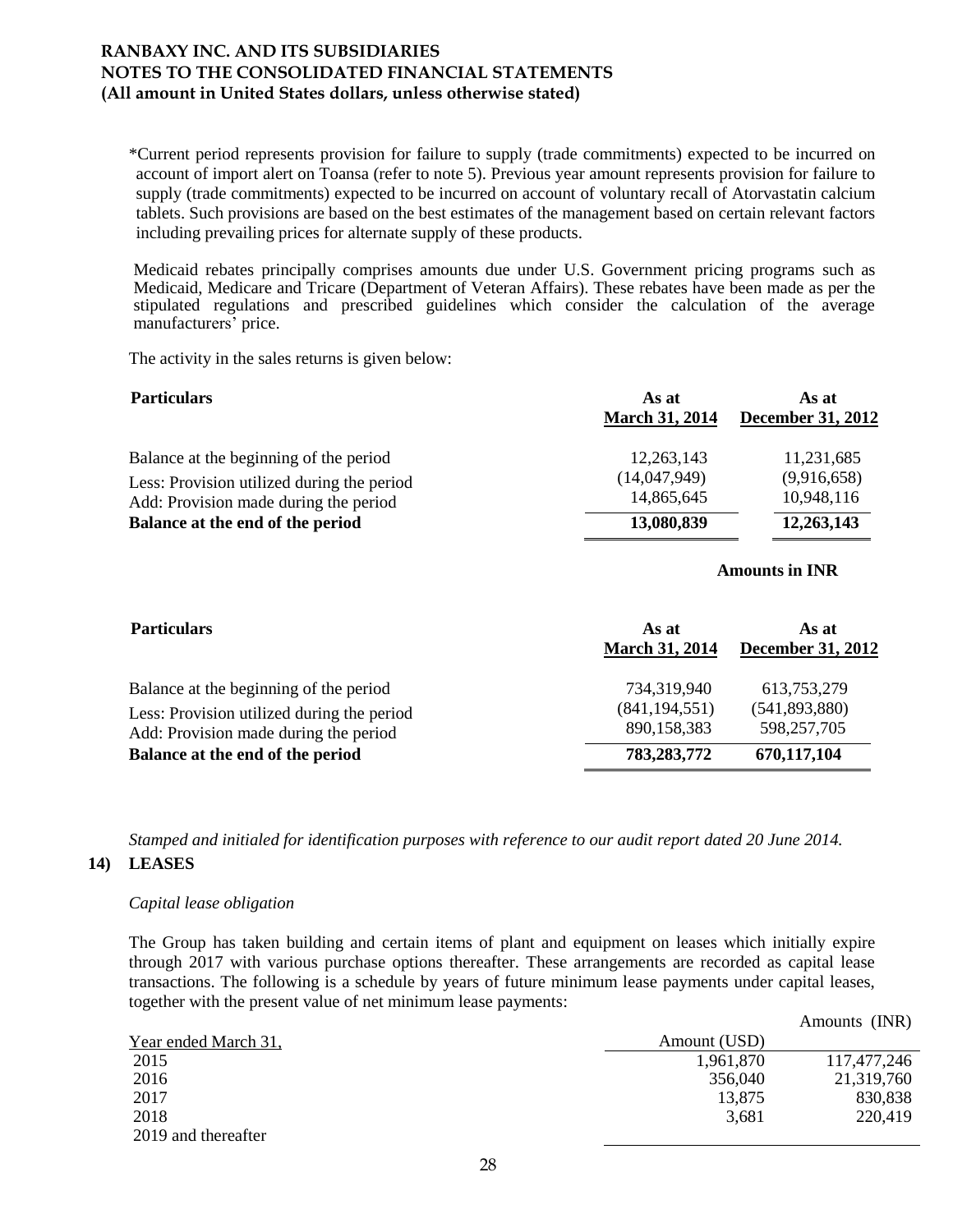| Total minimum lease payments                       | 2,335,467 | 139,848,323   |
|----------------------------------------------------|-----------|---------------|
| Less: amount representing interest                 | 118,650   | 7,104,790     |
| Present value of net minimum lease payments        | 2,216,817 | 132,743,533   |
|                                                    |           |               |
|                                                    | 1,849,691 | 110,759,940   |
| Current portion                                    |           |               |
| Non-current portion                                | 367,126   | 21,983,593    |
| <b>Total</b>                                       |           |               |
|                                                    | 2,216,817 | 132,743,533   |
| Year ended December 31,                            | Amount    |               |
| 2013                                               | 1,912,57  | 104,512,13    |
| 104 2014                                           | 1,951,71  | 106,650,98    |
| 2015                                               | 840,76    | 45,943,38     |
| 2016                                               | 13,71.    | 749,45        |
| 2017 and thereafter                                | 5,54      | 303,060       |
| Total minimum lease payments                       | 4,724,31  | 258,159,01    |
| Less: amount representing interest                 | 455,97    | 24,916,88.    |
| Present value of net minimum lease payments        | 4,268,33  | 233, 242, 13  |
| Current portion                                    | 1,625,0;  | 88,800,54     |
| Non-current portion                                | 2,643,28  | 144, 441, 58. |
| <b>Present value of net minimum lease payments</b> | 4,268,33  | 233,242,13    |

The Group has taken office facilities under non-cancelable operating lease agreements with a lease term of 3 to 6 years renewable at option of the lessor. During the current period, the rental expense under these leases is USD 1,982,564 [INR 117,311,479] (previous year USD 1,526,385 [INR 81,624,866]). Future minimum lease payments for such non-cancelable operating leases are as follows:  $\mathbf{A}$ 

|                        |              | Amount (INR) |
|------------------------|--------------|--------------|
| Years ending March 31, | Amount (USD) |              |
| 2015                   | 1,276,326    | 76,426,70    |
| 2016                   | 1,206,671    | 72,255,74    |
| 2017                   | 968,023      | 57,965,44    |
| 2018                   | 5,025        | 300,89       |
| 2019                   | 1,025        | 61,37        |
|                        | 3,457,070    | 207,010,18   |

| Years ending December 31,            |               | Amounts (INR) |
|--------------------------------------|---------------|---------------|
|                                      | Amounts (USD) |               |
| 2013                                 | 1,161,999     | 63,497,213    |
| 2014                                 | 993,528       | 54, 291, 148  |
| 2015                                 | 871,663       | 47,631,858    |
| 2016                                 | 880,008       | 48,087,869    |
| 2017                                 | 224,801       | 12,284,208    |
| <b>Total minimum lease payments</b>  | 4,131,999     | 225,792,295   |
| DEPRECIATION AND AMORTIZATION<br>15) |               |               |

The Group's underlying accounting records do not contain an allocation of depreciation and amortization between 'cost of goods sold', 'selling, general and administration expenses' and 'research and development charges". As such, the charge for depreciation and amortization amounting to USD 18,652,408 [INR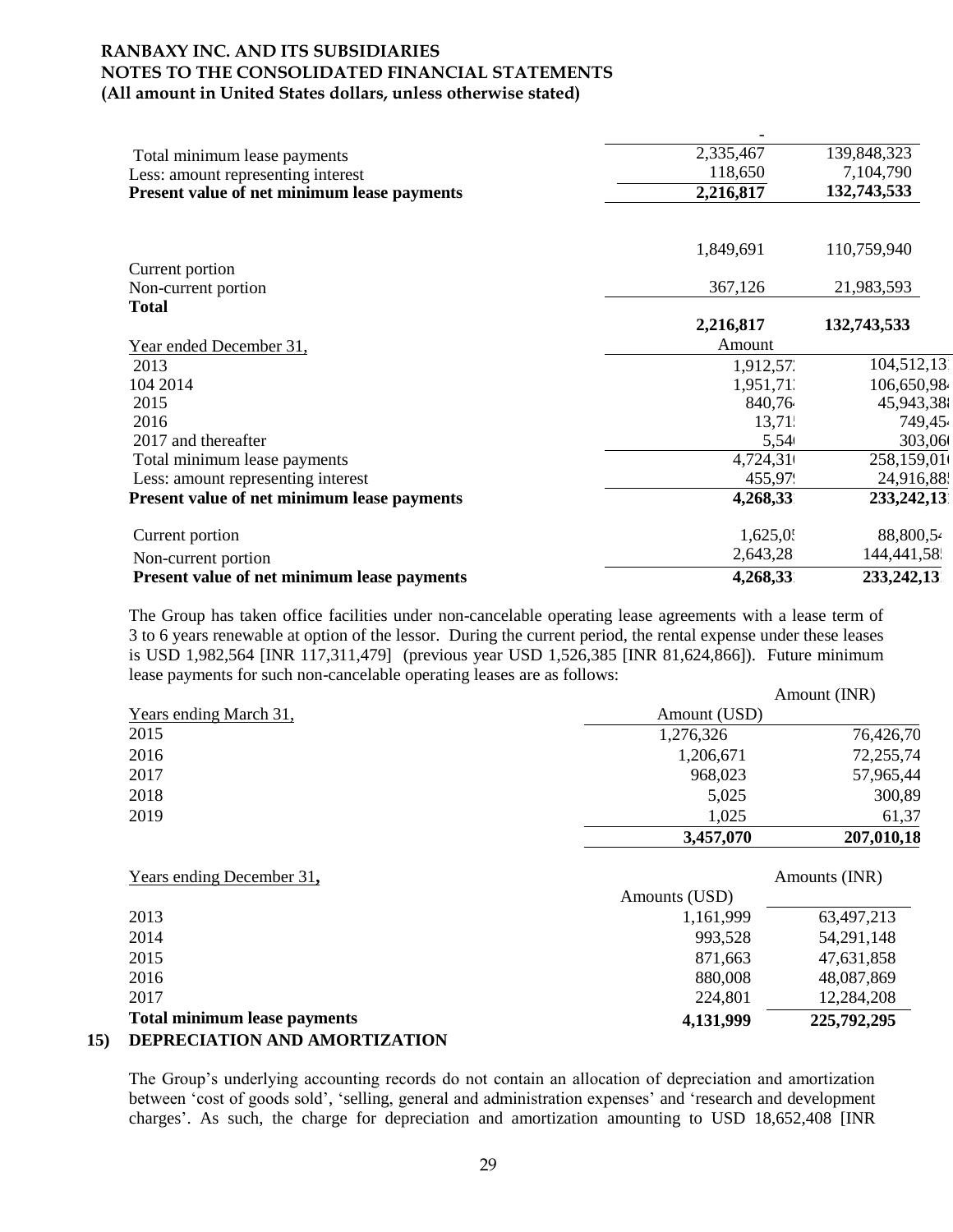1,103,692,781] (previous year USD 14,083,042 [INR 753,103,850] ) has been presented as a separate line item on the face of the consolidated statement of income and retained earnings.

### **16) RESEARCH AND DEVELOPMENT**

During the current period, research and development expenses exclusive of depreciation and amortization amounted to USD 22,811,501 [INR 1,349,792,959] (previous year USD 10,324,724 [INR 552,124,278]).

# **17) INCOME TAXES**

The provision for income tax expense (benefit) is as follows:

|                  | <b>Fifteen months ended</b><br><b>March 31, 2014</b> | <b>Year ended</b><br><b>December 31, 2012</b> |
|------------------|------------------------------------------------------|-----------------------------------------------|
| Federal          |                                                      |                                               |
| Current          | 43,431,506                                           | 42,736,902                                    |
| Deferred         | (5,605,944)                                          | (397, 614)                                    |
| <b>State</b>     |                                                      |                                               |
| Current          | 489,069                                              | 1,613,562                                     |
| Deferred         | 843,877                                              | 961,815                                       |
|                  | 1,332,946                                            | 2,575,377                                     |
| Tax expense, net | 39,158,508                                           | 44,914,665                                    |

| <b>Particulars</b>              | <b>Fifteen months ended</b><br><b>March 31, 2014</b> |            | <b>Year ended</b><br><b>December 31, 2012</b> |            |
|---------------------------------|------------------------------------------------------|------------|-----------------------------------------------|------------|
|                                 | Amount                                               | Rate       | Amount                                        | Rate       |
| Federal taxes                   | 34,784,106                                           | 35.00%     | 47,627,758                                    | 35.00%     |
| State income taxes              | 1,043,523                                            | 1.05%      | 1,714,968                                     | 1.26%      |
| Federal R&D credit true up      | (536, 608)                                           | $(0.54)$ % | 173,092                                       | 0.13%      |
| Increase in FIN 48 Reserve      | 243                                                  | 0%         | 54,751                                        | 0.04%      |
| Decrease in valuation allowance | (181, 859)                                           | $(0.18)\%$ | (95, 718)                                     | $(0.07)$ % |
| Permanent items                 | 4,049,103                                            | 4.07%      | (4,560,186)                                   | $(3.35)\%$ |
| Total tax expense, net          | 39,158,508                                           | 39.40%     | 44,914,665                                    | 33.01%     |

|              | <b>Amounts in INR</b>                                |                                        |
|--------------|------------------------------------------------------|----------------------------------------|
|              | <b>Fifteen months ended</b><br><b>March 31, 2014</b> | Year ended<br><b>December 31, 2012</b> |
| Federal      |                                                      |                                        |
| Current      | 2,569,911,598                                        | 2,285,395,829                          |
| Deferred     | (331,712,663)                                        | (21, 262, 781)                         |
| <b>State</b> |                                                      |                                        |
| Current      | 28,938,994                                           | 86,286,738                             |
| Deferred     | 49,933,550                                           | 51,433,957                             |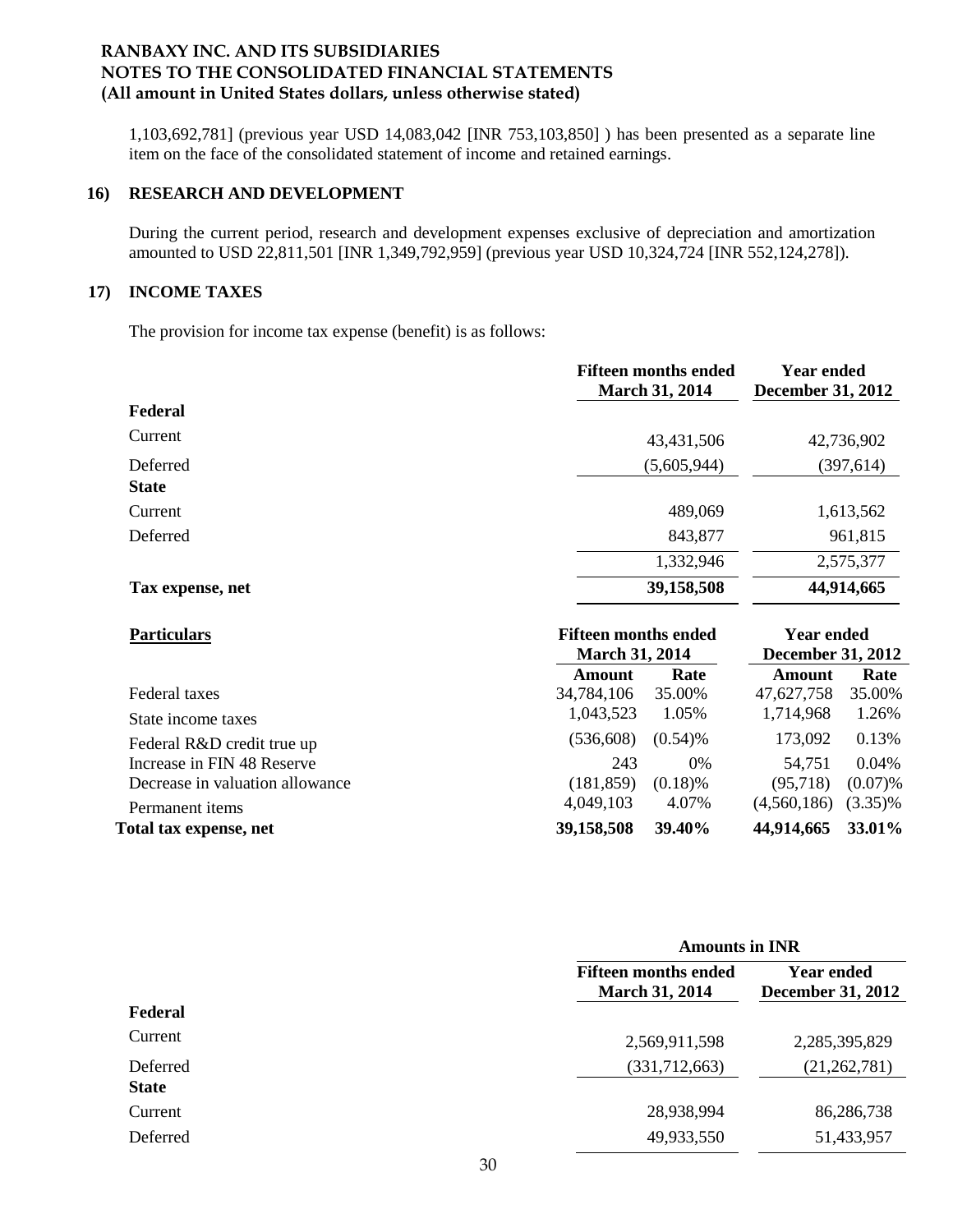|                                 |                                                      | 78,872,544 | 137,720,695          |            |  |                                               |  |
|---------------------------------|------------------------------------------------------|------------|----------------------|------------|--|-----------------------------------------------|--|
| Tax expense, net                | 2,317,071,479                                        |            | 2,401,853,743        |            |  |                                               |  |
| <b>Particulars</b>              | <b>Fifteen months ended</b><br><b>March 31, 2014</b> |            |                      |            |  | <b>Year ended</b><br><b>December 31, 2012</b> |  |
|                                 | Amount                                               | Rate       | Amount               | Rate       |  |                                               |  |
| Federal taxes                   | 2,058,231,124                                        | 35.00%     | 2,546,938,930        | 35.00%     |  |                                               |  |
| State income taxes              | 61,746,923                                           | 1.05%      | 91,709,519           | 1.26%      |  |                                               |  |
| Federal R&D credit true up      | (31,751,953)                                         | (0.54)%    | 9,256,257            | 0.13%      |  |                                               |  |
| Increase in FIN 48 Reserve      | 14,379                                               | 0%         | 2,927,861            | 0.04%      |  |                                               |  |
| Decrease in valuation allowance | (10,760,888)                                         | $(0.18)$ % | (5,118,610)          | $(0.07)$ % |  |                                               |  |
| Permanent items                 | 239,591,893                                          | 4.07%      | (243,860,214)        | $(3.35)\%$ |  |                                               |  |
| Total tax expense, net          | 2,317,071,479                                        |            | 39.40% 2,401,853,743 | 33.01%     |  |                                               |  |

*Stamped and initialed for identification purposes with reference to our audit report dated 20 June 2014.* The following is a summary of items giving rise to deferred tax benefits/ (liabilities) as at March 31, 2014 and December 31, 2012:

|                                            | As at                 | As at             |
|--------------------------------------------|-----------------------|-------------------|
| <b>Current</b>                             | <b>March 31, 2014</b> | December 31, 2012 |
| Allowances for receivables                 | 4,659,880             | 4,474,112         |
| Inventory capitalization                   | 270,239               | 322,504           |
| Accrued expenses and deferred compensation | 4,746,298             | 5,073,127         |
| Inventory obsolescence reserve             | 1,881,689             | 1,087,364         |
|                                            | 11,558,105            | 10,957,107        |
| Non current                                |                       |                   |
| Basis of goodwill                          | (1,400,648)           | (981, 911)        |
| Deferred revenue and miscellaneous         | 162,405               | (85,739)          |
| Basis of fixed assets                      | 544,956               | (3,631,725)       |
| Valuation allowances                       |                       | (807, 673)        |
| Net operating loss carry forward           |                       | 652,692           |
|                                            | (693, 287)            | (4,854,356)       |
| <b>Net Deferred tax Assets</b>             | 10,864,818            | 6,102,751         |
| Income taxes payable                       | 9,982,725             | 12,559,681        |

#### **Amounts in INR**

|                            | As at                 | As at             |
|----------------------------|-----------------------|-------------------|
| <b>Current</b>             | <b>March 31, 2014</b> | December 31, 2012 |
| Allowances for receivables | 279,034,731           | 244,486,995       |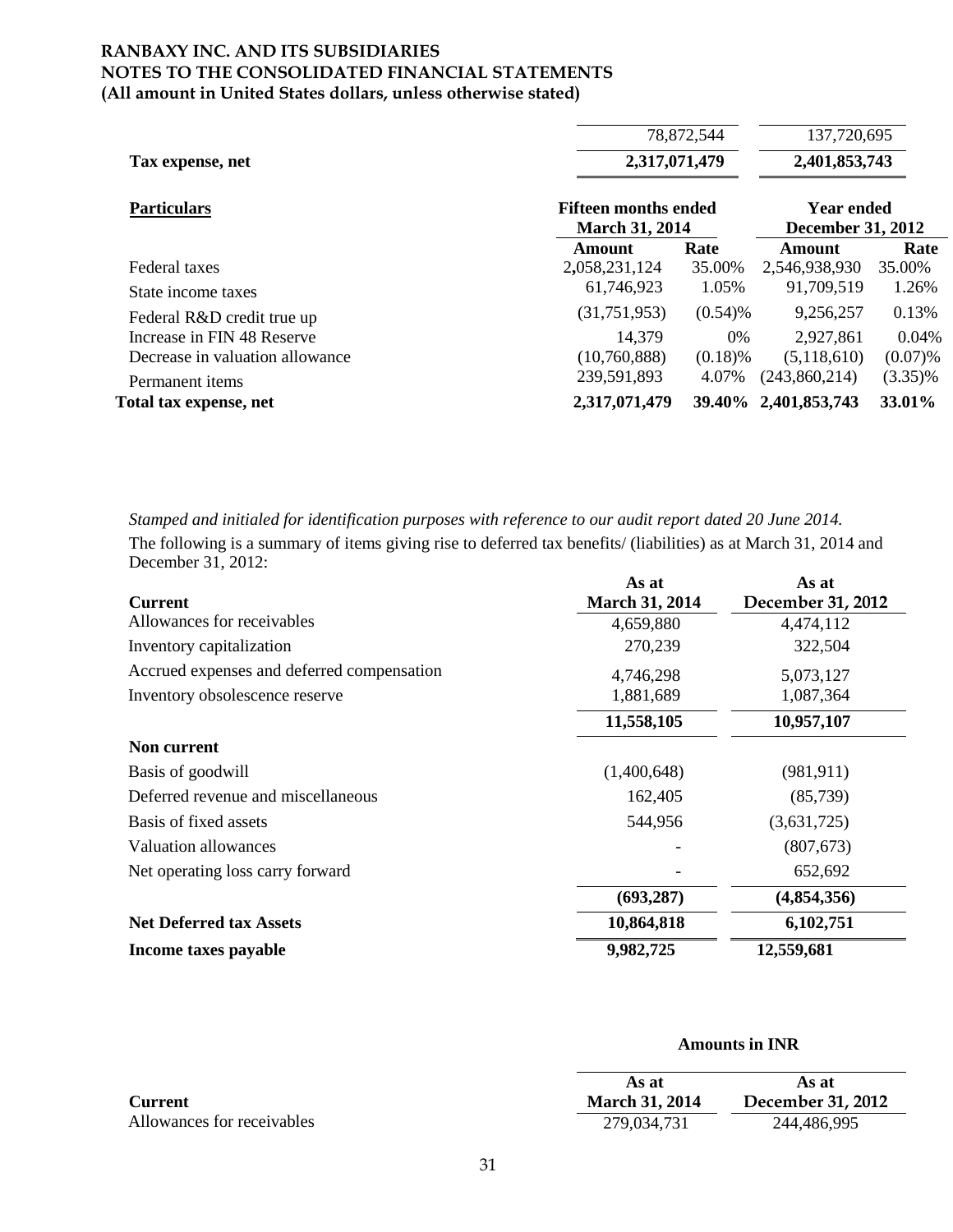| Inventory capitalization                   | 16,181,976     | 17,263,169      |
|--------------------------------------------|----------------|-----------------|
| Accrued expenses and deferred compensation | 284, 209, 461  | 277,220,055     |
| Inventory obsolescence reserve             | 112,675,988    | 59,418,798      |
|                                            | 692,102,096    | 598,749,016     |
| Non current                                |                |                 |
| Basis of goodwill                          | (83, 871, 138) | (53,656,339)    |
| Deferred revenue and miscellaneous         | 9,724,850      | (4,685,191)     |
| Basis of fixed assets                      | 32,632,096     | (198, 454, 918) |
| Valuation allowances                       |                | (44, 135, 137)  |
| Net operating loss carry forward           |                | 35,666,230      |
|                                            | (41,514,192)   | (265, 265, 355) |
| <b>Net Deferred tax Assets</b>             | 650,587,904    | 333,483,661     |
| Income taxes payable                       | 597,767,964    | 688,321,366     |

The Group is subject to U.S. Federal income tax as well as income tax in multiple state jurisdictions.

During the period ended March 31, 2014, the Internal Revenue Service Center has concluded their audit for the 2011 tax year, and no additional assessment was made.

Further, The New Jersey Department of Taxation concluded their audit for the 2005 to 2012 tax years of Ranbaxy Inc. which resulted in a creditable assessment of USD 10,000 [INR 591,716]. During the same period, the New York State also concluded their audit for the 2009 to 2011 tax years with no additional assessment. As at 31 March 2014, the FIN-48 reserve amounted to USD 280,080 [INR 16,572,781] (previous year USD 280,453 [INR 14,997,487] ).

One of the subsidiaries is currently under examination by the New Jersey Department of Finance for the 2009 to 2011 tax years. This examination is at the initial stage and is expected to be completed within next 12 months.

### **18) RELATED PARTY TRANSACTIONS**

The ultimate holding company of the Group is Daiichi Sankyo Company Limited, Japan and the immediate holding company is Ranbaxy (Holdings) U.K. Limited. The Group did not have any transactions with any of these companies during the current period and previous year.

The Group has entered into transactions with the following related parties:

- a) Ranbaxy Laboratories Limited ("Intermediate holding company")
- b) Ranbaxy Netherlands B.V. ("RNBV") ("Intermediate holding company")
- c) Ranbaxy Pharmaceuticals Canada Inc. ("RPCI") ("fellow subsidiary")
- d) Daiichi Sankyo, Inc., USA ("fellow subsidiary")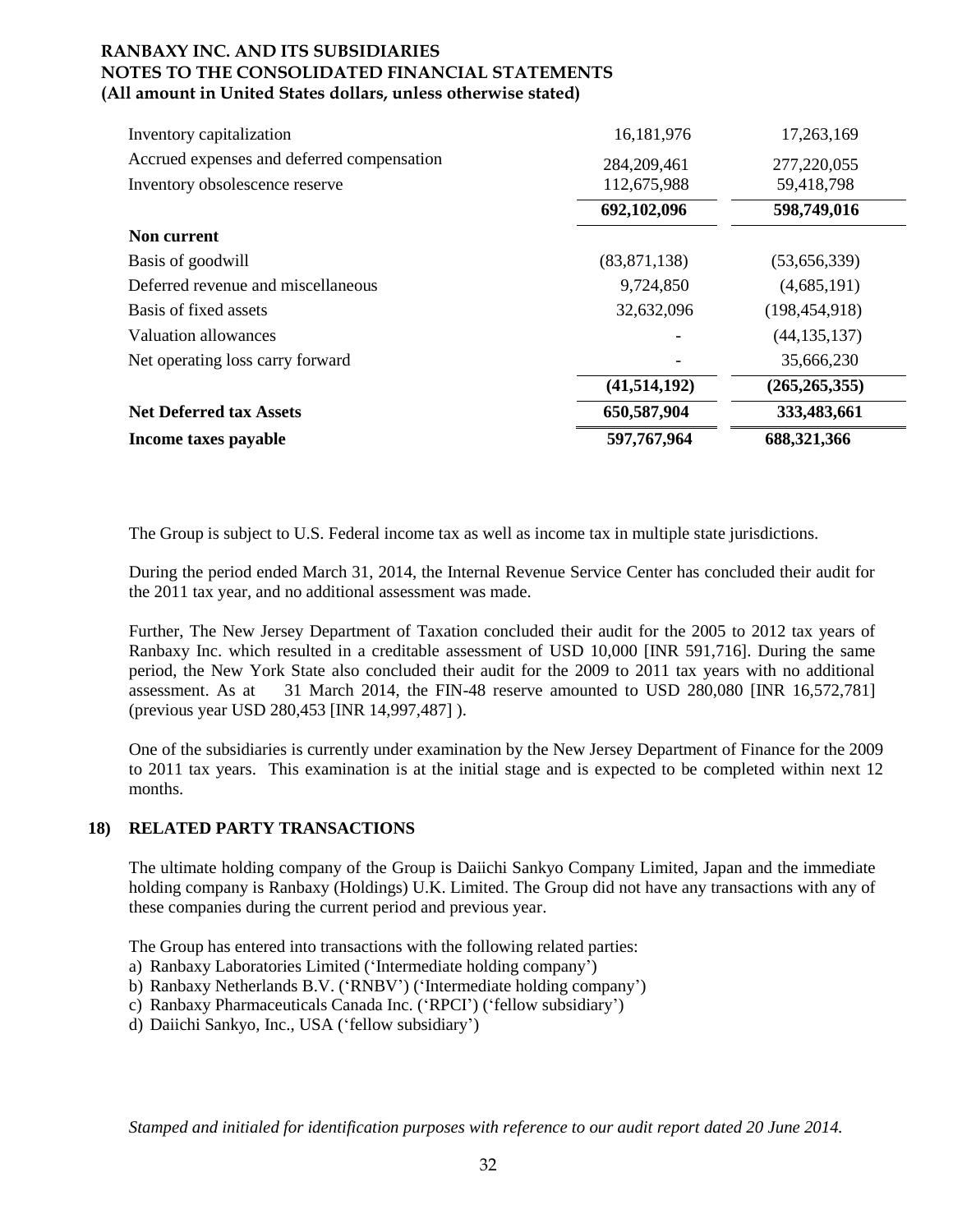The related party transactions are categorized as follows:

| <b>Particulars</b>                                                                        | <b>Fifteen months ended</b><br><b>March 31, 2014</b> | <b>Year ended</b><br>December 31, 2012 |
|-------------------------------------------------------------------------------------------|------------------------------------------------------|----------------------------------------|
| <b>Transactions with RLL</b>                                                              |                                                      |                                        |
| Settlement amount with US DOJ (including related interest<br>and other costs) recoverable | 489, 267, 148                                        |                                        |
| Purchase of goods                                                                         | 72,634,208                                           | 201,120,674                            |
| Royalty charges paid                                                                      | 4,318,296                                            | 3,378,043                              |
| Product recall expenses recovered                                                         |                                                      | 37,598,757                             |
| Reversal of product recall provision credited back                                        | 4,534,309                                            |                                        |
| Business support and market research income                                               | 10,580,231                                           | 7,911,843                              |
| Income from exhibit batches manufactured                                                  | 5,214,950                                            | 1,959,773                              |
| Recharge of information technology ('IT') related cost                                    | 54,781                                               | 21,942                                 |
| Claims towards inventory provision/write off and other costs                              |                                                      |                                        |
| recovered                                                                                 | 17,685,012                                           |                                        |
| Supplier advance given                                                                    |                                                      | 42,000,000                             |
| Supplier advance received back                                                            | 28,654,613                                           |                                        |
| Other reimbursements                                                                      |                                                      | 841,430                                |
| <b>Transactions with RPCI</b>                                                             |                                                      |                                        |
| Management fees income                                                                    | 1,851,225                                            | 864,370                                |
| Sale of goods                                                                             | 6,646,189                                            | 3,982,556                              |
| Branded prescription drug fee paid                                                        | 2,028,791                                            | 148,200                                |
| <b>Transactions with RNBV</b>                                                             |                                                      |                                        |
| Loan given                                                                                | 40,000,000                                           | 10,000,000                             |
| Interest income on loan given                                                             | 33,463                                               | 44,728                                 |
| Loan received back                                                                        |                                                      | 10,000,000                             |
| Loan taken                                                                                | 358,400,000                                          |                                        |
| Insurance charges reimbursable                                                            | 213,914                                              |                                        |

Balances due to/ from the related parties are summarized as follows:

|                                                                                           | As at<br><b>March 31, 2014</b> | As at<br><b>December 31, 2012</b> |
|-------------------------------------------------------------------------------------------|--------------------------------|-----------------------------------|
| Due to related parties                                                                    |                                |                                   |
| Amount payable to RLL (including royalty)                                                 | 46,072,613                     | 12,800,243                        |
| Amount payable to RNBV                                                                    | 358,613,914                    |                                   |
| Amount payable to Daiichi Sankyo, Inc. (including royalty<br>and brand prescription fees) | 2,423,450                      |                                   |
| <b>Total</b>                                                                              | 407,109,977                    | 12,800,243                        |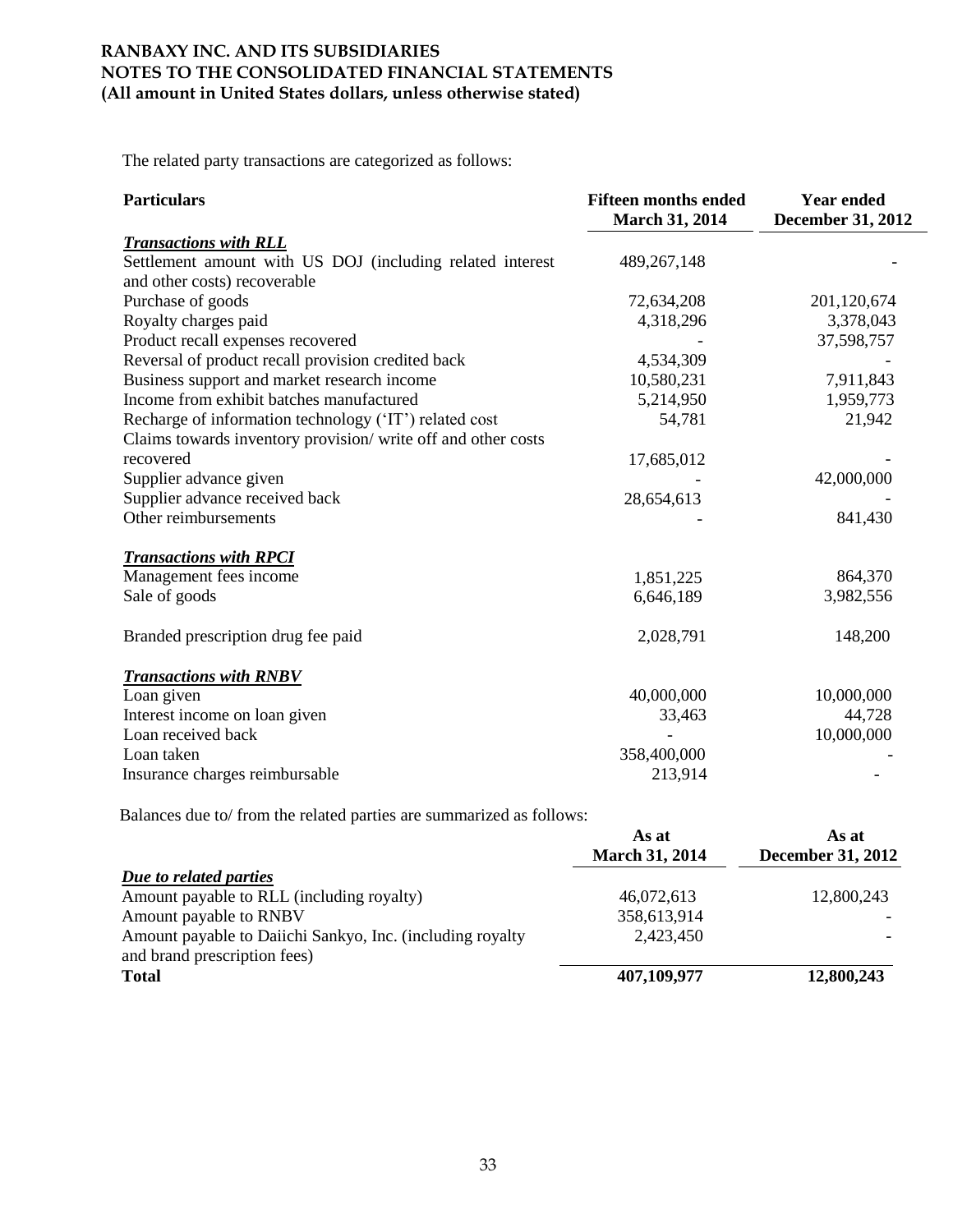|                                                                                        | As at<br><b>March 31, 2014</b> | As at<br><b>December 31, 2012</b> |  |
|----------------------------------------------------------------------------------------|--------------------------------|-----------------------------------|--|
| Due from related parties<br>Amount receivable from RLL<br>Amount receivable from RNBV+ | 528,001,194<br>40,033,463      | 77,962,569                        |  |
| Amount receivable from RPCI<br>Total                                                   | 5,446,428<br>573,481,085       | 606,248<br>78,568,817             |  |

#### ¤ **Amounts in INR**

| <b>Particulars</b>                                                                        | <b>Fifteen months ended</b><br>March 31, 2014 | <b>Year ended</b><br>December 31, 2012 |  |
|-------------------------------------------------------------------------------------------|-----------------------------------------------|----------------------------------------|--|
| <b>Transactions with RLL</b>                                                              |                                               |                                        |  |
| Settlement amount with US DOJ (including related interest<br>and other costs) recoverable | 28,950,718                                    |                                        |  |
| Purchase of goods                                                                         | 4,297,882,130                                 | 10,755,116,257                         |  |
| Royalty charges paid                                                                      | 255,520,473                                   | 180,644,011                            |  |
| Product recall expenses recovered                                                         |                                               | 2,010,628,717                          |  |
| Reversal of product recall provision credited back                                        | 268,302,308                                   |                                        |  |
| Business support and market research income                                               | 626,049,172                                   | 423,093,209                            |  |
| Income from exhibit batches manufactured                                                  | 308,576,923                                   | 104,800,695                            |  |
| Recharge of information technology ('IT') related cost                                    | 3,241,479                                     | 1,173,369                              |  |
| Claims towards inventory provision/write off and other costs                              |                                               |                                        |  |
| recovered                                                                                 | 1,046,450,414                                 |                                        |  |
| Supplier advance given                                                                    |                                               | 2,245,989,305                          |  |
| Supplier advance received back                                                            | 1,695,539,231                                 |                                        |  |
| Other reimbursements                                                                      |                                               | 44,996,257                             |  |
| <b>Transactions with RPCI</b>                                                             |                                               |                                        |  |
| Management fees income                                                                    | 109,539,941                                   | 46,222,995                             |  |
| Sale of goods                                                                             | 393,265,621                                   | 212,970,909                            |  |
| Branded prescription drug fee paid                                                        | 120,046,805                                   | 7,925,134                              |  |
| <b>Transactions with RNBV</b>                                                             |                                               |                                        |  |
| Loan given                                                                                | 2,366,863,905                                 | 534,759,358                            |  |
| Interest income on loan given                                                             | 1,980,059                                     | 2,391,872                              |  |
| Loan received back                                                                        |                                               | 534,759,358                            |  |
| Loan taken                                                                                | 21, 207, 100, 592                             |                                        |  |
| Insurance charges reimbursable                                                            | 12,657,633                                    |                                        |  |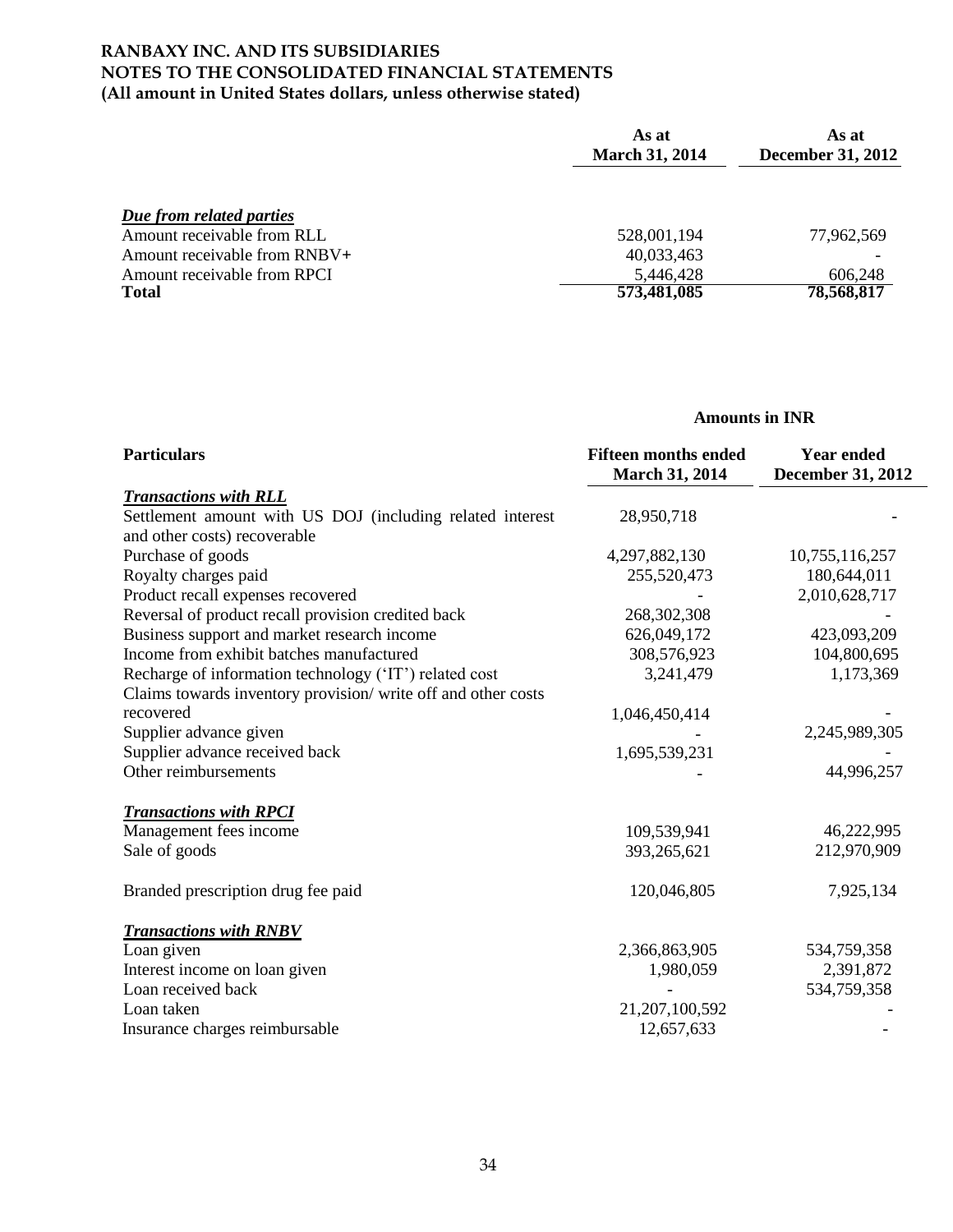| Balances due to/ from the related parties are<br>summarized as follows: | As at<br>March 31, 2014 | As at<br><b>December 31, 2012</b> |
|-------------------------------------------------------------------------|-------------------------|-----------------------------------|
| Due to related parties                                                  |                         |                                   |
| Amount payable to RLL (including royalty)                               | 2,758,839,102           | 699,466,831                       |
| Amount payable to RNBV                                                  | 21,473,887,066          |                                   |
| Amount payable to Daiichi Sankyo, Inc. (including royalty               | 145, 116, 766           |                                   |
| and brand prescription fees)                                            |                         |                                   |
| <b>Total</b>                                                            | 24,377,842,934          | 699,466,831                       |
|                                                                         |                         |                                   |
| Due from related norther                                                |                         |                                   |

| <b>Total</b>                   | 34,340,184,731 | 4,293,377,978 |
|--------------------------------|----------------|---------------|
| Amount receivable from RPCI    | 326.133.413    | 33.128.306    |
|                                |                |               |
| Amount receivable from $RNBV+$ | 2.397.213.353  |               |
| Amount receivable from RLL     | 31.616.837.964 | 4.260.249.672 |
| Due from retailed parties      |                |               |

**+**Includes interest receivable from RNBV of USD 33,463 [INR 1,980,059] (previous year USD Nil).

#### **19) SELLING, GENERAL AND ADMINISTRATION EXPENSES**

Selling, general and administration expenses includes following:

|                                                    |             | March 31, 2014 December 31, 2012 |
|----------------------------------------------------|-------------|----------------------------------|
| Personnel expenses                                 | 29,088,775  | 21,428,825                       |
| Advertising, marketing and sales promotion         | 42,169,831  | 23,939,327                       |
| Settlement with DOJ (Refer to note 3)              | 26,100,000  |                                  |
| Legal, professional and regulatory charges         | 21,908,536  | 7,092,611                        |
| Freight, clearing and forwarding                   | 6,231,509   | 4,960,626                        |
| Legal settlement (Refer to note 4)                 | 6,050,000   | 1,300,000                        |
| Other selling, general and administrative expenses | 22,300,784  | 17,259,500                       |
|                                                    | 153,849,425 | 75,980,889                       |

#### **20) ROYALTY / PROFIT SHARE AGREEMENTS**

The Group has entered into several distribution/ profit share arrangements wherein a specified percentage of the profit earned is paid by the Group to third party as royalty/ profit share expense. During the current period, the total amount of royalty/profit share expense was USD 90,500,761 (previous year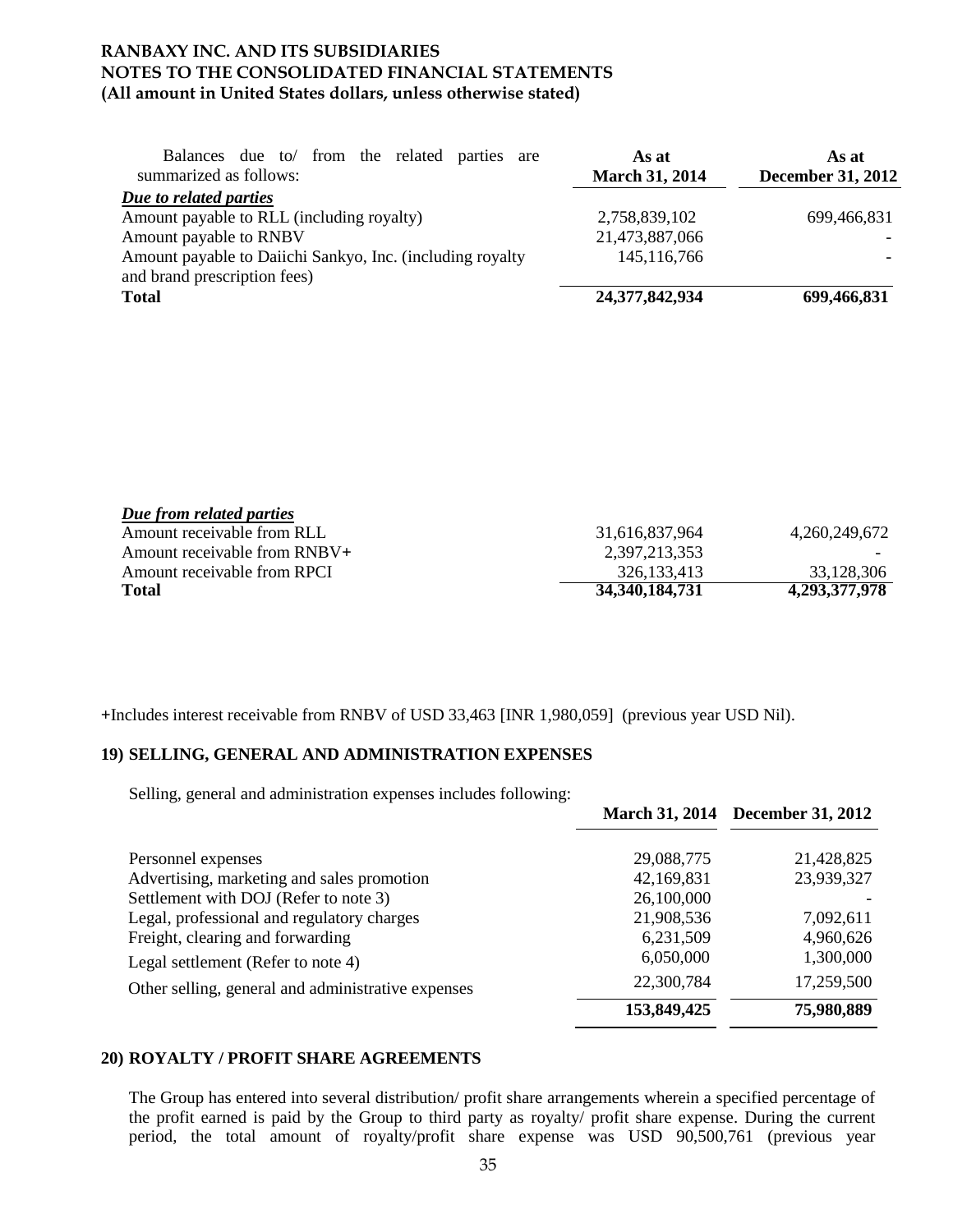USD 70,602,023). Of the above amount USD 88,594,479 (previous year USD 70,542,905) has been included under Cost of goods sold and USD 1,906,282 (previous year USD 59,118) has been included under selling, general and administrative expenses.

### **21) SHARE BASED COMPENSATION**

RLLs" Employee Stock Option Schemes ("ESOSs") provide for the grant of stock options to eligible employees and Directors of RLL and its subsidiaries. The ESOSs are administered by the Compensation Committee ("Committee") of the Board of Directors of RLL. Options are granted at the discretion of the committee to selected employees depending upon certain criterion. As at 31 March 2014, there were four ESOSs, namely, "ESOS I", "ESOS II", "ESOS 2005" and "ESOP 2011". The ESOSs limits the maximum grant of options to an employee at 25,000 for ESOS I, 40,000 for ESOS II and 300,000 for ESOS 2005 in any given year. ESOS I and II provide that the grant price of options is to be determined at the average of the daily closing price of RLL's equity shares on the National Stock Exchange ('NSE') during a period of 26 weeks preceding the date of the grant.

### *Stamped and initialed for identification purposes with reference to our audit report dated 20 June 2014.*

ESOS 2005 provides that the grant price of options will be the latest available closing price on the stock exchange on which the shares of RLL are listed, prior to the date of the meeting of the Committee in which the options are granted. If the shares are listed on more than one stock exchange, then the stock exchange where there is highest trading volume on the said date shall be considered.

The options vest evenly over a period of five years from the date of grant. Options lapse, if they are not exercised prior to the expiry date, which is ten years from the date of grant.

During the year ended 31 December 2011, RLL had introduced a new ESOS scheme namely Ranbaxy Employees Stock Option Plan 2011 "ESOP - 2011" with effect from 1 July 2011. This scheme limits the maximum grant of options to an employee or a director at 30,000 in any given year. ESOP 2011 provides that the grant price will be the face value of the equity share. The options vest evenly over a period of three years from the date of grant. Options lapse, if they are not exercised prior to the expiry date, which is three months from the date of the vesting. RLL has formed Ranbaxy ESOP Trust ('Trust') to administer ESOP - 2011 scheme. RLL will issue shares to the Trust which will allocate the shares to the respective employees upon exercise of stock options from time to time under ESOP - 2011.

As the number of shares that an individual employee is entitled to receive and the prices of the options are known on the grant date, the grants made pursuant to the ESOSs are considered fixed grants.

*<u>Period</u>* 

|                                               | -rerioa enaea<br><b>March 31, 2014</b> |                                           |                                                                     |                                     |  |
|-----------------------------------------------|----------------------------------------|-------------------------------------------|---------------------------------------------------------------------|-------------------------------------|--|
| <b>Particulars</b>                            | <b>Stock</b><br>options<br>(Numbers)   | <b>Weighted average</b><br>exercise price | <b>Weighted average</b><br>remaining<br>contractual life<br>(Years) | <b>Aggregate</b><br>intrinsic value |  |
| Outstanding at the beginning of the<br>period | 882,730                                | 6.42<br>[INR 384.43]                      | 3.34                                                                | 3,778,362<br>[INR 226,249,222]      |  |
| Granted during the period                     | 89,355                                 | 0.08                                      | 1.81                                                                | 707,942                             |  |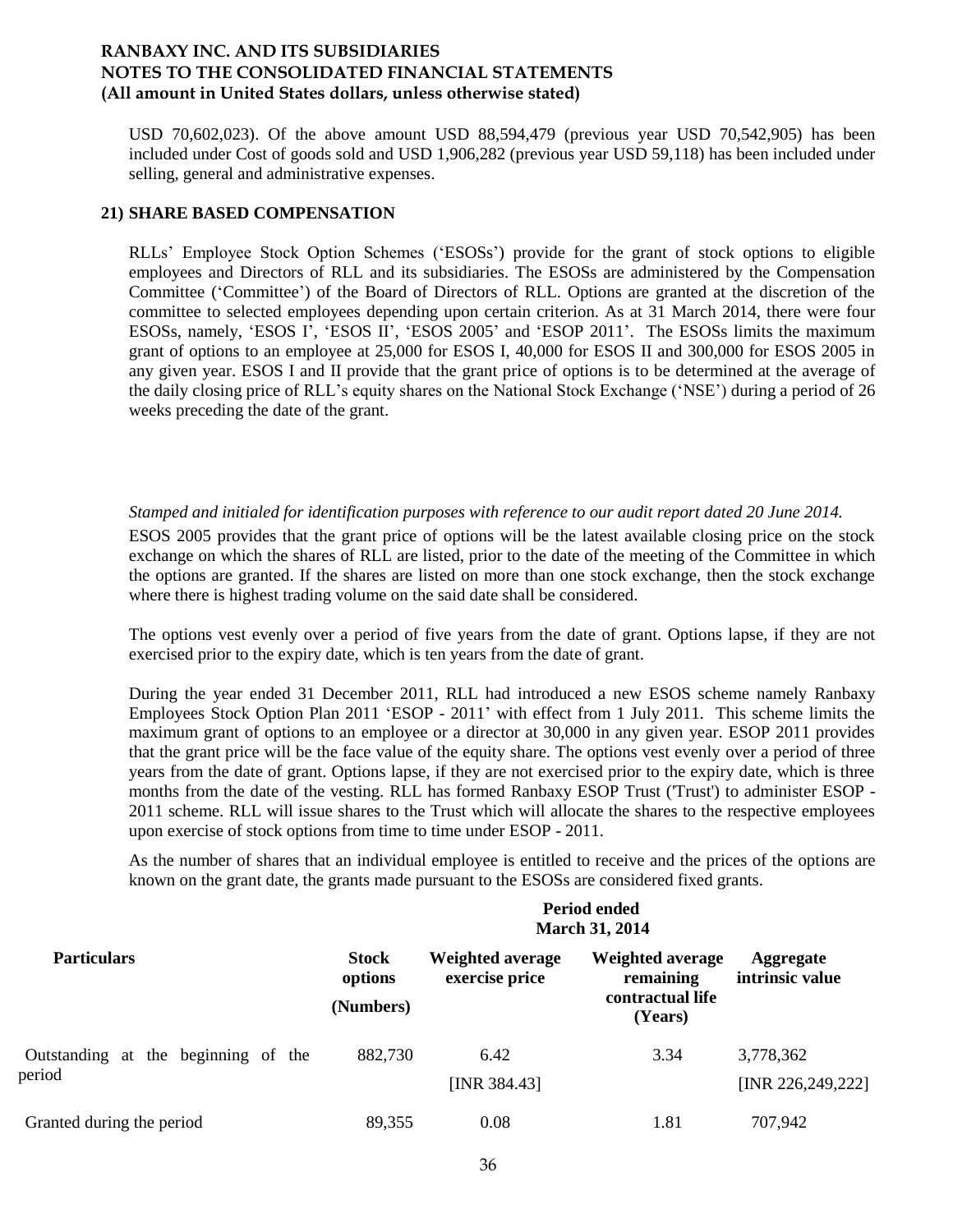|                                        |                 | [INR 4.79]             |      | [INR 42,391,737]               |
|----------------------------------------|-----------------|------------------------|------|--------------------------------|
| Forfeited and lapsed during the period | (254, 10)<br>6) | 6.57<br>[INR 393.41]   |      |                                |
| Exercised during the period            | (82, 664)       | 0.89<br>[INR $53.29$ ] |      | ۰                              |
| Outstanding, end of the period         | 635,315         | 5.50<br>[INR 329.34]   | 2.97 | 2,614,685<br>[INR 156,567,964] |
| Exercisable at the end of the period   | 518,271         | 6.40<br>[INR 383.23]   | 3.18 | 1,742,640<br>[INR 104,349,701] |

## **Year ended December 31, 2012**

| <b>Particulars</b>                       | <b>Stock options</b><br>(Numbers) | <b>Weighted average</b><br>exercise price | Weighted<br>average<br>remaining<br>contractual life<br>(Years) | <b>Aggregate</b><br>intrinsic<br>value |
|------------------------------------------|-----------------------------------|-------------------------------------------|-----------------------------------------------------------------|----------------------------------------|
| Outstanding at the beginning of the year | 1,015,012                         | 7.15                                      | 3.28                                                            | 4,085,442                              |
|                                          |                                   | [INR 390.71]                              |                                                                 | [INR 223,248,197]                      |
| Granted during the year                  | 95,895                            | 0.09                                      | 1.49                                                            | 806,918                                |
|                                          |                                   | [INR 4.92]                                |                                                                 | [INR 44,093,880]                       |
| Forfeited and lapsed during the year     | (193,794)                         | 7.34                                      |                                                                 |                                        |
|                                          |                                   | [INR $401.09$ ]                           |                                                                 |                                        |
| Exercised during the year                | (34, 383)                         | 2.16                                      |                                                                 |                                        |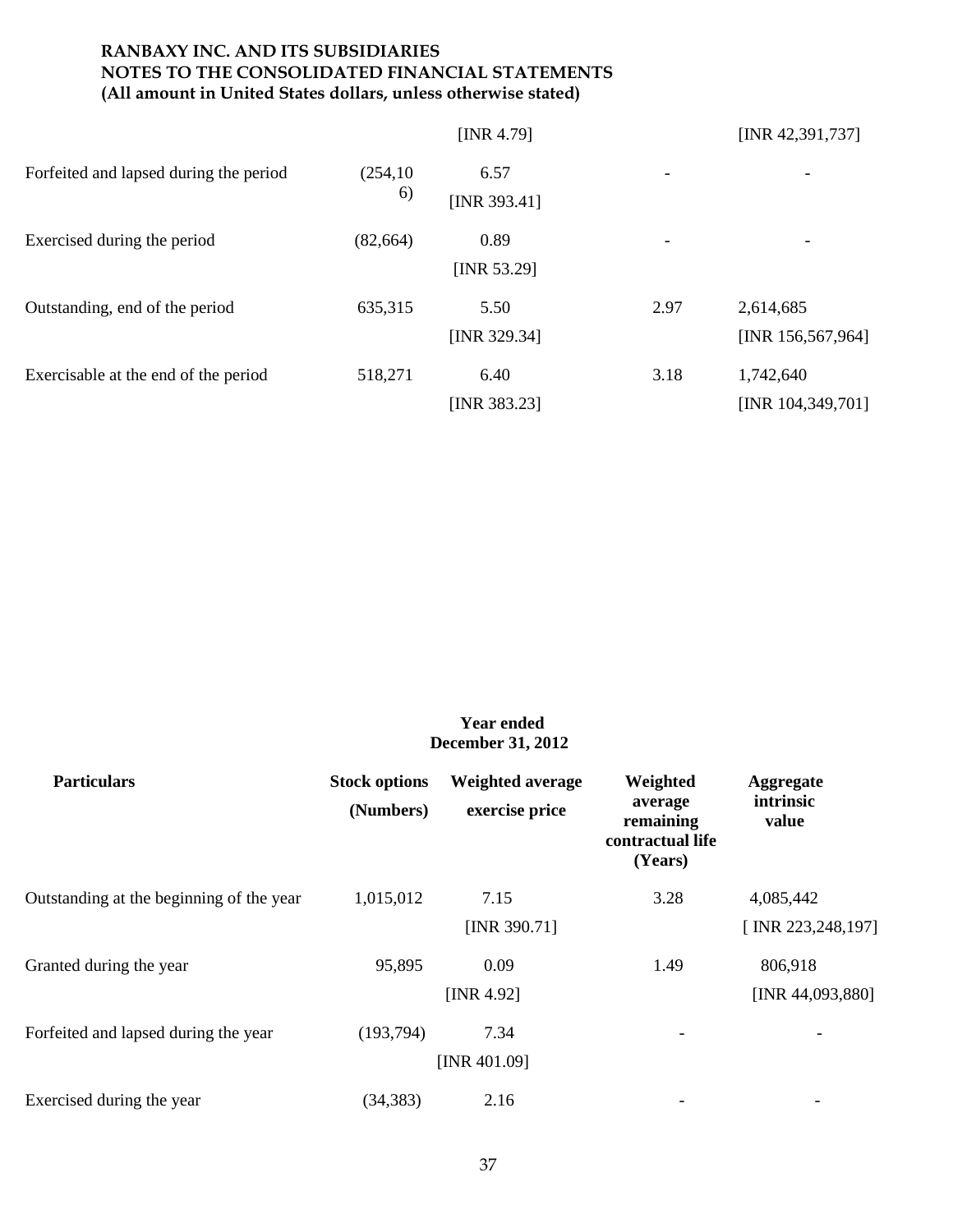| Outstanding, end of the year       | 882,730 | 6.42            | 3.34 | 3,778,362            |
|------------------------------------|---------|-----------------|------|----------------------|
|                                    |         | [INR $350.82$ ] |      | [INR 206,467,869]    |
| Exercisable at the end of the year | 613,206 | 7.59            | 3.16 | 2,277,639            |
|                                    |         | [INR 414.75]    |      | [INR $124,461,148$ ] |

The following table summarizes information about stock options outstanding:

#### **As at March 31, 2014**

| <b>Options outstanding</b>            |                                       |                                                         |                                          | <b>Options exercisable</b>          |                                       |                                                         |  |
|---------------------------------------|---------------------------------------|---------------------------------------------------------|------------------------------------------|-------------------------------------|---------------------------------------|---------------------------------------------------------|--|
| <b>Range of</b><br>exercise<br>prices | <b>Number of</b><br>outstanding optio | Weighted<br>average<br>remaining<br>contractual<br>life | Weighted<br>average<br>exercise<br>price | Number of<br>outstanding<br>options | Weighted<br>average<br>exercise price | Weighted<br>average<br>remaining<br>contractual<br>life |  |
|                                       | (Numbers)                             | (Years)                                                 |                                          | (Numbers)                           |                                       | (Years)                                                 |  |
| Up to $4.83$                          | 218,496                               | 2.54                                                    | 1.40<br>[INR 83.83]                      | 125,835                             | 2.50<br>[INR $149.70$ ]               | 3.69                                                    |  |
| $4.84 - 7.53$                         | 297,119                               | 4.16                                                    | 7.09<br>[INR 424.55]                     | 272,736                             | 7.05<br>[INR 422.16]                  | 4.00                                                    |  |
| 7.54 - 9.01                           | 119,700                               | 0.79                                                    | 9.01<br>[INR 539.52]                     | 119,700                             | 9.01<br>[INR 539.52]                  | 0.79                                                    |  |
|                                       | 635,315                               |                                                         |                                          | 518,271                             |                                       |                                                         |  |

*Stamped and initialed for identification purposes with reference to our audit report dated 20 June 2014.*

|                                    | <b>Options outstanding</b>          |                                       | <b>Options exercisable</b>                      |                                     |                                          |                                                 |
|------------------------------------|-------------------------------------|---------------------------------------|-------------------------------------------------|-------------------------------------|------------------------------------------|-------------------------------------------------|
| <b>Range of exercise</b><br>prices | Number of<br>outstanding<br>options | Weighted<br>average<br>exercise price | Weighted<br>average<br>remaining<br>contractual | Number of<br>outstanding<br>options | Weighted<br>average<br>exercise<br>price | Weighted<br>average<br>remaining<br>contractual |

 **As at December 31, 2012**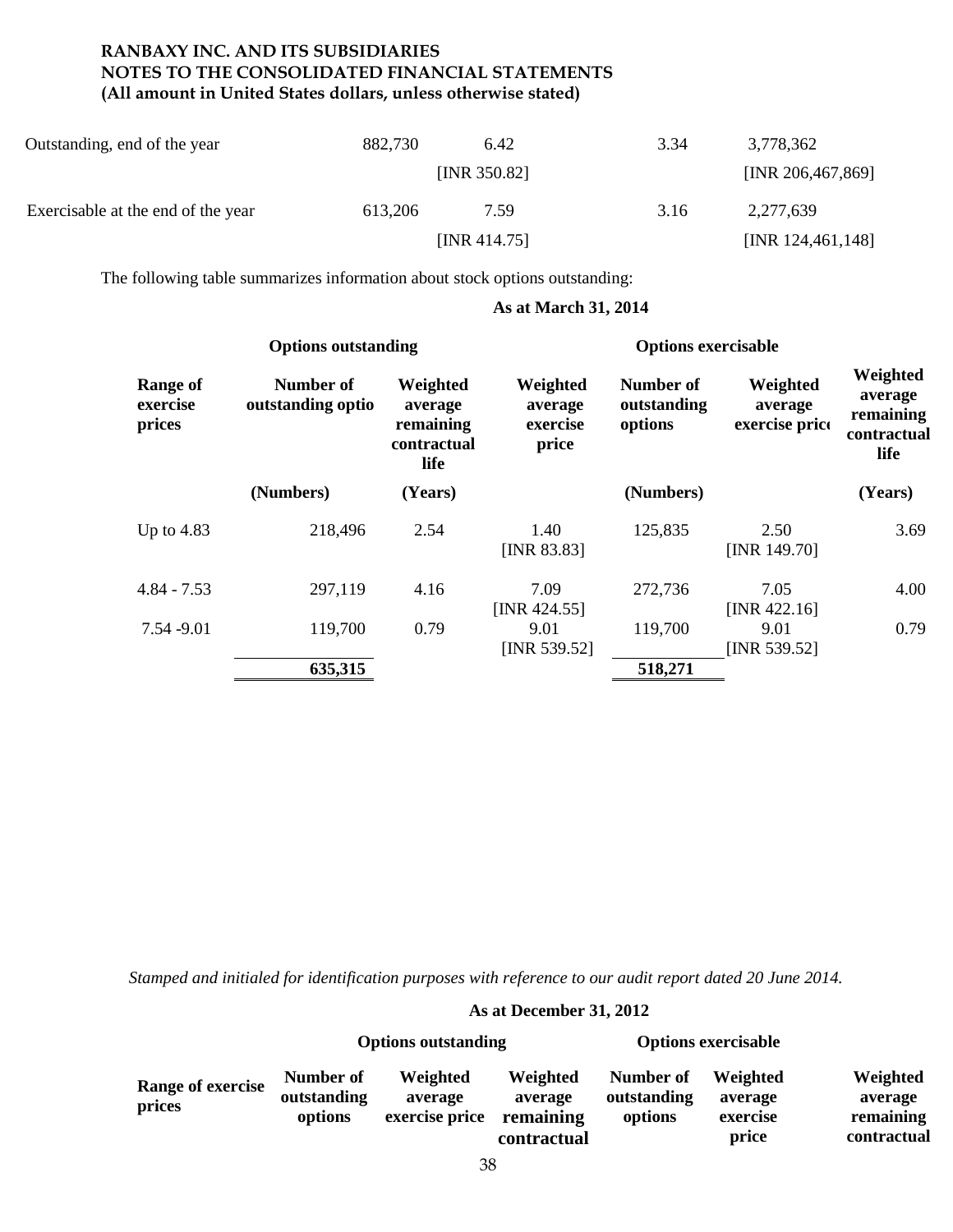|               |           | life    |         |           |         | life    |
|---------------|-----------|---------|---------|-----------|---------|---------|
|               | (Numbers) | (Years) | (Years) | (Numbers) | (Years) | (Years) |
| Up to $4.83$  | 255,130   | 3.59    | 1.68    | 86,975    | 2.68    | 4.57    |
| $4.84 - 7.53$ | 151,825   | 3.80    | 6.89    | 134,490   | 6.82    | 3.55    |
| 7.54 - 9.79   | 475,775   | 3.60    | 8.81    | 391,741   | 8.94    | 2.84    |
|               | 882,730   |         |         | 613,206   |         |         |

The weighted average grant date fair value of the options granted during period ended 31 March 2014 and year ended 31 December 2012 was 0.08 and 0.09 respectively.

The following is a summary of the changes in non-vested shares:

#### **Period ended March 31, 2014**

| <b>Particulars</b>                   | <b>Shares</b> | Weighted-<br>average exercise | Weighted-average<br><b>Grant date fair</b> |
|--------------------------------------|---------------|-------------------------------|--------------------------------------------|
|                                      | (Numbers)     | price                         | value                                      |
| Non-vested shares at January 1, 2013 | 299,216       | 3.42                          | 9.26                                       |
| Granted during the period            | 89,355        | 0.08                          | 8.01                                       |
| Vested during the period             | (226,743)     | 3.04                          | 8.29                                       |
| Forfeited during the period          | (39, 379)     | 1.89                          | 8.58                                       |
| Non-vested shares at March 31, 2014  | 122,449       | 1.55                          | 8.80                                       |

|                                      | <b>Amounts in INR</b> |                               |                                            |  |  |
|--------------------------------------|-----------------------|-------------------------------|--------------------------------------------|--|--|
| <b>Particulars</b>                   | <b>Shares</b>         | Weighted-<br>average exercise | Weighted-average<br><b>Grant date fair</b> |  |  |
|                                      | (Numbers)             | price                         | value                                      |  |  |
| Non-vested shares at January 1, 2013 | 299,216               | 204.79                        | 554.49                                     |  |  |
| Granted during the period            | 89,355                | 4.79                          | 479.64                                     |  |  |
| Vested during the period             | (226,743)             | 182.04                        | 496.41                                     |  |  |
| Forfeited during the period          | (39,379)              | 113.17                        | 513.77                                     |  |  |
| Non-vested shares at March 31, 2014  | 122,449               | 92.81                         | 526.95                                     |  |  |

### **Year ended December 31, 2012**

| <b>Particulars</b>                     | <b>Shares</b><br>(Numbers) | Weighted-<br>average<br>exercise price | Weighted-average<br><b>Grant date fair</b><br>value |
|----------------------------------------|----------------------------|----------------------------------------|-----------------------------------------------------|
| Non-vested shares at January 1, 2012   | 337,988                    | 5.11                                   | 9.25                                                |
| Granted during the year                | 95,895                     | 0.09                                   | 8.57                                                |
| Vested during the year                 | (121, 195)                 | 5.09                                   | 9.56                                                |
| Forfeited during the year              | (13, 472)                  | 3.53                                   | 9.65                                                |
| Non-vested shares at December 31, 2012 | 299,216                    | 3.42                                   | 9.26                                                |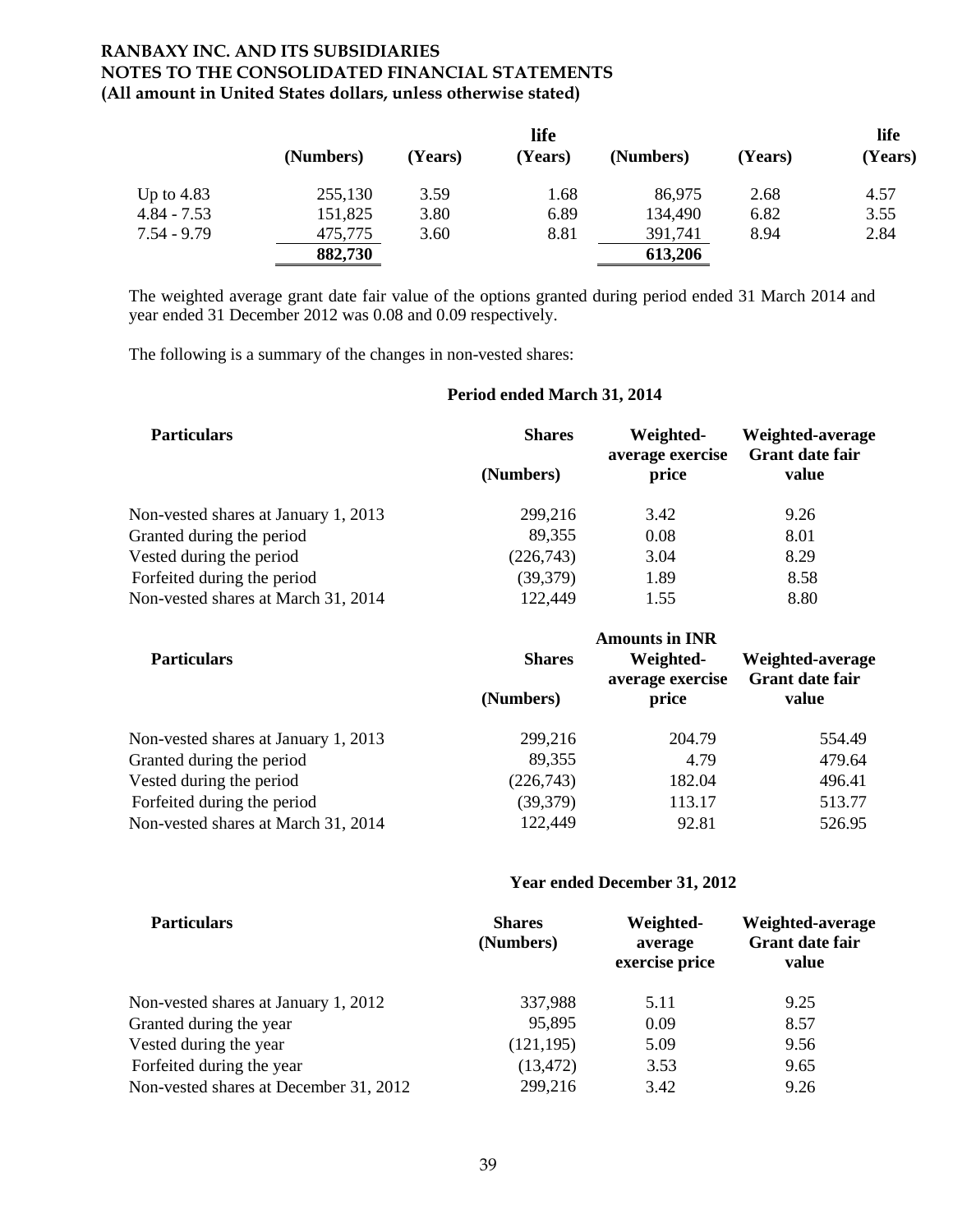|                                        |                            |                                        | <b>Amounts in INR</b>                               |  |
|----------------------------------------|----------------------------|----------------------------------------|-----------------------------------------------------|--|
| <b>Particulars</b>                     | <b>Shares</b><br>(Numbers) | Weighted-<br>average<br>exercise price | Weighted-average<br><b>Grant date fair</b><br>value |  |
| Non-vested shares at January 1, 2012   | 337,988                    | 279.23                                 | 505.46                                              |  |
| Granted during the year                | 95,895                     | 4.92                                   | 468.31                                              |  |
| Vested during the year                 | (121, 195)                 | 278.14                                 | 522.40                                              |  |
| Forfeited during the year              | (13, 472)                  | 192.90                                 | 527.32                                              |  |
| Non-vested shares at December 31, 2012 | 299,216                    | 186.89                                 | 506.01                                              |  |

Pursuant to the issue of bonus shares on October 11, 2002, the employees to whom options were granted until October 3, 2002 are entitled to additional shares on exercise of options in the ratio of "three for five."

*Stamped and initialed for identification purposes with reference to our audit report dated 20 June 2014.* The fair value of instruments issued under the share-based compensation plans is calculated using a Black-Scholes model. The following table summarizes the assumptions used in calculating the grant date fair value for instruments granted in the period ended March 31, 2014 and December 31, 2

|                                   | Period end<br><b>March 31, 2014</b> | <b>Year ended</b><br><b>December 31, 2012</b> |
|-----------------------------------|-------------------------------------|-----------------------------------------------|
| <b>Grant Date</b>                 | January 20, 2013                    | January 21, 2012                              |
| Dividend yield                    | 0.41%                               | 0.42%                                         |
| Expected life of options from the | 1.25, 2.25 and 3.25                 | 1.25, 2.25 and 3.25                           |
| $date(s)$ of grant                | years                               | years                                         |
| Risk free interest rate           | $7.73\%$ (1.25 yrs),                | 8.18% (1.25 yrs), 8.11%                       |
|                                   | 7.76% (2.25 yrs) and                | $(2.25 \text{ yrs})$ and $8.08\%$             |
|                                   | 7.79% (3.25 yrs)                    | $(3.25 \text{ yrs})$                          |
| Volatility                        | 44.83%                              | 45.80%                                        |

The Black-Scholes option-pricing model was developed for estimating fair value of traded options that have no vesting restrictions and are fully transferable. Since options pricing models require use of subjective assumptions, changes therein can materially affect fair value of the options. The options pricing models do not necessarily provide a reliable measure of fair value of the options.

The Group has recorded stock option expense of USD 500,324 [INR 29,604,970] along with tax benefit of USD Nil (previous year USD 716,400 [INR 38,310,160] along with tax benefit of USD 7,816 [INR 417,968]) with a corresponding credit to the additional paid in capital.

### **22) EMPLOYEE BENEFIT PLAN**

The Group"s contribution towards employee benefit plan is USD 1,726,881 (previous year USD 1,287,576).

### **23) NON-CONTROLLING INTEREST**